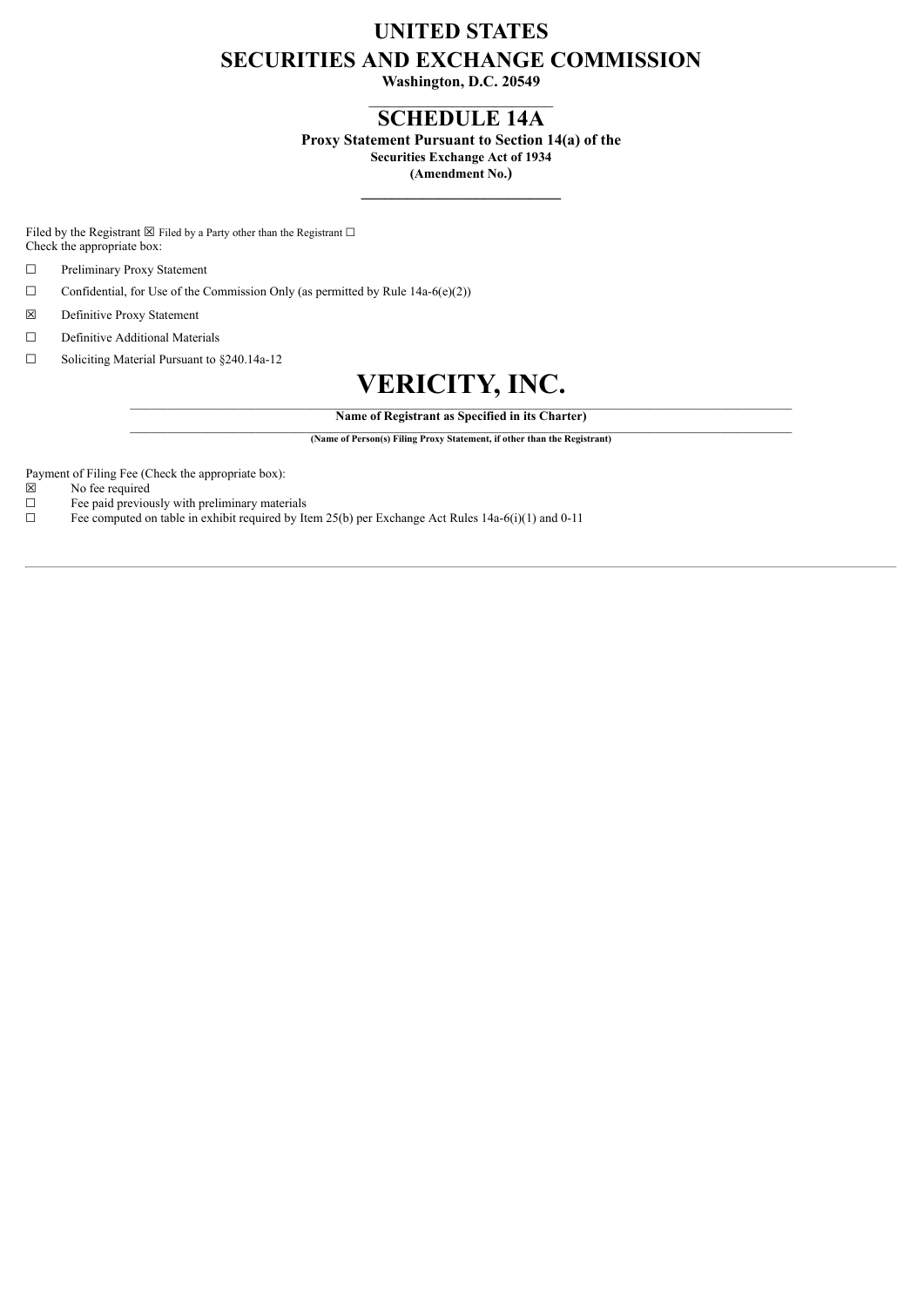### **VERICITY, INC. 8700 West Bryn Mawr Avenue, Suite 900S Chicago, Illinois 60631 (312) 379-2397**

### **NOTICE OF ANNUAL MEETING OF STOCKHOLDERS**

### **TO BE HELD ON AUGUST 3, 2022**

Dear Stockholders:

Notice is hereby given that the 2022 Annual Meeting of Stockholders (the "Annual Meeting") of Vericity, Inc., a Delaware corporation (the "Company," "Vericity," "we," "us," or "our") will be held on Wednesday, August 3, 2022 at 9:00 a.m., Central Daylight Time. Due to the ongoing public health impact of the coronavirus outbreak (COVID-19) and to support the health and well-being of our stockholders as well as to preserve costs associated with an in person meeting, this year's Annual Meeting will be held in a virtual meeting format only. You will be able to attend the Annual Meeting virtually and vote and submit questions during the virtual Annual Meeting by visiting www.virtualshareholdermeeting.com/VERY2022.

At the virtual Annual Meeting, stockholders will be asked to consider and vote on the following matters, each as more fully described in the accompanying proxy statement:

- 1. To elect the Board of Directors, with each director serving until the next annual meeting and until his successor is elected and qualified;
- 2. To approve changes to the Company's Charter and Bylaws; and
- 3. To ratify the Audit Committee's selection of Deloitte & Touche LLP as the Company's independent registered public accounting firm for 2022.

Only stockholders of record at the close of business on June 10, 2022, the record date, are entitled to notice of and to vote at the virtual Annual Meeting. Stockholders should review the information provided in the Proxy Statement in conjunction with the Company's 2021 Annual Report on Form  $10-K$ 

### **IMPORTANT NOTICE REGARDING THE AVAILABILITY OF PROXY MATERIALS FOR THE ANNUAL MEETING TO BE HELD ON AUGUST 3, 2022**

On June 21, 2022, we mailed to our stockholders a notice of availability over the Internet of our proxy materials, rather than mailing a full paper set of the materials. The notice of availability contains instructions on how to access our proxy materials on the Internet, as well as instructions on obtaining a paper copy. This process will reduce our costs to print and distribute our proxy materials. Please visit the website www.proxyvote.com to view electronic versions of our proxy materials and our 2021 Annual Report and to request electronic delivery of future proxy materials.

Your vote is important. Whether or not you plan to attend the virtual Annual Meeting, you are requested to authorize a proxy to vote your shares. You may do so electronically via the Internet, by telephone or by completing and returning the proxy card if you requested paper copies of the Company's proxy materials. Any person giving a proxy has the power to revoke it at any time prior to the virtual Annual Meeting, and stockholders who are present at the virtual Annual Meeting may withdraw their proxies and vote online at the virtual Annual Meeting. We urge you to authorize the voting of your shares on the Internet, by toll-free telephone call or, if you have requested a paper copy of our proxy materials, by signing, dating, and returning the proxy card in the envelope provided, so that your shares may be voted in accordance with your wishes.

By Order of the Board of Directors,

/s/ James E. Hohmann Name: James E. Hohmann Title: Director and Chief Executive Officer

Chicago, Illinois June 21, 2022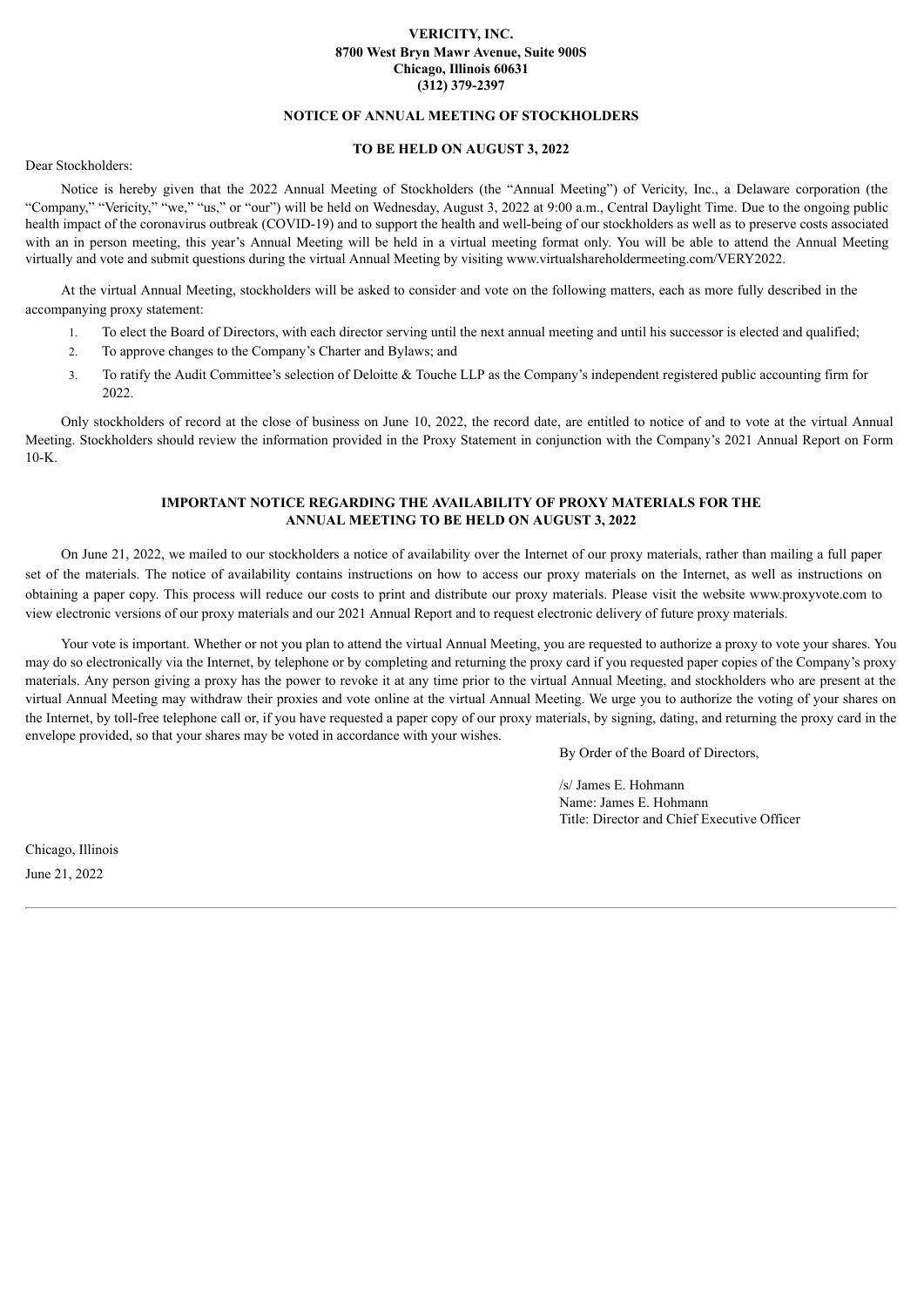## **VERICITY, INC.** 8700 W. Bryn Mawr Ave., Ste. 900S

Chicago, IL 60631

### **PROXY STATEMENT ANNUAL MEETING OF STOCKHOLDERS August 3, 2022**

This Proxy Statement is being furnished by and on behalf of the board of directors (the "Board") of Vericity, Inc., a Delaware corporation (the "Company," "we," "us," or "our"), in connection with the solicitation of proxies to be voted at the 2022 Annual Meeting of Stockholders (the "Annual Meeting") to be held on Wednesday, August 3, 2022 at 9:00 a.m., Central Daylight Time, online at www.virtualshareholdermeeting.com/VERY2022. Due to the ongoing public health impact of the coronavirus outbreak (COVID-19) and to support the health and well-being of our stockholders, this year's Annual Meeting will be held in a virtual meeting format only. Additional details about how you may obtain virtual access to the Annual Meeting are set forth below under the heading "Voting Securities".

### **Solicitation and Revocation of Proxy**

This Proxy Statement is furnished in connection with the solicitation of proxies by the Board to be used at the Annual Meeting to be held August 3, 2022. You can revoke your proxy at any time before it is exercised by attending and voting at the meeting, by giving written notice of revocation to the Corporate Secretary of the Company prior to the taking of the vote for which such proxy has been given, or by delivery to the Corporate Secretary of the Company of a duly executed proxy bearing a later date (including by means of the telephone or Internet). Notice and delivery shall occur upon actual receipt by the Corporate Secretary of the Company at the Company's principal place of business. The cost of soliciting proxies will be borne by the Company. In addition to the use of the mails, proxies may be solicited personally, by email or telephone, by the directors, officers, and employees of the Company. Directors, Officers, and other employees of the Company will receive no additional compensation for any such further solicitations. Also, the Company will make arrangements with banks, brokerage houses, and other nominees, fiduciaries, and custodians holding shares in their names or in those of their nominees to forward proxy materials to the beneficial owners of shares, and the Company will, upon request, reimburse such entities for their reasonable expenses in sending the proxy materials.

Unless revoked as described above, all properly executed proxies will be voted as specified. If no other indication is made, the proxies will be voted for the election of directors shown as nominees and for the ratification of the appointment of Deloitte & Touche LLP ("Deloitte") and as recommended by the Board with regard to all other matters.

#### **Voting Securities**

At the close of business on June 10, 2022, there were 14,875,000 shares of common stock outstanding and entitled to vote at the Annual Meeting. The holders of such shares are entitled to one vote for each share of common stock held by them on any matter to be presented at the Annual Meeting, including the election of directors. Only stockholders of record at the close of business on June 10, 2022 are entitled to vote at the Annual Meeting and any adjournment or postponement thereof.

The Annual Meeting will be held entirely online this year. You may attend the Annual Meeting, as well as vote and submit questions during the Annual Meeting, by visiting www.virtualshareholdermeeting.com/VERY2022 and entering the control number found on your proxy card or Notice of Internet Availability of Proxy Materials you previously received. We encourage you to access the meeting prior to the start time leaving ample time for the check in.

If you do not hold our common shares in your own name, but instead hold your interest in our shares through one or more intermediaries, such as a bank or broker (in many cases referred to as owning shares "in street name"), then you are considered a holder of a beneficial interest in our common shares, or a "beneficial owner", and you will be able to vote the shares in which you hold your interest through those intermediaries. An intermediary will forward our proxy materials to you and request your instructions as to how to vote the shares.

The presence at the virtual Annual Meeting, in person or by proxy, of a majority of the outstanding shares of the common stock will constitute a quorum. Abstentions and broker non-votes are counted for purposes of determining a quorum and are considered present and entitled to vote. Broker nonvotes are excluded from the "for," "against" and "abstain" counts, and instead are reported as simply "broker non-votes," therefore broker non-votes have no effect as to voting for or against any matter.

The following table sets forth the voting requirements, whether broker discretionary voting is allowed and the treatment of abstentions for each of the matters to be voted on at the Annual Meeting.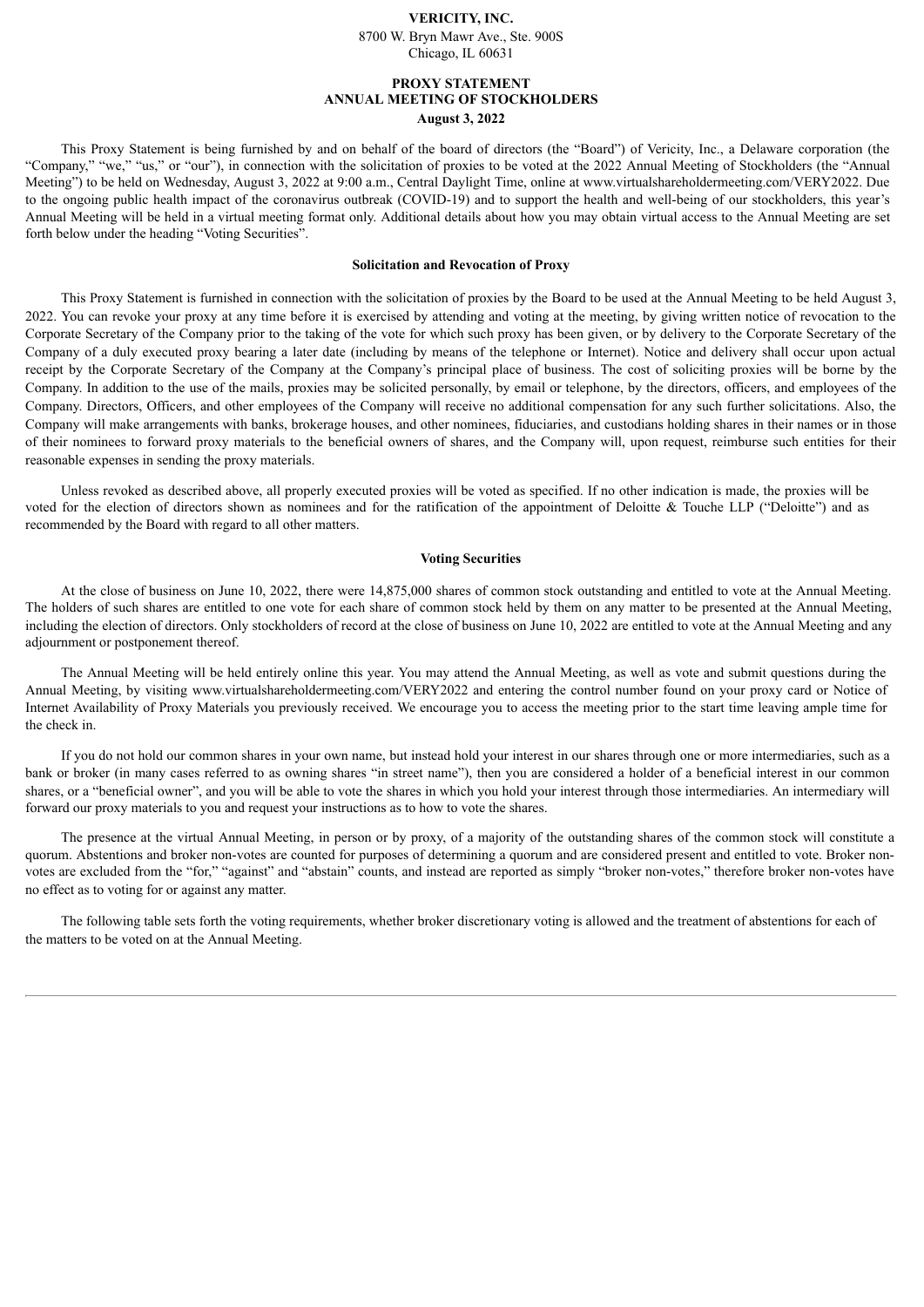| <b>Proposal</b>                                                     | <b>Vote Necessary to Approve Proposal</b>                                                                                                    | <b>Broker</b><br><b>Discretionary</b><br><b>Voting Allowed?</b> | <b>Treatment of Abstentions</b>                                        |  |  |  |
|---------------------------------------------------------------------|----------------------------------------------------------------------------------------------------------------------------------------------|-----------------------------------------------------------------|------------------------------------------------------------------------|--|--|--|
| No. 1 - Electrion of directors                                      | Plurality (that is, the largest number) of the votes<br>cast.                                                                                | No                                                              | Abstentions are not considered votes cast and will<br>have no effect.  |  |  |  |
| No. 2 - Ratification of the Company's<br>Amended Charter and Bylaws | Affirmative vote of a majority of the shares<br>present, in person or by proxy, at the Annual<br>Meeting and entitled to vote on the matter. | Yes                                                             | Abstentions will have the effect of a vote cast<br>against the matter. |  |  |  |
| No. 3 - Ratification of the appoinment of<br>Deloitte & Touche LLP  | Affirmative vote of a majority of the shares<br>present, in person or by proxy, at the Annual<br>Meeting and entitled to vote on the matter. | Yes                                                             | Abstentions will have the effect of a vote cast<br>against the matter. |  |  |  |

#### **Security Ownership of Management and Certain Beneficial Holders**

The tables below provide information regarding the beneficial ownership of our common stock for:

- each beneficial owner known by us to be the beneficial owner of more than five percent of our common stock;
- each of our director nominees;
- each of our named executive officers; and
- all director nominees and executive officers as a group.

We have based our calculations of the percentage of beneficial ownership on 14,875,000 shares of common stock outstanding on the record date.

### **Five Percent Stockholders**

The following table sets forth information regarding all persons known by the Company to be the beneficial owner of more than 5% of our common stock as of the record date.

| Five Percent (5%) Stockholders                            | <b>Number of Shares and Nature of Beneficial</b><br>Ownership | <b>Percentage of Class</b><br>(°/0) |
|-----------------------------------------------------------|---------------------------------------------------------------|-------------------------------------|
| Apex Holdco, L.P. (1) 767 Fifth Avenue New York, NY 10153 | 11.373.352                                                    | 76.5%                               |

### **Directors and Executive Officers**

The following table sets forth information regarding our common stock beneficially owned as of June 10, 2022 by (i) each director nominees, (ii) each of the named executive officers, and (iii) all current directors and executive officers as a group.

| <b>Number of Shares and Nature of Beneficial</b><br>Ownership | Percentage of Class (%) |
|---------------------------------------------------------------|-------------------------|
| $\theta$                                                      | $\theta$                |
| 453                                                           | $*(1)$                  |
| 193,500                                                       | 1.3                     |
| 625,532                                                       | 4.2                     |
| $\theta$                                                      | $\mathbf{0}$            |
|                                                               | 0                       |
| 120,104                                                       | $*(1)$                  |
| 327,782                                                       |                         |
| 1,557,967                                                     | 10.5                    |
|                                                               |                         |

(1) Ownership percentage is less than 1.0%.

### **PROPOSAL 1 ELECTION OF DIRECTORS**

A board of seven directors will be elected at the Annual Meeting. Each director will hold office until the next annual meeting of stockholders and until his successor is elected and qualified or until his earlier death, resignation, disqualification or removal. The proxies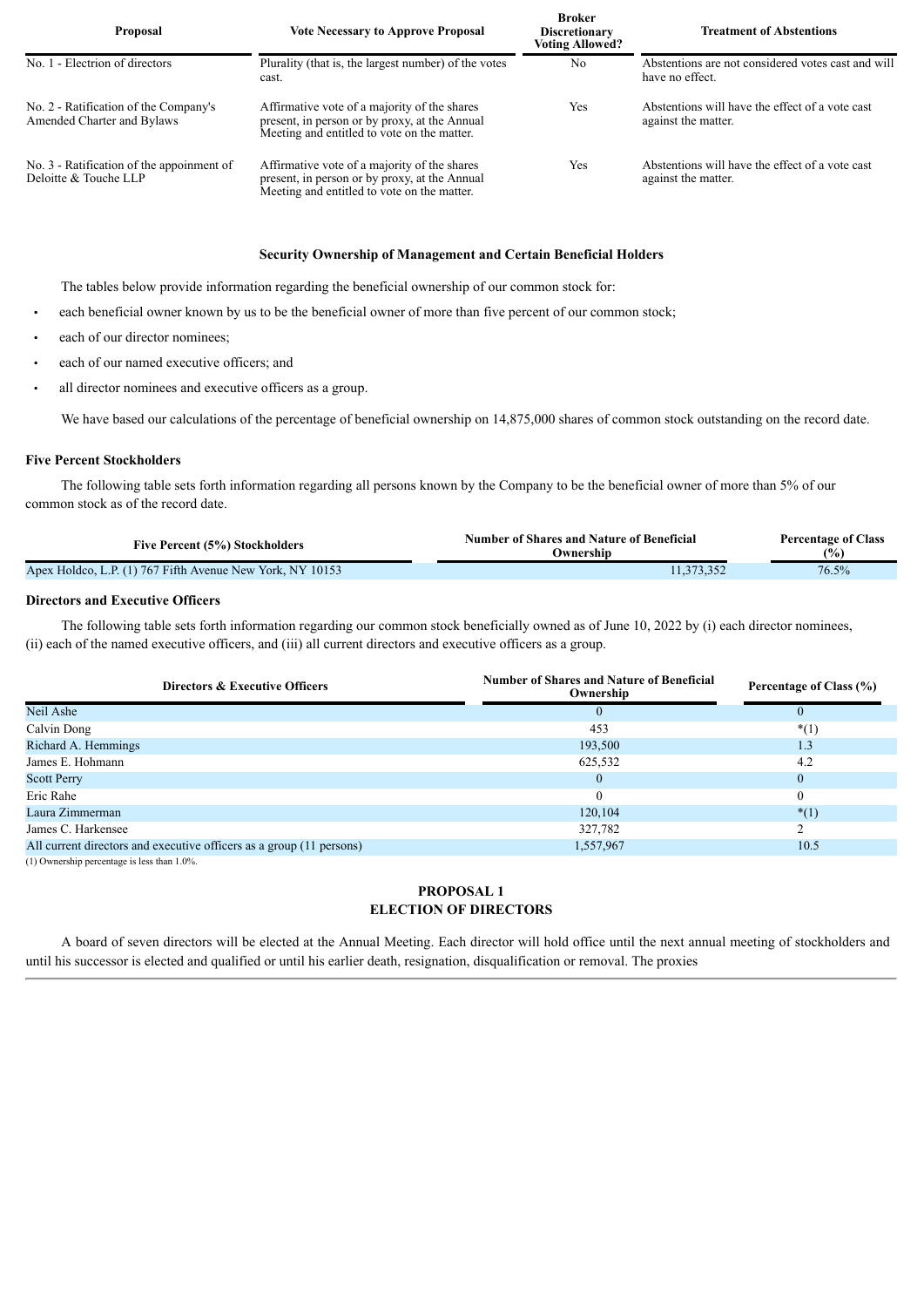being solicited will be voted for no more than seven nominees at the Annual Meeting. Each director will be elected by a plurality of the votes cast, in person or by proxy, at the Annual Meeting, assuming a quorum is present.

All of the nominees listed below currently serve as directors with the exception of Ms. Zimmerman. Laura R. Zimmerman is standing for election as a vacancy will occur in August of 2022. Mr. Schacht attained age 80 in November of 2021, and pursuant to the Company's Charter and Bylaws he is no longer eligible to serve on the Board of Directors after our 2022 Annual Meeting. Mr. Schacht will move to our advisory Board as of August 3, 2022. All of the nominees were nominated by our Board based on the recommendation of our Nominating and Governance Committee and in accordance with the nomination process set forth in our bylaws. See "—Corporate Governance— Overview of our Board Structure" below for a description of the nomination process for our directors. Each nominee has indicated that he is willing and able to serve as a director. If any nominee becomes unable or unwilling to serve, the proxy may be voted for the election of a substitute nominee nominated by our Board based on the recommendation of our Nominating and Governance Committee and in accordance with the nomination process set forth in our bylaws.

Set forth below is biographical information for our director nominees.

*Eric Rahe* has served as Vericity's Chairman since August 7, 2019. Mr. Rahe has served as a Managing Director of J.C. Flowers & Co. LLC since 2014, a leading private investment firm dedicated to investing globally in the financial services industry and serves as a member of the firm's Management Committee. From 2008 to 2014, Mr. Rahe was a Managing Director at Clayton, Dubilier & Rice where he established and led the firm's financial services practice. Previously, he was a senior investment professional at the hedge fund SAB Capital, and before that a Partner at Capital Z Partners, the financial services focused private equity firm. Mr. Rahe began his career at Donaldson, Lufkin & Jenrette. Mr. Rahe serves on the Boards of Directors of ELMC Group, LLC.

He received an A.B. in Economics from Harvard College, where he graduated magna cum laude, and an M.B.A. from Harvard Business School. Mr. Rahe was selected to serve on our board of directors because of his experience in the insurance and financial services industries.

Mr. Rahe has been investing in the insurance industry for over 25 years and has served on the board of directors of a number of insurance companies.

*Neil Ashe* has served as a director of Vericity since August 7, 2019. He is the Chief Executive officer of Acuity Brands which is a global technology manufacturer, driving an innovative and comprehensive portfolio of lighting products, controls, software, and services. Mr. Ashe also serves as the Chief Executive officer of Faster Horses LLC, which invests in, operates and advises companies that are embracing the power of digital to grow and change their businesses. Mr. Ashe has served in this position since 2017. From 2012 to 2017, Mr. Ashe was the President and Chief Executive Officer of Global eCommerce and Technology for Wal-Mart Stores, Inc. Mr. Ashe was with CNET Networks (NASDAQ: CNET) from 2002 to 2008, having been appointed as Chief Executive Officer in 2006, and, subsequently, the President of CBS Interactive from 2008 until 2011, following the sale of CNET to CBS. He has served on the boards of directors of numerous companies, including CNET and AMC Networks (NASDAQ: AMCX), and was a member of the Georgetown University Board of Regents.

Mr. Ashe has an M.B.A. from the Harvard Business School and a B.S. in Business Administration from Georgetown University.

Mr. Ashe was selected to serve on our board of directors because of his experience helping companies use and adopt technology to grow their businesses. Through his experience running several leading internet businesses, Mr. Ashe brings a breadth of experience that will be germane to the Company's internet agency, eFinancial.

*Calvin Dong* has served as a director of Vericity since August 7, 2019. He is a Vice President at J.C. Flowers & Co. LLC, where he has been employed since 2013. Prior to joining J.C. Flowers & Co. LLC, Mr. Dong was a member of the Financial Institutions Group at Barclays Investment Bank in New York for three years, focusing on mergers and acquisitions and capital raising transactions in the insurance sector.

Mr. Dong received a B.S. (Honors) in Finance and Accounting with High Distinction from the Kelley School of Business, Indiana University.

Mr. Dong was selected to serve on our board of directors because of his experience in the insurance and financial services industries. Mr. Dong has over 8 years of experience as an investor and banker to the life insurance industry.

*Richard A. Hemmings* has served as a director of Vericity since 2013 and served as the Chairman of the board of directors of Members Mutual from its formation in 2007 until its conversion in 2019. From 2007 until 2014, Mr. Hemmings also served as the President and Chief Executive Officer of Members Mutual. Mr. Hemmings also served as the Chairman of the board of directors and Chief Executive Officer (and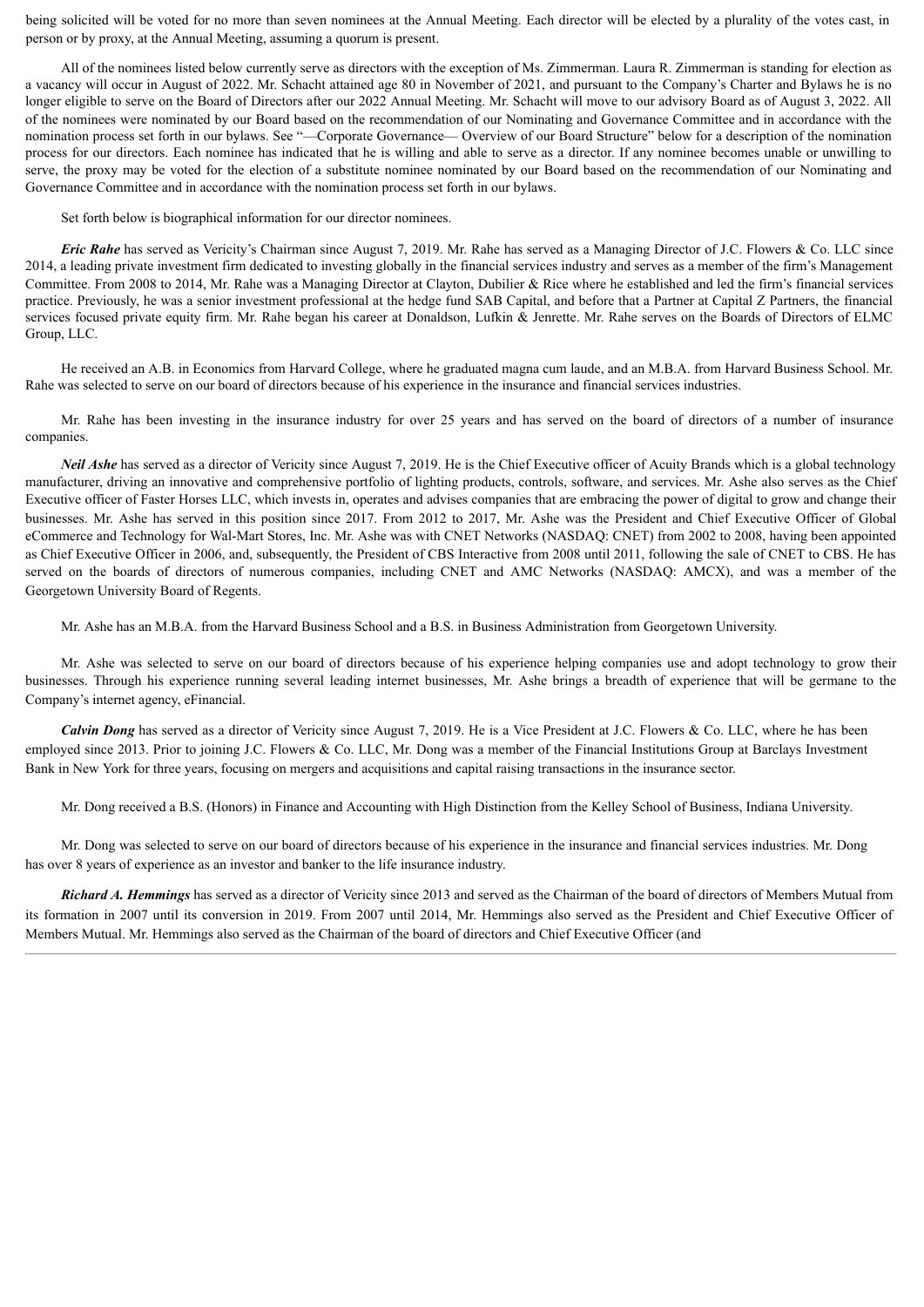prior to 2012, President) of Fidelity Life, positions held by him from 2005 to 2014. Mr. Hemmings became a director of Fidelity Life in 2002. Prior to joining Fidelity Life in 2005, Mr. Hemmings was a partner in the Chicago law firm of Lord, Bissell & Brook LLP and was associated with the firm for 25 years.

Mr. Hemmings was selected to serve on our board of directors because of his experience in the life insurance industry; his knowledge of the legal and regulatory matters affecting our operations; and his executive experience with Members Mutual and Fidelity Life.

*James E. Hohmann* has served as a director, Chief Executive Officer and President of Vericity since September 2014 and served as a director and Chief Executive Officer of Vericity from September 2014 until its conversion in 2019. For approximately two years prior thereto, Mr. Hohmann worked as a private consultant in the life insurance industry, including providing consulting services for Members Mutual. From April 2009 until June 2012, Mr. Hohmann served as a director, President, and Chief Executive Officer of FBL Financial Group, an individual life insurance and annuity products company. From January 2007 until January 2009, Mr. Hohmann was an executive officer of Allstate Corporation with accountabilities as President and Chief Executive Officer of Allstate Financial. From December 2004 until December 2006, Mr. Hohmann was President and Chief Operating Officer of Conseco, Inc. Earlier, he served as President and Chief Executive Officer of a newly formed XL Life and Annuity business at XL Capital, was Chief Actuary and then President of the Financial Institutions business of Zurich (Kemper), and worked for nearly 13 years as a management consultant, first for KPMG Peat Marwick, followed by Tillinghast/Towers Perrin (now Willis Towers Watson) where he was Managing Principal of the Chicago Life Practice.

Mr. Hohmann also currently serves on the Board of Directors of American Council of Life Insurers, the Board of Directors of Bankers Trust (nonpublic) and is Chairman of MIB Group Inc., a life insurance industry membership organization. He also served as a former director of the Board of Governors for the Property Casualty Insurance Association of America. Mr. Hohmann is a Fellow of the Society of Actuaries and a Member of the American Academy of Actuaries.

Mr. Hohmann was selected to serve on our board of directors because of his executive leadership experience, his expertise in insurance and financial services, and his actuarial background.

*Scott Perry* has served as a director of Vericity since August 7, 2019. He joined AmeriLife Group Holdings as Chief Executive Officer in December 2016. AmeriLife is a distributor of annuity, life, and health insurance products and is a portfolio company of a fund advised by Thomas H. Lee Partners, L.P. He was previously the Chief Business Officer of CNO Financial Group, Inc., (formerly, Conseco, Inc.), where he oversaw the operations of Bankers Life, Colonial Penn and Washington National, from 2009 until 2016. Prior to that, Mr. Perry served as the President of Bankers Life from 2002 until 2009. Before joining Bankers Life, Mr. Perry worked for 12 years in sales, marketing, and management roles at Golden Rule, Anthem Blue Cross Blue Shield and Premera Blue Cross. Earlier in his career, he advised healthcare payers and providers on strategies to improve operational and financial performance with the Deloitte & Touche Integrated Health Care Group.

Mr. Perry has served on the boards of LL Global (LIMRA) and the American College. He also served as a board member and Chair of the Greater Illinois chapter of the Alzheimer's Association.

Mr. Perry was selected to serve on our board of directors because of his experience in the insurance industry. Mr. Perry has over 28 years of experience in the life insurance industry. As Chief Executive Officer of AmeriLife and former President of Bankers Life, Chief Business Officer of CNO, he brings particular expertise in the distribution of a wide variety of life and health products across various distribution channels.

*Laura R. Zimmerman* has served as Executive Vice President and Chief Marketing Officer of Vericity since February 2016. Ms. Zimmerman served as Executive Vice President and Chief Marketing Officer of Members Mutual from February 2016 until its conversion in 2019. Prior thereto, Ms. Zimmerman served as Vice President, Chief Marketing Officer, Group Worksite, at The Guardian Life Insurance Company of America from July 2014 to February 2016, where she led marketing and enrollment services for the employee benefits division. Prior thereto, Ms. Zimmerman served as the Managing Director at Bridgestar Solutions, LLC from July 2013 to June 2014. Prior thereto, Ms. Zimmerman served as Senior Vice President for Aon Hewitt from November 2011 to June 2012, where she led marketing and advertising strategy. Before joining Aon Hewitt, Ms. Zimmerman served as Managing Director, Head of Marketing and Product at Legg Mason Global Asset Management from June 2010 to June 2011. Prior thereto, Ms. Zimmerman served in various positions during a thirteen-year career at Allstate Insurance Company. Among other positions at Allstate, Ms. Zimmerman served as Chief Strategy Officer for Allstate's financial services division.

### **OUR BOARD OF DIRECTORS RECOMMENDS A VOTE "FOR" THE ELECTION OF THE ABOVE DIRECTOR NOMINEES.**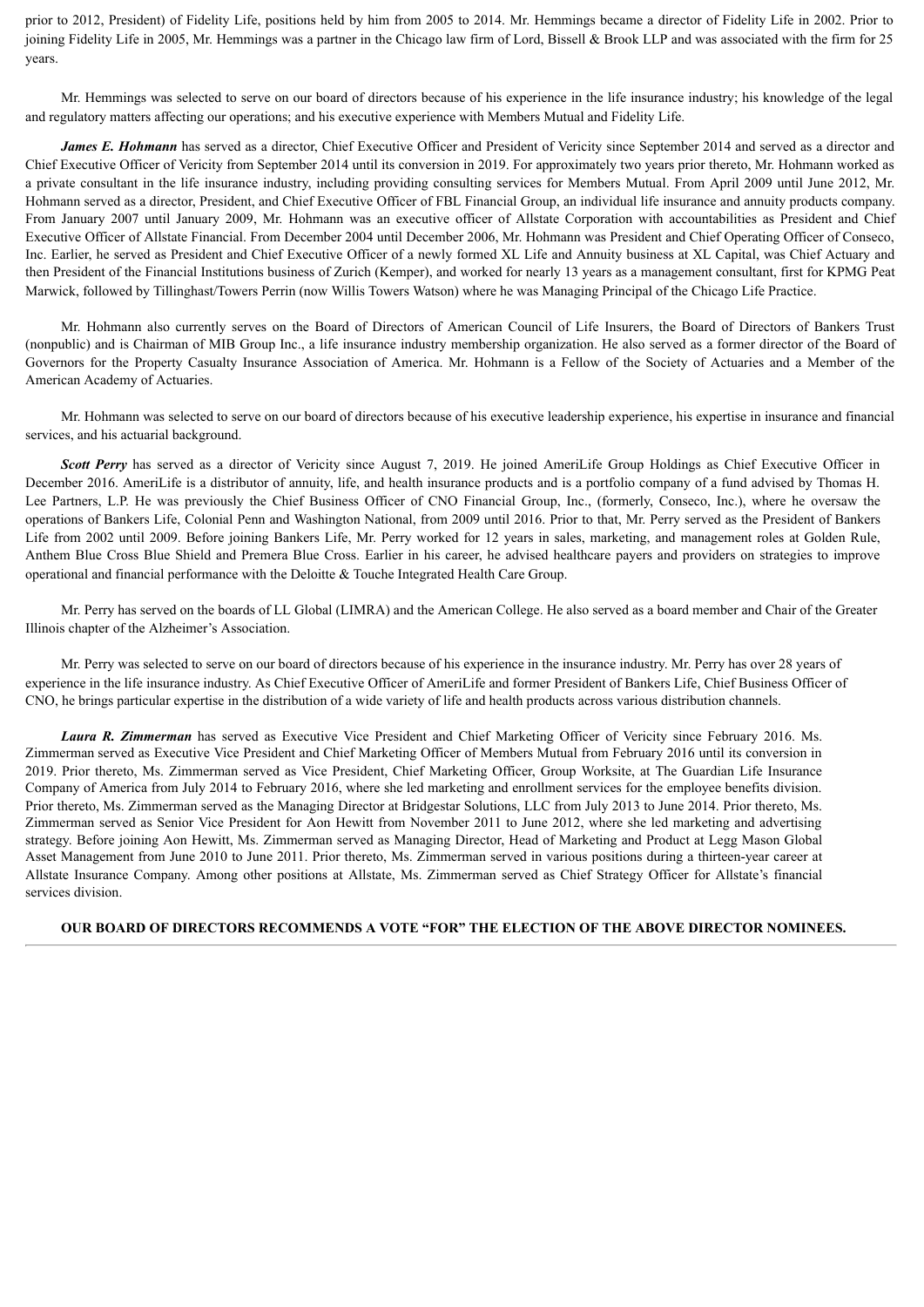#### **Director Nominees; Executive Management**

The table below provides information of our directors and executive officers as of March 30, 2022.

| Name                | Age | <b>Position</b>                                                                              |
|---------------------|-----|----------------------------------------------------------------------------------------------|
| Eric Rahe           | 53  | Director and Chairman                                                                        |
| Neil Ashe           | 54  | Director                                                                                     |
| Calvin Dong         | 34  | Director                                                                                     |
| Richard A. Hemmings | 75  | Director                                                                                     |
| <b>Scott Perry</b>  | 59  | <b>Director</b>                                                                              |
| James W. Schacht    | 80  | Director                                                                                     |
| James E. Hohmann    | 66  | Chief Executive Officer, President and Director                                              |
| John Buchanan       | 51  | Executive Vice President, General Counsel and Corporate Secretary                            |
| David R. Drollette  | 39  | Executive Vice President, Chief Data Officer & Chief Technology Officer                      |
| James C. Harkensee  | 63  | Executive Vice President of Vericity, President and Chief Operating Officer of Fidelity Life |
| Chris S. Kim        | 50  | Executive Vice President, Chief Financial Officer and Treasurer                              |
| Laura R. Zimmerman  | 63  | Executive Vice President and Chief Marketing Officer                                         |

#### *Executive Of icers*

Set forth below is biographical information for our executive officers (except for Mr. Hohmann and Ms. Zimmerman, whose biographical information is set forth above):

*James C. Harkensee* has served as Executive Vice President of Vericity since its conversion in 2019 and as President and Chief Operating Officer of Fidelity Life since November 2012. From July 2013 to August 2014, Mr. Harkensee served as Interim Chief Financial Officer of Members Mutual. Prior to that, Mr. Harkensee served in various capacities at Fidelity Life, including most recently as Vice President of Product and Corporate Development and prior to that as President of America Direct Insurance Agency, Inc., a subsidiary of Fidelity Life, which he joined in 2005. He was formerly President of Zurich Direct, a direct marketing insurance agency. Mr. Harkensee began his career at Bankers Life & Casualty in 1980, later joining Zurich Life, where he was promoted to Chief Actuary. Mr. Harkensee also serves as Executive Vice President of Vericity. He is a Fellow of the Society of Actuaries.

*Chris S. Kim* has served as Chief Financial Officer of Vericity since August 2014 and served as Chief Financial Officer of Members Mutual from August 2014 until its conversion in 2019. He has served as Executive Vice President of Vericity since its conversion in 2019. Prior thereto, Mr. Kim served as Chief Accounting Officer of Members Mutual since June 2013. Mr. Kim has over twenty years of experience in public accounting and controllership with a focus on property and casualty and life insurers. He has extensive experience in advising public companies on accounting and financial reporting matters related to capital raising activities and advising clients on complex accounting matters. Mr. Kim also serves as Executive Vice President of Vericity. Prior to joining Members Mutual, he was employed by PricewaterhouseCoopers LLC for a total of seventeen years within the audit and transaction services practice in Kansas City, Chicago, and New York, from 1995-2002 and again from 2004-2013. From 2002-2004, Mr. Kim held the position of Assistant Controller with Employers Reinsurance Corporation, a subsidiary of GE Capital.

*John Buchanan* has served as Executive Vice President, General Counsel and Corporate Secretary of Vericity since February, 2016. Mr. Buchanan served as Executive Vice President, General Counsel and Corporate Secretary of Members Mutual from February 2016 until its conversion in 2019. Prior thereto, from 1995 to February 2016, Mr. Buchanan served in various legal roles during a twenty-year career at Allstate Insurance Company most recently as Chief Counsel supporting Allstate's agency operations from July 2014 to February 2016, and prior to that as Corporate Counsel supporting direct sales from July 2009 until July 2014. Among other positions at Allstate, Mr. Buchanan led several legal teams within Allstate's P&C and life insurance operations, including acting as lead counsel for Allstate Life of New York. He also served as lead counsel to Allstate's Chief Marketing Officer and Lead Counsel to Allstate's Eastern Region President. Mr. Buchanan served as Secretary on NJ Life and Health Guaranty Fund boards. Mr. Buchanan began his career as a trial attorney with dozens of jury and bench trials on insurance matters.

#### **Corporate Governance**

#### *Overview of Our Board Structure*

As part of the conversion of Members Mutual in connection with our IPO, Apex Holdco purchased approximately 76.5% of the shares sold in the IPO pursuant to a standby stock purchase agreement under which Apex Holdco acted as the standby purchaser for the IPO. As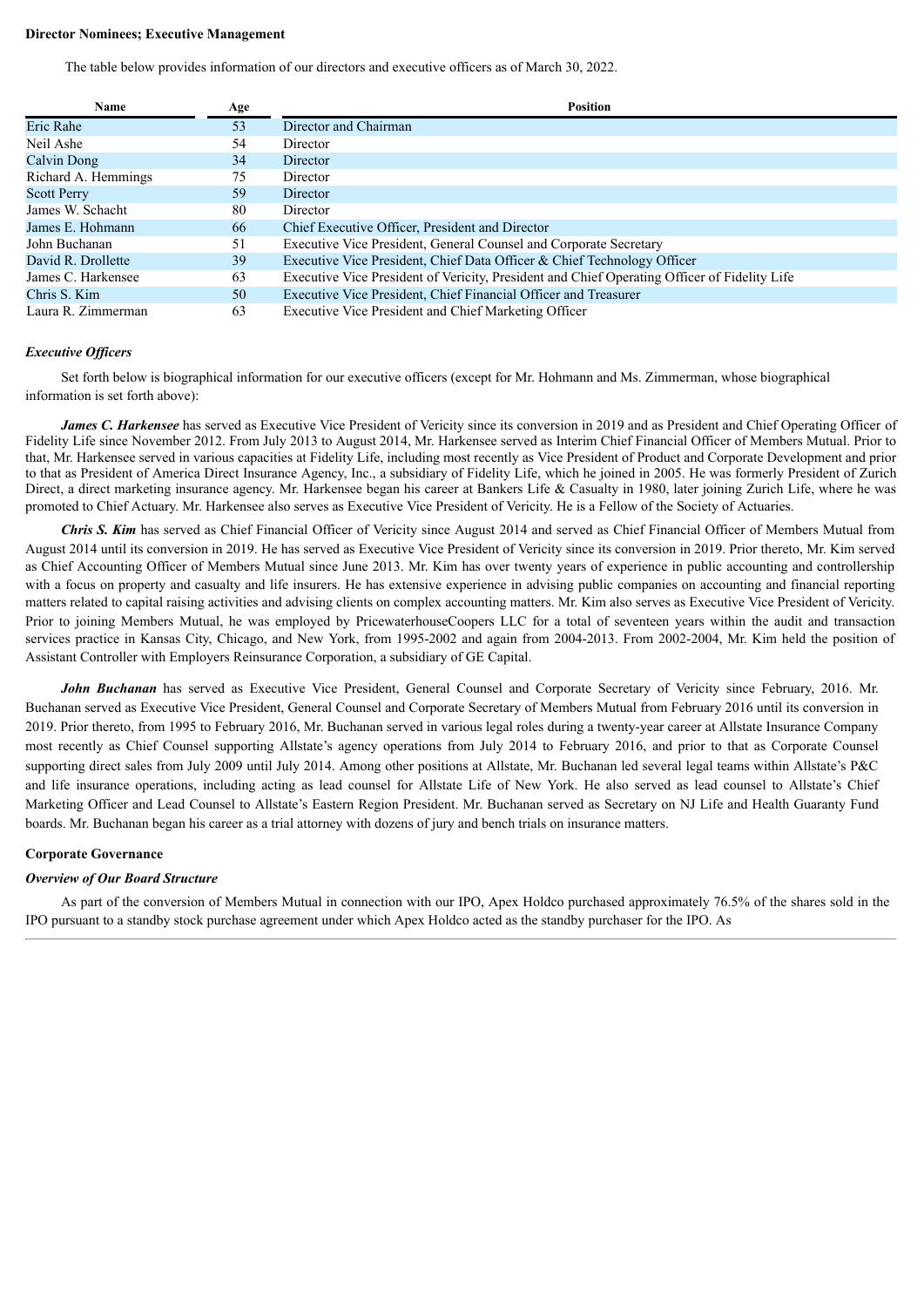such, we qualify as a "controlled company" within the meaning of the corporate governance rules of Nasdaq. "Controlled companies" under those rules are companies of which more than 50% of the voting power is held by an individual, a group or another company.

As we are a "controlled company" we have availed ourselves of the "controlled company" exception under the Nasdaq rules and will not be subject to the Nasdaq listing requirements that would otherwise require us to have a board of directors comprised of a majority of independent directors, a Compensation Committee composed solely of independent directors or a nominating committee composed solely of independent directors.

The standby purchase agreement and/or our bylaws contain provisions regarding our corporate governance and board structure and chief executive officer, including:

- the board of directors shall consist of designees appointed by Apex Holdco (the "Apex designees") and designees appointed by Vericity (the "company designees"). The number of company designees shall not exceed six or at any time be less than two, and the number of Apex designees at any given time shall be one more than the number of company designees, but in no event less than three, provided that Apex Holdco may designate the minimum additional number of designees as necessary to comply with SEC and Nasdaq Stock Market rules relating to the number of independent directors serving on the board of directors or any committee of the board. Messrs. Rahe, Dong, Perry and Ashe serve as the Apex designees, and Messrs. Hemmings, Hohmann and Schacht currently serve as the company designees. Each of these directors has been nominated by the Board for election as directors to serve an additional term, and Apex Holdco has delivered its written consent to their election;
- the compensation payable to the company designees may not be decreased without the consent of a majority of the company designees, and may not be increased without the consent of a majority of the Apex designees;
- among other things, Apex Holdco has agreed to vote its shares in favor of the election of the company designees as directors. In the event of any vacancy in the office of any Apex designee or company designee, a majority of the remaining designees, as applicable, will have the right to designate a replacement to fill the vacancy, provided that in the case of a vacancy of a company designee, Apex Holdco may elect to reduce the size of the board of directors by two so long as one of the Apex designees resigns, and provided further that in the event that there are no remaining company designees to designate a replacement, the advisory board shall have the right to designate a replacement company designee;
- at any election of directors of Vericity, a majority of the Apex designees will have the right to nominate the successors of the Apex designees, and a majority of the company designees will have the right to nominate the successors of the company designees, provided that in the event that there are no remaining company designees to designate successors, the advisory board shall have the right to designate successor company designees;
- any transaction between Apex Holdco or any of its affiliates, on the one hand, and Vericity or any of its subsidiaries, on the other hand, shall be subject to approval by the company designees, other than ordinary course transactions on arm's length terms; and
- Mr. Hohmann shall serve as Chief Executive Officer of the Company for three years after the closing of the offering, subject to his earlier death, retirement, resignation or removal as defined in the standby purchase agreement.

### *Director Independence*

We have undertaken a review of the composition of our board of directors and considered whether any director has a relationship that could compromise that director independent judgment in carrying out his responsibilities and all other facts and circumstances that the board of directors deemed relevant in determining their independence. We have affirmatively determined that each of our directors, with the exception of Mr. Hohmann, Mr. Rahe, and Ms. Zimmerman is an independent director under the Nasdaq Marketplace Rules.

#### *Committees of the Board of Directors*

We have the following committees of our board of directors in place: the Audit Committee; the Compensation Committee; and the Nominating and Governance committee. Each of these committees operates under a committee charter that has been approved by our board of directors and is available on our website at www.vericity.com. The composition, duties and responsibilities of our committees are as set forth below:

*Audit Committee*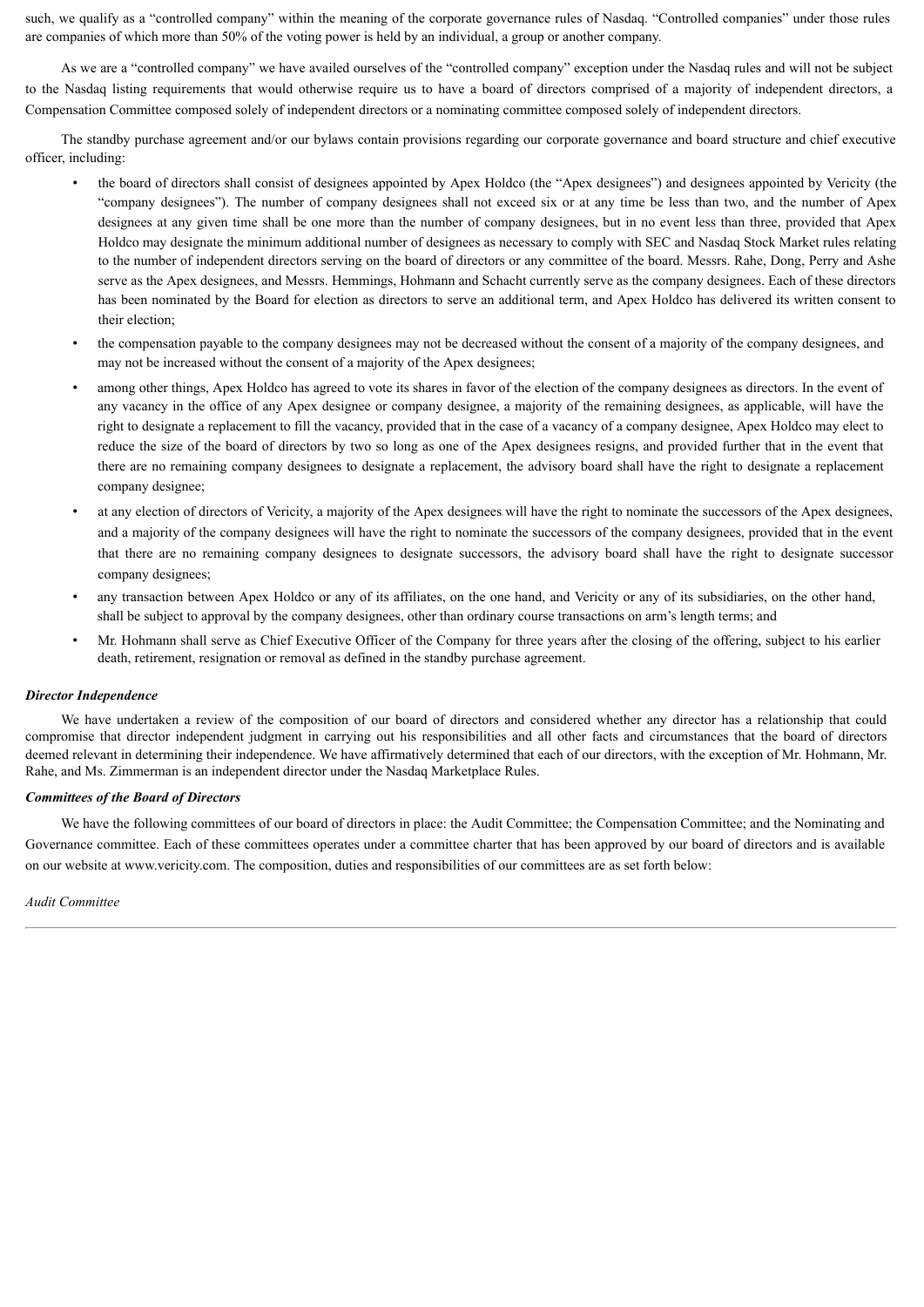The Audit Committee is responsible for the oversight of the integrity of our consolidated financial statements, our systems of internal control over financial reporting, our risk management, the qualifications, independence and performance of our independent registered public accounting firm, the performance of our internal auditor and our compliance with applicable legal and regulatory requirements. The Audit Committee has the sole authority and responsibility to select, determine the compensation for, evaluate and, when appropriate, replace our independent registered public accounting firm. All audit and non-audit services, other than *de minimis* non-audit services, to be provided to us by our independent registered public accounting firm must be approved in advance by our Audit Committee. The Audit Committee also approves related-party transactions.

Our Audit Committee is composed of Mr. Perry (chair), Mr. Schacht, and Mr. Dong. Our board of directors has determined that each of the members of the Audit Committee meets the definition of "independent director" for purposes of serving on the Audit Committee under Exchange Act Rule 10A-3 and the Nasdaq Marketplace Rules. In addition, the board of directors has determined that Scott R. Perry qualifies as an "Audit Committee financial expert" as such term is defined in Item 407(d)(5) under Regulation S-K.

#### *Report of the Audit Committee*

The Audit Committee has reviewed and discussed our audited financial statements with management. The Audit Committee has discussed with the Company's independent auditor, Deloitte, the matters required to be discussed by the applicable requirements of the Public Company Accounting Oversight Board ("PCAOB") and the SEC. The Audit Committee has received the written disclosures and the letter from the Auditor required by applicable requirements of the PCAOB regarding Deloitte's communications with the Audit Committee concerning independence, and has discussed Deloitte's independence with Deloitte. Based upon the review and discussions referred to above, the Audit Committee recommended that the Company's audited financial statements be included in the Company's Annual Report on Form 10-K for the year ended December 31, 2021 for filing with the Securities and Exchange Commission.

> **AUDIT COMMITTEE** Scott Perry (Chair) James W. Schacht Calvin Dong

Mr. Hemmings will join the Audit Committee in place of Mr. Schact after August 3, 2022.

#### *Compensation Committee*

The Compensation Committee is responsible for annually reviewing and approving the corporate goals and objectives relevant to the compensation of our Chief Executive Officer and evaluating our Chief Executive Officer's performance in light of these goals; reviewing and approving the compensation of our executive officers and other appropriate officers; reviewing and reporting to the board of directors on compensation of directors and board committee members; and administering our incentive and equity-based compensation plans.

Our Compensation Committee is composed of Mr. Rahe (chair), Mr. Schacht, Mr. Ashe, Mr. Dong and Mr. Hohmann. Mr. Hemmings will join the Compensation Committee in place of Mr. Schact after August 3, 2022.

### *Nominating and Governance Committee*

Our nominating and corporate governance committee is composed of Mr. Dong (chair), Mr. Rahe, and Mr. Ashe, Mr. Hemmings and

Mr. Hohmann. The Nominating and Governance committee is responsible for identifying and recommending candidates for election to our board of directors and each committee of our board of directors, developing and recommending corporate governance guidelines to the board of directors and overseeing performance reviews of the board of directors, its committees and the individual members of the Board. . Mr. Hemmings will leave the Nominating and Governance Committee after August 3, 2022.

#### *Attendance*

Each incumbent director attended at least 75% of the total number of meetings of the Board and committees on which he served in 2021.

#### *Code of Ethics*

We have adopted a code of business conduct and ethics applicable to all of our directors and employees, including our principal executive, financial and accounting officers and all persons performing similar functions. A copy of that code is available on our website at www.vericity.com. We intend to disclose future amendments to certain provisions of our code of business conduct and ethics, or waivers of such provisions, on our website to the extent required by applicable rules and exchange requirements.

### *Section 16(a) Beneficial Ownership Reporting Compliance*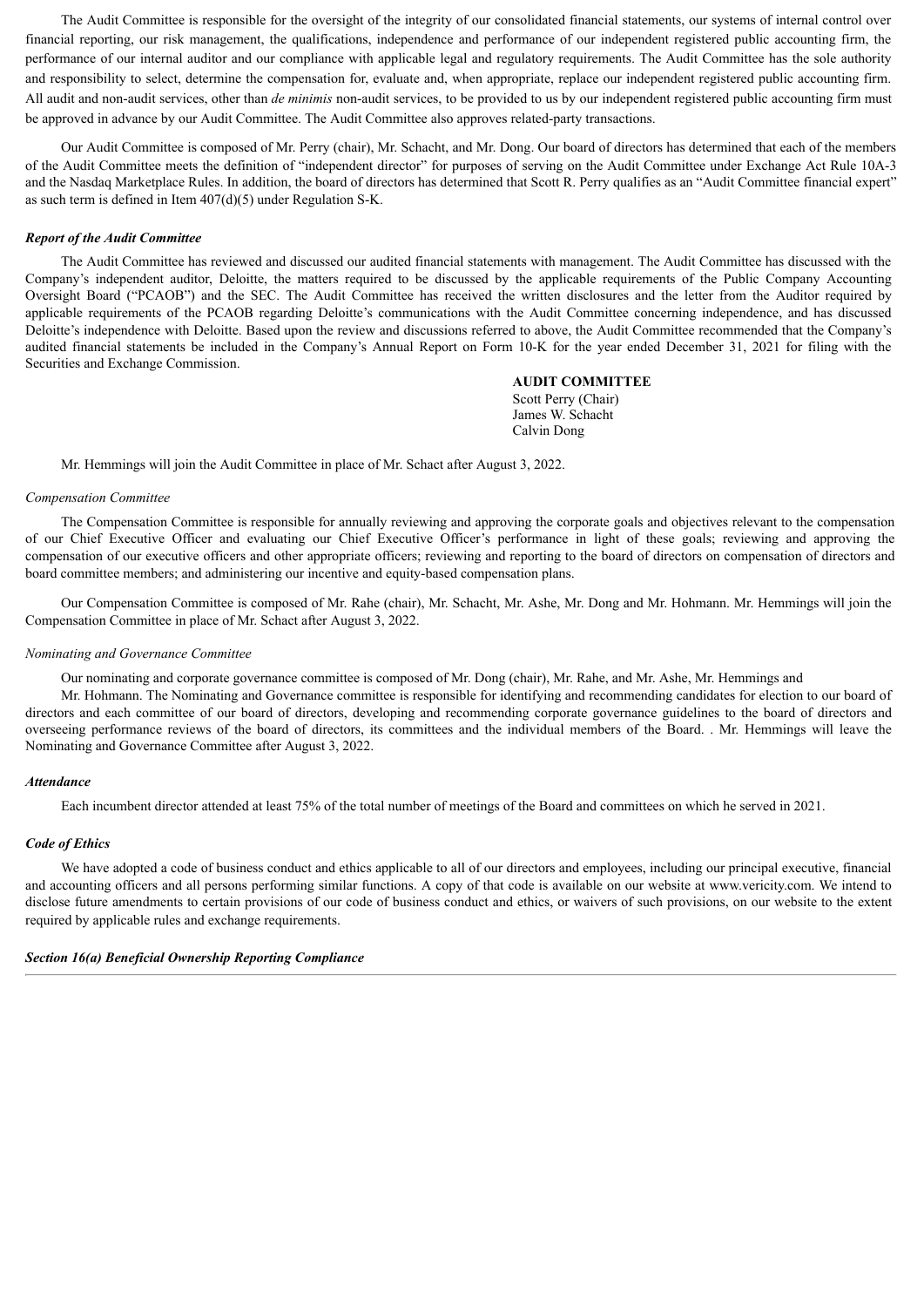Section 16(a) of the Exchange Act requires our directors, executive officers and ten percent stockholders to file initial reports of ownership and reports of changes in ownership of our common stock with the SEC. During 2019, all such reports were timely filed.

#### *Advisory Board*

Upon completion of the offerings, we established an advisory board to provide general policy advice to the board of directors. Only individuals who served as directors of Members Mutual as of the date of the standby stock purchase agreement are eligible to serve on our advisory board. Advisory board members are entitled to attend meetings of the board of directors but shall not vote. Members of the advisory board shall have the right to nominate individuals to be company designees in the event that there are no then-serving company designees. Members of the advisory board will receive the same compensation provided to company designees serving on the board of directors of Vericity. Advisory board members will serve until the earlier of the sale of Vericity to a third party, the fifth anniversary of the closing of our 2019 offering or a member's death, resignation or removal. The initial advisory board consists of Ms. Bynoe, Mr. Fibiger and Mr. Groot.

Set forth below is biographical information for the members of the advisory board:

*Linda Walker Bynoe* is the President and Chief Executive Officer of Telemat Ltd., a project management and consulting firm based in Chicago, Illinois. Ms. Bynoe has served in that position since 1995. From 1989 to 1995, Ms. Bynoe was the Chief Operating Officer of Telemat Ltd. From 1978 to 1989, Ms. Bynoe worked in executive capacities with the capital markets division of Morgan Stanley, serving as Vice President since 1985. Ms. Bynoe serves on the board of directors of Anixter International Inc., Prudential Retail Mutual Funds and the Northern Trust Corporation, and as a Trustee of Equity Residential. Ms. Bynoe became a director of Fidelity Life from 2002, and a director of Members Mutual from 2007 through the completion of the conversion in 2019.

*John A. Fibiger* served in various positions, including President, Chief Financial Officer and Chairman of the board of directors, of the Transamerica Life Companies. Prior to his association with the Transamerica Life Companies, Mr. Fibiger served in various positions with New England Mutual Life Insurance Company, including as its President from 1982 to 1989. He recently served as an independent trustee with the following mutual fund complexes associated with Genworth Financial, Inc.: GPS Funds II (10 portfolios); since 2004, Genworth Financial Asset Management Funds (10 portfolios); and from 2008 to 2011, Genworth Variable Insurance Trust (20 portfolios). He served as a trustee of the Menninger Foundation, and was Chairman of the Menninger Fund.

Mr. Fibiger has been a member since 1956 and a Fellow since 1959 of the Society of Actuaries. He has been a Member since 1963 of the American Academy of Actuaries and served as its President from 1987 to 1988. He is also a trustee of the Austin Symphony Orchestra and a life trustee of the Museum of Science, Boston, Massachusetts. Mr. Fibiger became a director of Fidelity Life from 2004, and a director of Members Mutual from 2007, through the completion of the conversion in 2019.

*Steven L. Groot* held a series of actuarial and executive management positions during a thirty-plus year career with Allstate Insurance Company. Among other positions at Allstate, Mr. Groot served as President of Allstate Insurance Companies of Canada, President of Allstate Indemnity, President of Allstate International and President of Allstate's direct distribution and e-commerce business. He was a member of the Allstate Insurance Company board of directors from 1994 to 2002 and served on the investment and executive committees of the Allstate Insurance Company board of directors.

Mr. Groot is a Fellow of the Casualty Actuarial Society and a Member of the American Academy of Actuaries and also a member of the California State Bar Association. He currently serves as a member of the Board of Directors of CEM Insurance Company, a privately held property and casualty insurer, and was a life trustee of Lawrence Hall Youth Services in Chicago, Illinois. Since 2006, Mr. Groot has served on the board of directors of American Safety Insurance Holdings, Ltd., a specialty commercial insurer that was sold in 2013. Mr. Groot served as a director of Fidelity Life from 2006, and a director of Members Mutual from 2007, through the completion of the conversion in 2019.

*James W. Schacht* attained age 80 in November of 2021 and pursuant to the Company's Charter and Bylaws is no longer eligible to serve on the Board of Directors after our 2022 Annual Meeting. He will move to our advisory Board as of August 3, 2022. He has served as a director of Vericity since 2013 and as the President of The Schacht Group, Inc., which advises national and international clients with respect to insurance and regulatory matters, since its founding in 2008. Prior thereto, Mr. Schacht was for thirteen years a Managing Director at two international consulting firms. Mr. Schacht has over 45 years of broad-based experience in the insurance industry and all areas of insurance regulation. Mr. Schacht has served as an expert consultant and witness on a variety of insurance, reinsurance, and regulatory issues in litigation, and advises clients on new insurance products, organizing insurance companies, financial and reporting requirements, and securing regulatory approval for a variety of transactions. Mr. Schacht served as the Director of the Illinois Department of Insurance on three occasions. Mr. Schacht serves on the board of directors of Spinnaker Insurance Company, a property and casualty insurer. Mr. Schacht has served on the board of directors of Members Mutual from 2007 through its conversion in 2019.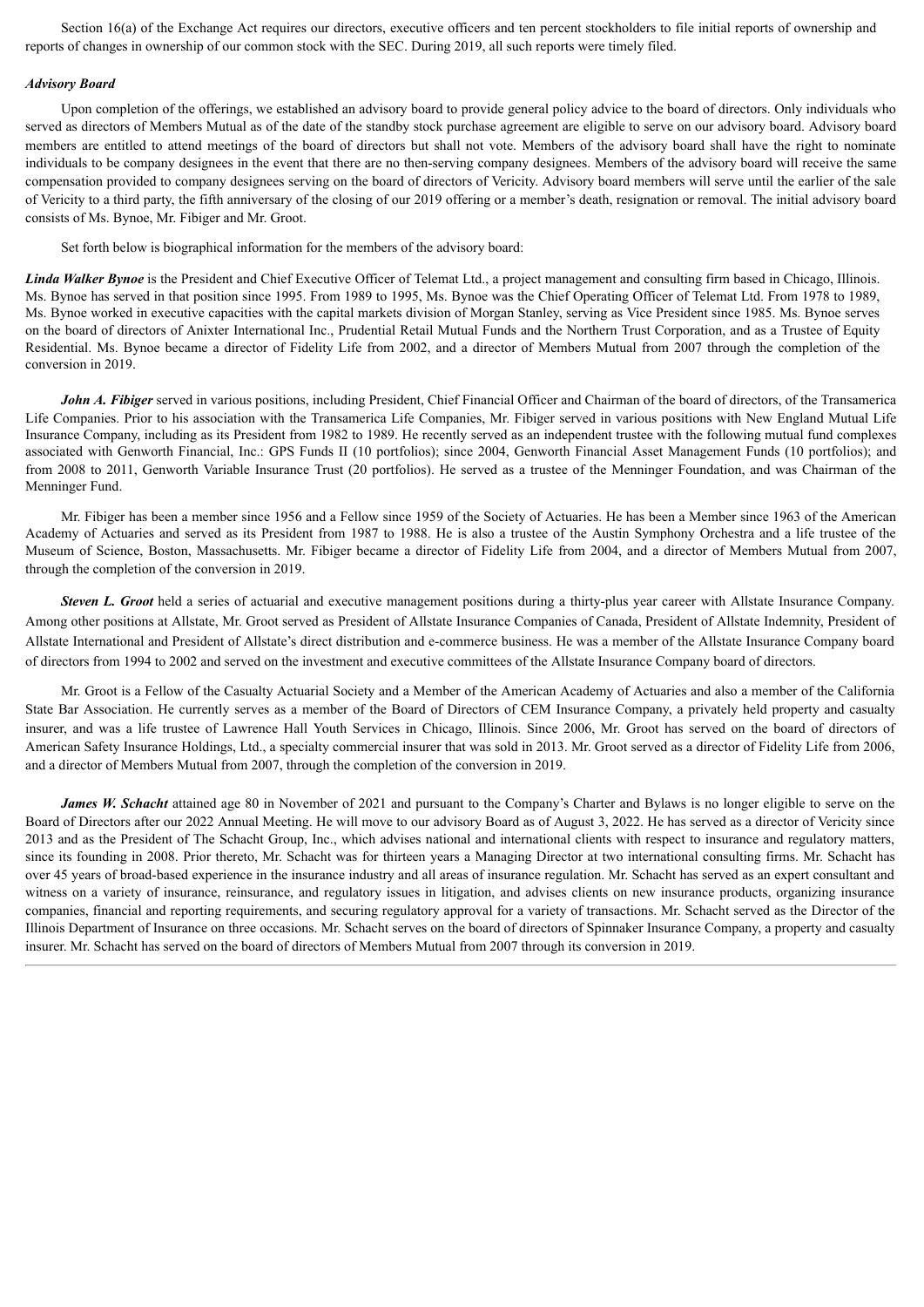Mr. Schacht was previously selected to serve on our board of directors because of his experience in the insurance industry and his knowledge of legal and regulatory matters affecting our operations.

### *Involvement in Certain Legal Proceedings*

The Company is not aware of any material legal proceedings in which any director, officer, or any record or beneficial owner of more than 5% of any class of voting securities of the Company, or any associate of any such director, officer, affiliate of the Company, or security holder, is a party adverse to the Company or has a material interest adverse to the Company.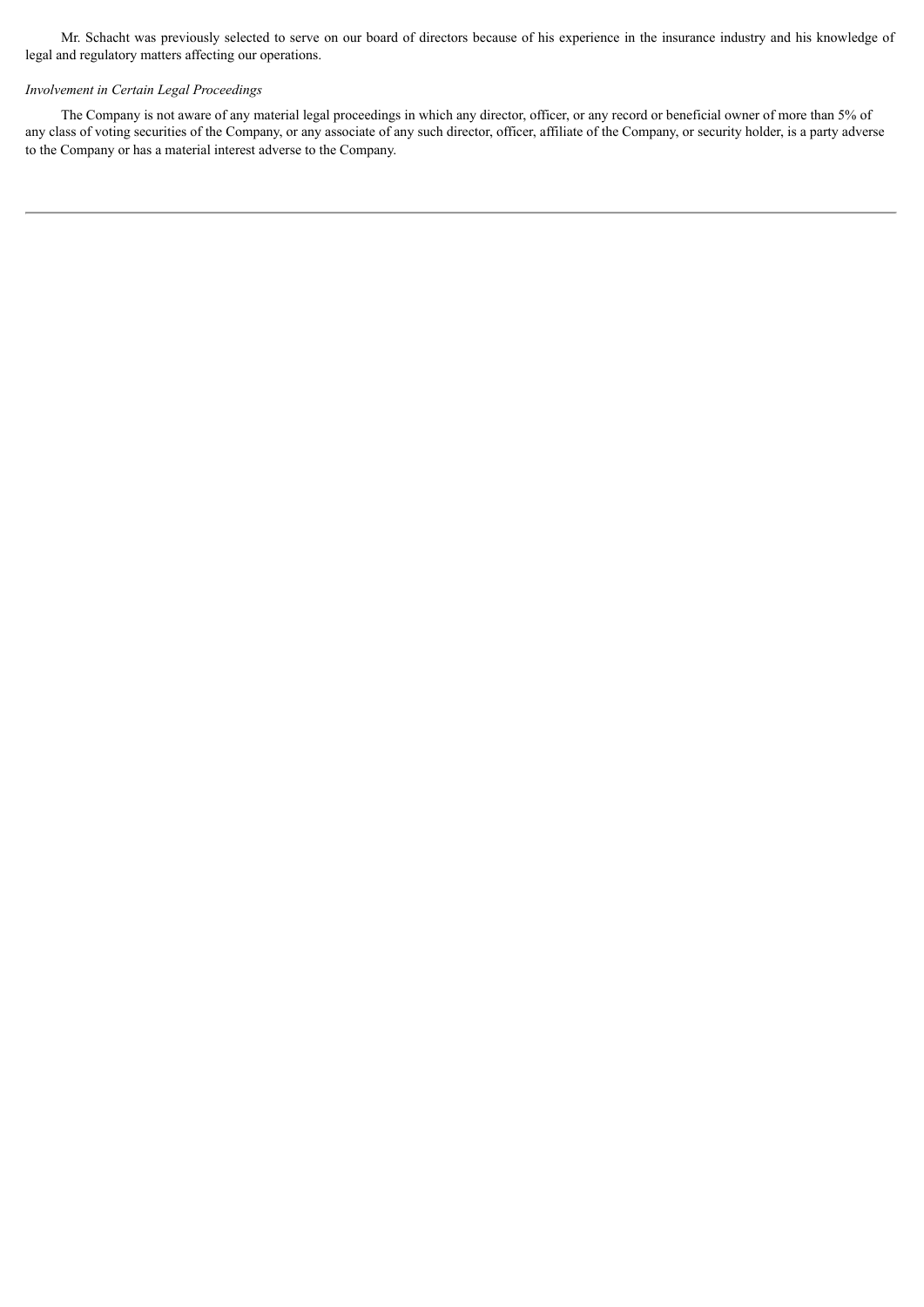#### **Executive Compensation**

#### *Summary Executive Compensation Table*

The following table shows the compensation information for our President and Chief Executive Officer, our Executive Vice President and President and Chief Operating Officer of Fidelity Life and our Executive Vice President and President and Chief Operating Officer of Efinancial based on compensation earned for the years ended December 31, 2021 and December 31, 2020 (our "named executive officers").

|                                                                                                 |      |             | <b>Non-Equity</b><br><b>Incentive Plan</b><br>Compensation | All Other<br>Compensation |            |
|-------------------------------------------------------------------------------------------------|------|-------------|------------------------------------------------------------|---------------------------|------------|
| <b>Name and Principal Position</b>                                                              | Year | Salary (\$) | $($ (\$)(1)                                                | (2)(3)                    | Total (\$) |
| James Hohmann                                                                                   | 2021 | 767.350     | 425,419                                                    | 46.235                    | 1,239,004  |
| President and Chief Executive Officer of Vericity                                               | 2020 | 745,000     | 537,145                                                    | 40.544                    | 1,322,689  |
| James Harkensee                                                                                 | 2021 | 450,000     | 189,536                                                    | 36,613                    | 676,149    |
| Executive Vice President of Vericity, President and<br>Chief Operating Officer of Fidelity Life | 2020 | 440,000     | 205.555                                                    | 27.145                    | 672,700    |
| Chris Campbell <sup>(4)</sup>                                                                   | 2021 | 412,000     | 141,806                                                    | 33,819                    | 587,625    |
| Executive Vice President of Vericity, President and<br>Chief Operating Officer of Efinancial    | 2020 | 400,000     | 195,470                                                    | 21.702                    | 617.172    |

Chief Operating Officer of Efinancial

Includes the following amounts earned under the short-term incentive program based on performance for years 2021 and 2020, respectively: Mr. Hohmann \$425,419 and \$537,145: Mr. Harkensee \$189,536 and \$205,555; and Mr. Campbell \$141,806 and \$195,470. See "Executive Compensation—Short-Term Incentive Program" below for additional information. Note that compensation earned for annual performance is paid in March of the following year.  $(1)$ 

All other compensation consists of the following: (i) company portion of health, dental, life, disability and vision insurance premiums and (ii) 401(k) company matching contributions. (2)

Following the closing of the IPO, the named executive officers also received grants under an equity incentive plan adopted, maintained and administered by the standby purchaser. See "--Apex Holdco Equity Incentive Plan" below for additional information. (3)

As disclosed in the Company's 8k filing of March 25, 2022, effective March 22, 2022, Chris Campbell is no longer employed with the Company. (4)

#### *Short-Term Incentive Program*

#### 2021 Short-Term Incentive Program

#### **Deferred Compensation Plan**

We offer a non-qualified deferred compensation plan to our named executive officers, directors and certain other executive officers. Deferred compensation plan participants can elect to defer a portion of their annual compensation into the deferred compensation plan, with the deferrals generally not subject to current income tax. Deferred compensation plan balances are credited with interest, computed monthly, using the yield rate that we earn on our invested assets. Net gains (losses) on investments are not considered in determining earnings on deferred compensation accounts. There are currently no participants in this plan.

#### **Apex Holdco Equity Incentive Plan**

Following the closing of the IPO, the standby purchaser established the Apex Holdco L.P. 2019 Equity Incentive Plan (the "EI Plan") under the terms of the amended and restated limited partnership agreement of the standby purchaser. Under the EI Plan, Class B units representing 20.6% of the fully diluted units of the standby purchaser at the closing of the IPO were reserved for issuance to employees, directors, advisory board members and other service providers of the Company. Following the closing, awards under the EI Plan were made to the executive officers, certain directors, certain other employees, and advisory board members of the Company in an aggregate amount of approximately 85.4% of the available pool of Class B units under the EI Plan. Class B units are non-voting profits interests in the standby purchaser that entitle the holders thereof to participate in the appreciation in the value of the standby purchaser, as represented by its ownership of the Company's common stock, above a per share threshold representing the amount of the standby purchaser's investment in the Company's common stock, subject to certain customary adjustments, and are payable in the event of a future sale of the Company. The grants of Class B Units made to the named executive officers, directors and advisory board members represented the following percentages of the fully diluted units of the standby purchaser at the closing of the IPO: Mr. Hohmann, 5.00%; Mr. Harkensee, 1.75%; Mr. Campbell, 1.50%; Mr. Ashe, 1.00%; Mr. Hemmings, 0.80%; Mr. Perry, 0.25%; Mr. Schacht, 0.80%, Ms. Bynoe, 0.80%; Mr. Fibiger, 0.80%; and Mr. Groot, 0.80%.

Under the EI Plan, for all of our directors and our executive officers other than Mr. Hohmann, the grants of Class B units vest ratably over five years, subject to forfeiture under certain conditions. Mr. Hohmann's grant was fully vested upon grant, subject to recoupment ratably over five years and forfeiture under certain conditions. The grants to the directors of Vericity are not subject to forfeiture. The EI Plan is adopted, maintained and administered by the standby purchaser, not the Company.

### **Employment Agreements**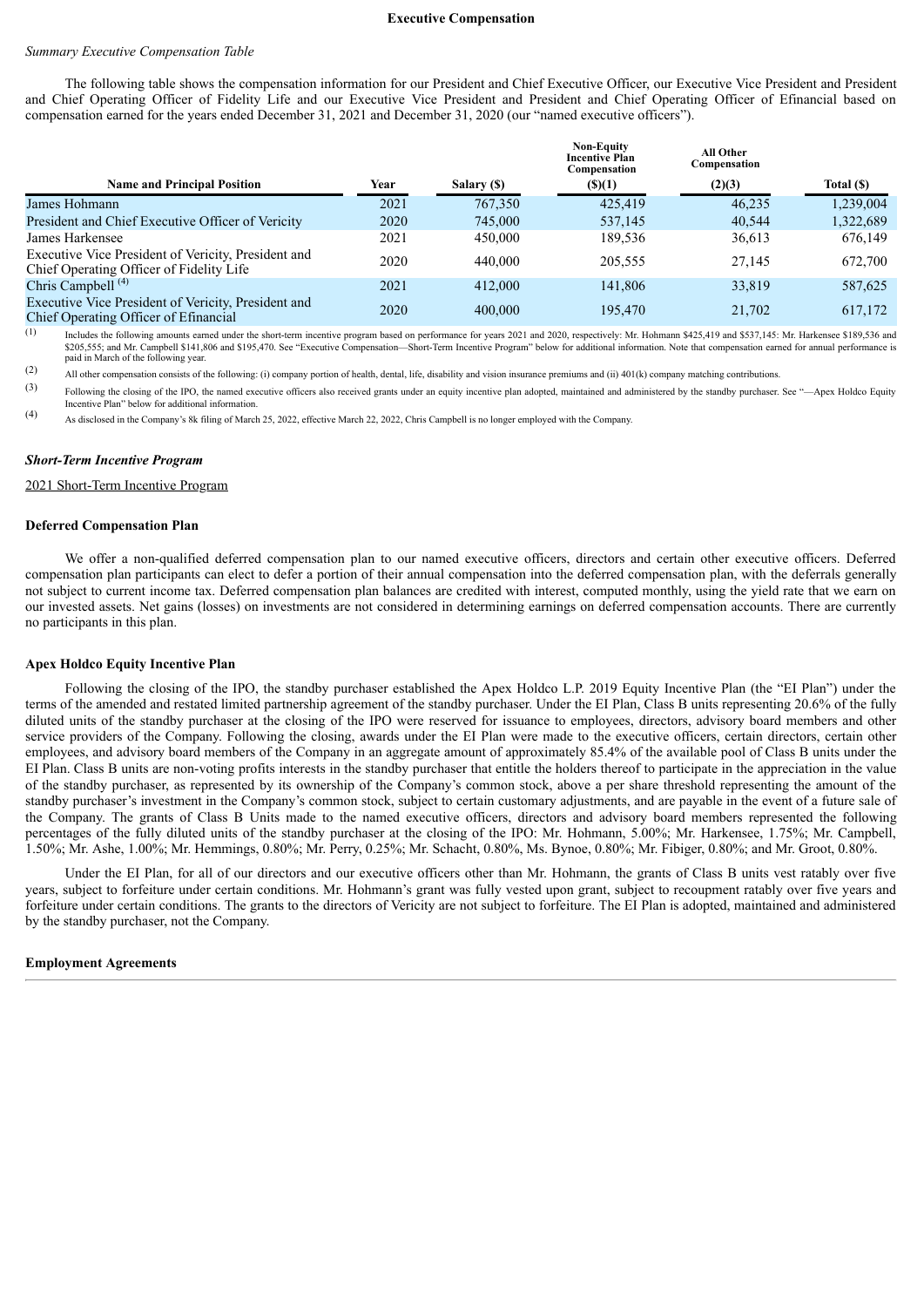We have entered into employment agreements with Messrs. Hohmann, Harkensee, Kim, Buchanan and Campbell and with Ms. Zimmerman. The employment agreements provide for a base salary, subject to increase as determined by the Company. Pursuant to the employment agreements, these executives are eligible to participate in all employee profit sharing and welfare benefit plans for executives as well as our annual cash incentive program, and Change in Control Severance Benefits Plan (the "CIC Plan"). The employment agreements require the Company to indemnify any executive who is made a party or is threatened to be made a party to any action, suit or proceeding because he or she is or was a director or officer of the Company, subject to certain conditions. In such case, the Company will provide for the advancement of certain expenses.

Under the employment agreements, the agreement and an executive's employment thereunder may be terminated due to (i) death; (ii) total disability; (iii) by the Company for Cause; (iv) by the Company at any time without Cause; (v) or by an executive on at least thirty days' notice. In the event an executive is terminated by the Company without Cause and there has not been a Change in Control under the Company's CIC Plan, the executive will be entitled to the following (x) an amount equal to eighteen months of executive's then current base salary; (y) an amount equal to the executive's target bonus percentage for the current year multiplied by the amount payable pursuant to  $(x)$ ; and  $(z)$  COBRA coverage for eighteen months provided the executive makes the appropriate election and continues to pay the relevant premiums at the same level as when employed. The amounts payable pursuant to (x) and (y) shall be paid in monthly installments. Pursuant to the employment agreements, the executives are subject to certain restrictions regarding confidential information and trade secrets. In addition, for a period of up to eighteen months, the executives are prohibited from soliciting the Company's customers and employees and from engaging in certain activities which compete with the Company.

#### **Change in Control Severance Benefits Plan**

Our named executive officers, among others, participate in the Vericity Holdings Change in Control Severance Benefits Plan (the "CIC plan"). The CIC plan provides for the payment of severance benefits to certain eligible employees whose employment is terminated without Cause or who voluntarily terminates for Good Reason following a Change in Control as those terms are defined in the CIC plan.

Pursuant to the CIC Plan, if our named executive officers are terminated without Cause or voluntarily terminate their employment due to Constructive Termination within 12 months of a Change in Control, they would be entitled to receive 24 months of base salary. Also, our named executive officers would receive payment of a bonus computed as the average of their short-term annual bonus as a percentage of base salary for the past three complete years in which a bonus plan was in effect. The annual bonus payout would be multiplied to be consistent with the period covered by the base salary award (2 times for 24 months). Base salary payments would continue to be paid on the same frequency as before the termination, while the bonus payment would be made in a lump sum. Following the termination of employment, we would pay the employee's share of any health insurance premiums as were paid before the termination if the employee elects to continue coverage under the Consolidated Omnibus Budget Reconciliation Act of 1985 ("COBRA") for the continuation period under COBRA. The Company would also reimburse the named executive officer the cost of obtaining comparable life and long-term disability insurance coverage that the employee was provided before the termination for 24 months. In addition, our named executive officers would be entitled to receive the immediate payment of all outstanding (vested and un-vested) awards under the Company's incentive and bonus plans, including the annual bonus program.

In the event that any payments made under the CIC plan would cause our named executive officers to be considered the recipient of an excess parachute payment within the meaning of Section 280G(b) of the Code, the amount of such payments would be reduced to an amount necessary to avoid application of Section 280G(b) of the Code.

#### **Director Compensation**

In 2021, each non-employee director and advisory director of Vericity, Inc. received an annual retainer of \$100,000 which was paid on a quarterly basis. Messrs. Rahe, Dong and Perry do not receive cash compensation from the Company for service as a director of Vericity, Inc. Following the closing of the IPO, each director other than Messrs. Rahe and Dong also received a grant of Class B Units under the EI Plan. See "—Apex Holdco Equity Incentive Plan" above for additional information.

The table below summarizes the total compensation earned from the Company and its subsidiaries by our non-employee directors for service as a director for the fiscal year ended December 31, 2021.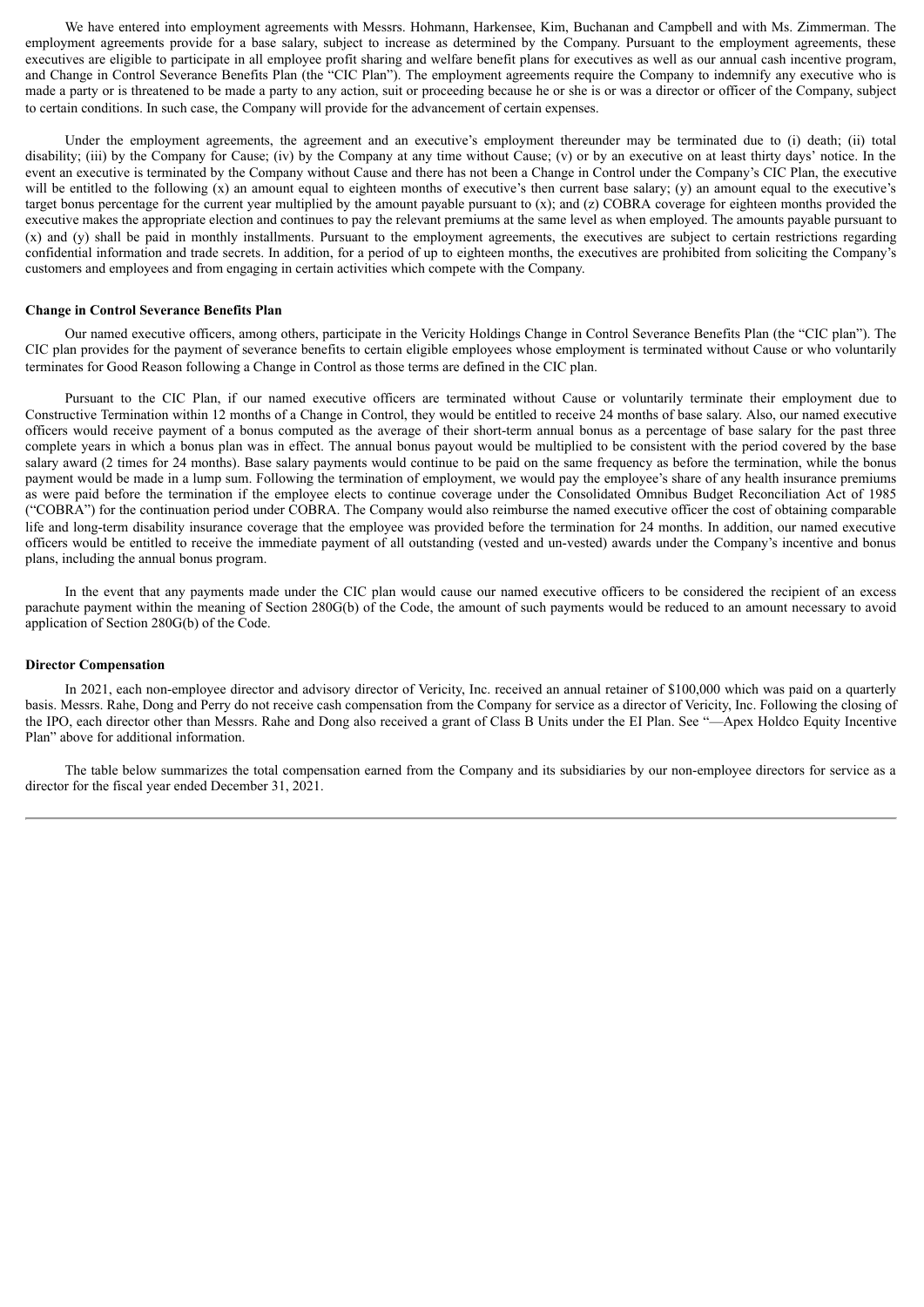|                     |                       |                       | <b>Non-Equity</b> |    |   |              |
|---------------------|-----------------------|-----------------------|-------------------|----|---|--------------|
|                     | <b>Fees Earned or</b> | <b>Incentive Plan</b> |                   |    |   |              |
|                     | Paid in Cash          |                       | Compensation      |    |   | <b>Total</b> |
| Linda Walker Bynoe  | 100,000               | \$                    |                   | __ | S | 100,000      |
| John A. Fibiger     | 100,000               |                       |                   |    |   | 100,000      |
| Richard A. Hemmings | 100,000               |                       |                   |    |   | 100,000      |
| Steven L. Groot     | 100,000               |                       |                   |    |   | 100,000      |
| James W. Schacht    | 100,000               |                       |                   | __ |   | 100,000      |
| Neil Ashe           | 100,000               |                       |                   |    |   | 100,000      |
| Eric Rahe           |                       |                       |                   |    |   |              |
| Calvin Dong         | __                    |                       |                   |    |   |              |
| <b>Scott Perry</b>  |                       |                       |                   |    |   |              |
|                     |                       |                       |                   |    |   |              |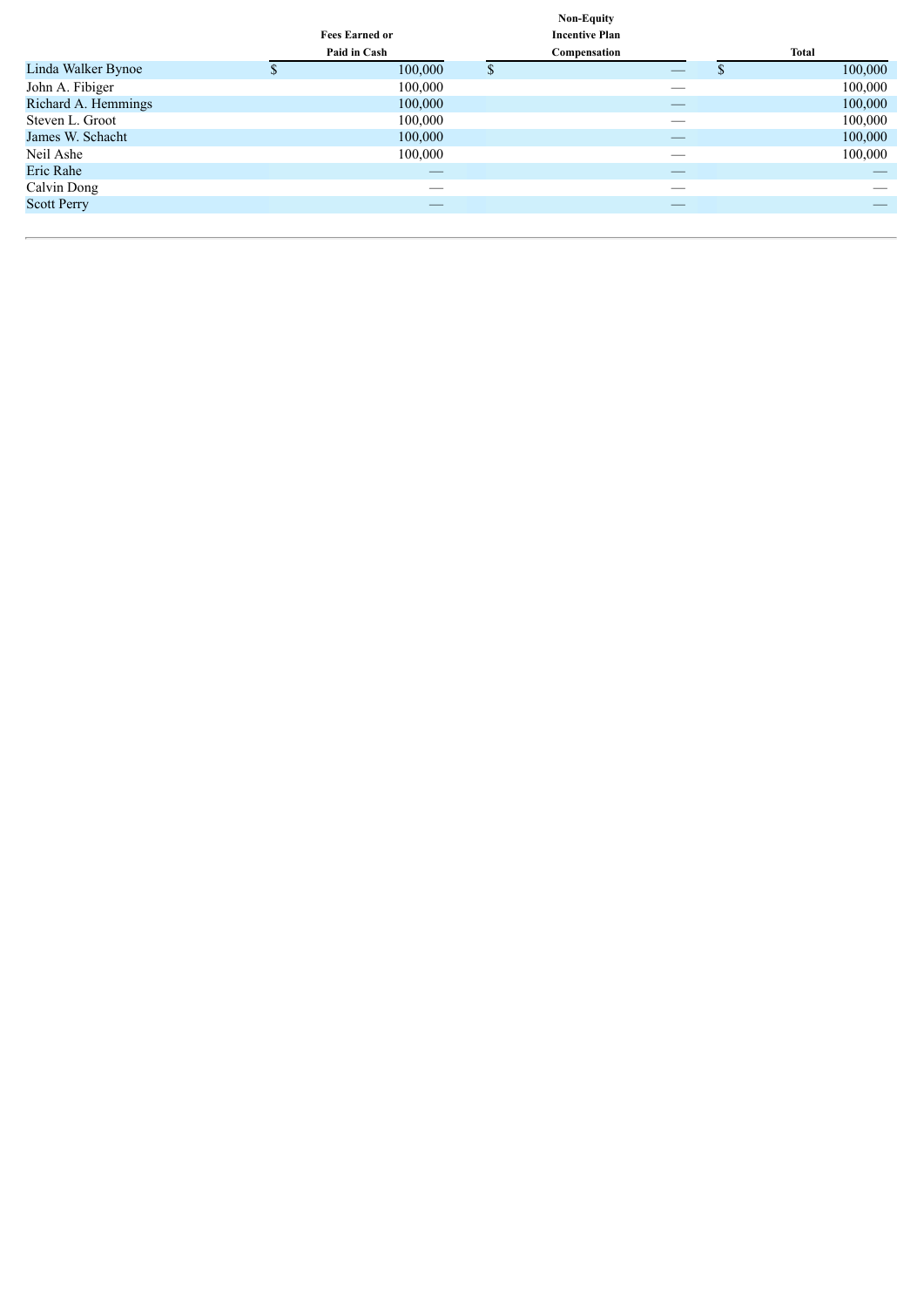### **Certain Relationships and Related Transactions**

Except as otherwise disclosed herein, the Company has no related party transactions.

### **PROPOSAL 2 RATIFICATION OF AMENDED CHARTER AND BYLAWS**

The Board has approved amendments to the Charter and Bylaws of the Company that further clarify that Board Directors may be removed with or without cause. The Amended Charter and Bylaws are attached as Exhibits "A" and "B" respectively.

The affirmative vote of a majority of the shares present or represented at the annual meeting and entitled to vote is required for the approval of the auditor ratification proposal.

### **OUR BOARD OF DIRECTORS RECOMMENDS A VOTE "FOR" THE APPROVBAL OF THE AMENDED CHARTER AND BYLAWS.**

### **PROPOSAL 3**

### **RATIFICATION OF SELECTION OF INDEPENDENT REGISTERED PUBLIC ACCOUNTING FIRM**

The Board has approved the Company's engagement of Deloitte as the Company's independent auditors. Deloitte has served as the Company's independent registered public accounting firm for its fiscal year 2021. Deloitte was reappointed by the Board, on the recommendation of the Audit Committee, as the Company's independent auditors for fiscal year 2022.

A representative of Deloitte is expected to be present at the Annual Meeting. The representative will be given an opportunity to make a statement and to respond to appropriate questions, if he or she desires to do so.

Audit Fees. The aggregate fees billed by Deloitte for professional services associated with the annual audit of our consolidated financial statements, the reviews of our quarterly condensed consolidated financial statements and the issuance of consents and comfort letters in connection with registration statement filings with the SEC for the years ended December 31, 2021 and 2019 totaled \$1,100,000 and \$1,150,000, respectively.

Audit-Related Fees. The audit-related fees by Deloitte consist of fees billed for assurance and related services that are reasonably related to the performance of the audit or review of our consolidated financial statements and are not reported under "Audit Fees." No such services were incurred in 2021 or 2019.

Tax Fees. The tax fees consist of fees for tax compliance, tax advice and tax planning. No such services were incurred in 2021 or 2019.

All Other Fees. All other fees include any fees billed that are not audit, audit-related or tax fees. No such services were incurred in 2021 or 2019.

Before an independent registered public accounting firm is engaged by the Company to render audit or non-audit services, our Audit Committee must review the terms of the proposed engagement and pre-approve the engagement. The Audit Committee may delegate authority to one or more of the members of the Audit Committee to provide these pre-approvals for audit or non-audit services, provided that the person or persons to whom authority is delegated must report the pre-approvals to the full Audit Committee at its next scheduled meeting. Audit committee pre-approval of non-audit services (other than review and attest services) are not required if those services fall within available exceptions established by the SEC. The Audit Committee preapproved all audit, audit-related, tax and other services provided by Deloitte for the fiscal years 2021 and 2019 and the estimated costs of those services. Actual amounts billed, to the extent in excess of the estimated amounts, were periodically reviewed and approved by the Audit Committee.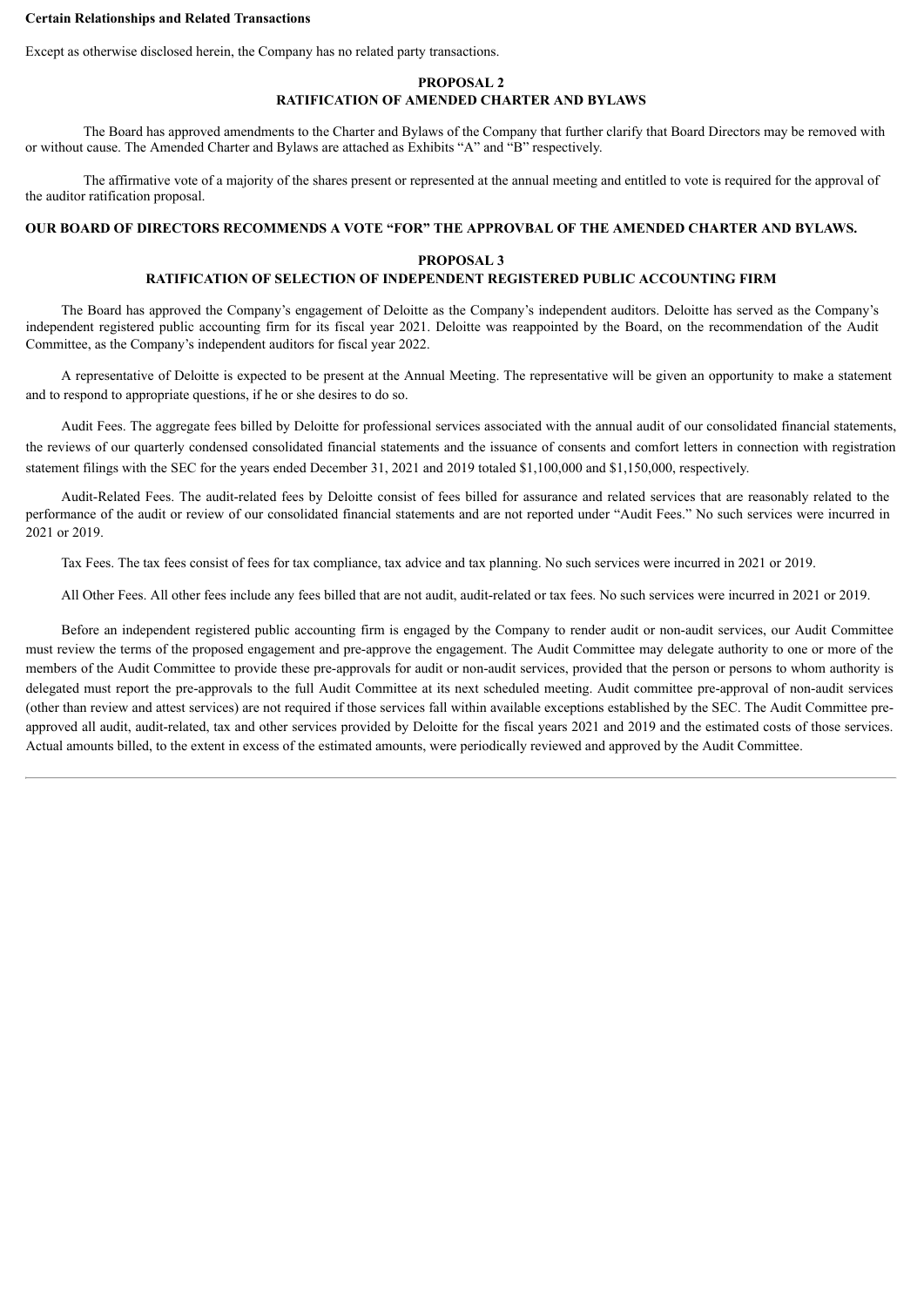The affirmative vote of a majority of the shares present or represented at the annual meeting and entitled to vote is required for the approval of the auditor ratification proposal. The Company is not required to submit the selection of the independent registered public accounting firm to the stockholders for approval, but is doing so as a matter of good corporate governance. If the stockholders reject the selection, the Board will reconsider its selection.

### **OUR BOARD OF DIRECTORS RECOMMENDS A VOTE "FOR" THE RATIFICATION OF OUR AUDIT COMMITTEE'S SELECTION OF DELOITTE AS OUR INDEPENDENT REGISTERED PUBLIC ACCOUNTING FIRM**

#### **Additional Information**

The Company is subject to the information and reporting requirements of the Exchange Act and, in accordance with that Act, files periodic reports, documents and other information with the SEC. These reports and other information are available to you on the SEC's website at www.sec.gov.

Any stockholder who wishes to send communications to the Board should mail them addressed to the intended recipient by name or position in care of: Vericity, Inc., 8700 W. Bryn Mawr Ave., Suite 900S, Chicago, IL 60631 Attention: General Counsel. Upon receipt of any such communications, the General Counsel or his designee will determine the identity of the intended recipient and whether the communication is an appropriate stockholder communication. Then the General Counsel or his designee will send all appropriate stockholder communications to the intended recipient. An "appropriate stockholder communication" is a communication from a person claiming to be a stockholder in the communication and the subject of which relates solely to the sender's interest as a stockholder and not to any other personal or business interest.

In the case of communications addressed to the Board, the Company will send appropriate stockholder communications to the Board. In the case of communications addressed to any particular director, the Company will send appropriate stockholder communications to such director.

#### **Delivery of Documents to Stockholders Sharing an Address**

Unless we have received contrary instructions from a stockholder, we are delivering only one information statement and other corporate mailings to multiple stockholders sharing an address. This practice, known as "householding," is intended to reduce our printing and postage costs. We will, upon request, promptly deliver a separate copy of the information statement to a stockholder who shares an address with another stockholder. A stockholder who wishes to receive a separate copy of the information statement may direct such request to Vericity, Inc., 8700 W. Bryn Mawr Ave., Suite 900S, Chicago, IL 60631 Attention: General Counsel. Stockholders who receive multiple copies of the information statement at their address and would like to request that only a single copy of communications be delivered to the shared address may do so by making either a written request to the address listed above. **Stockholder Proposals**

Pursuant to Rule 14a-8 under the Exchange Act, in order to be eligible for inclusion in the proxy materials for the Company's 2022 Annual Meeting of Stockholders, any stockholder proposal to take action at such meeting must be received by the Corporate Secretary of the Company no later than February 21, 2022, which is 120 days prior to June 21, 2022, the one-year anniversary of the date on which the mailing of this Proxy Statement is expected to commence. Stockholder proposals must be made in compliance with applicable legal requirements promulgated by the SEC and must be furnished to the Corporate Secretary of the Company by certified mail, return receipt requested.

Our advance notice bylaw provisions require that any stockholder proposal or director nomination to be presented from the floor of our 2022 annual meeting must be received by our Corporate Secretary not later than the 60th day nor earlier than the 90th day prior to August 3, 2022 (the first anniversary of the preceding year's annual meeting). If the date of our 2022 annual meeting is more than 30 days before or more than 60 days after August 3, 2022, stockholder proposals must be delivered no earlier than the 120th day prior to such annual meeting date and not later than the close of business on the later of (i) the 90th day before such annual meeting or (ii) if the first public announcement of the date of such annual meeting is less than 100 days prior to the date of such annual meeting, the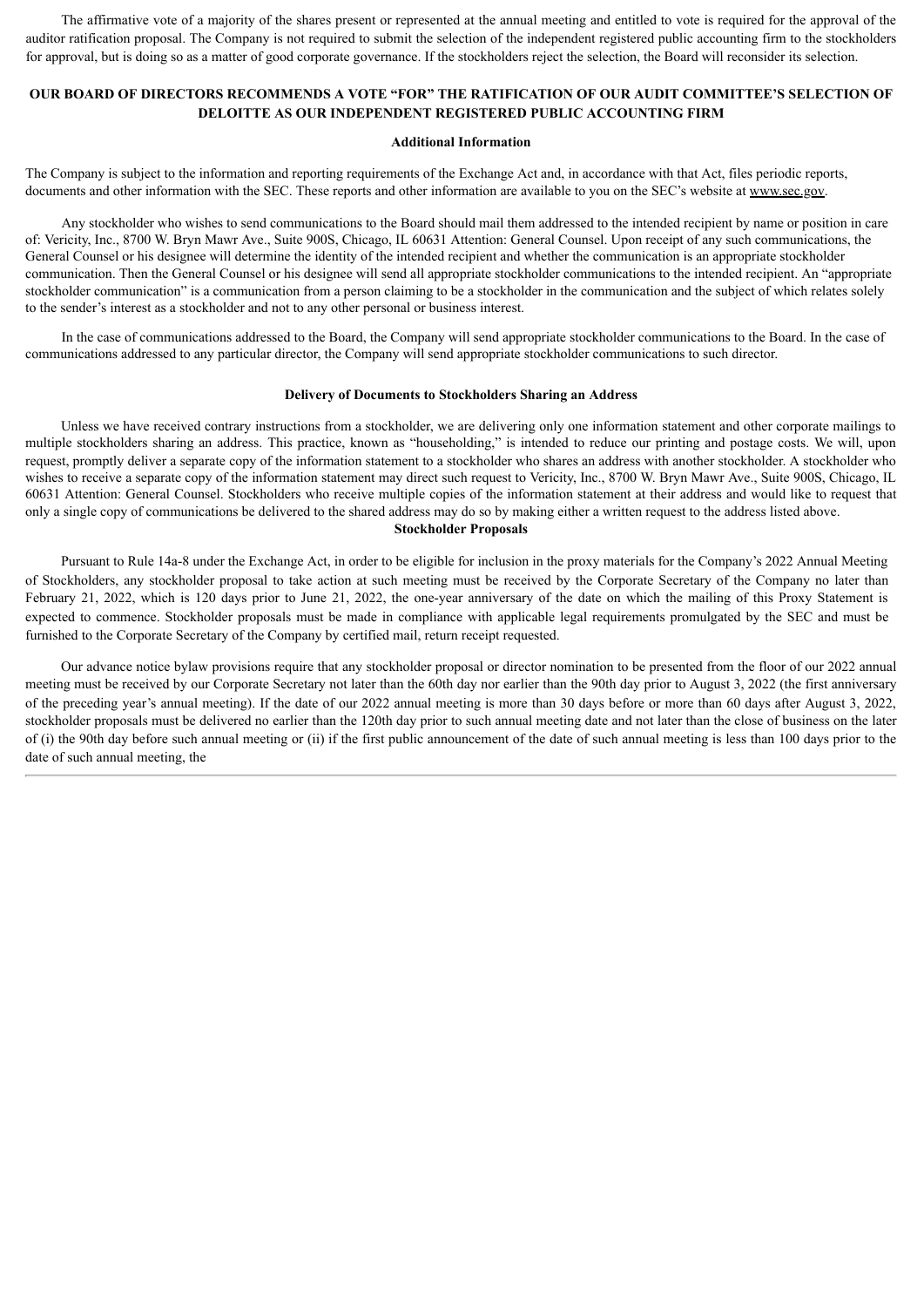10th day following the day on which a public announcement of the date of such meeting is first made. Any stockholder proposal must be, under law, an appropriate subject for stockholder action in order to be brought before the meeting. In addition, in order to present a stockholder proposal or nominate a director at our 2022 annual meeting, the stockholder must satisfy certain other requirements set forth in our bylaws. Stockholder proposals and director nominations should be directed to the Corporate Secretary of Vericity, Inc., 8700 W. Bryn Mawr Ave., Suite 900S, Chicago, IL 60631.

### **Other Matters**

As of the date of this Proxy Statement, the Board does not intend to present any matter for action at the Annual Meeting, other than as set forth in the Notice of Annual Meeting. If any other matters properly come before the Annual Meeting, it is intended that the holders of the proxies will act in accordance with their judgment on such matters.

By Order of the Board of Directors

/s/ James E. Hohmann Name: James E. Hohmann Title: Director and Chief Executive Officer Date: June 21, 2022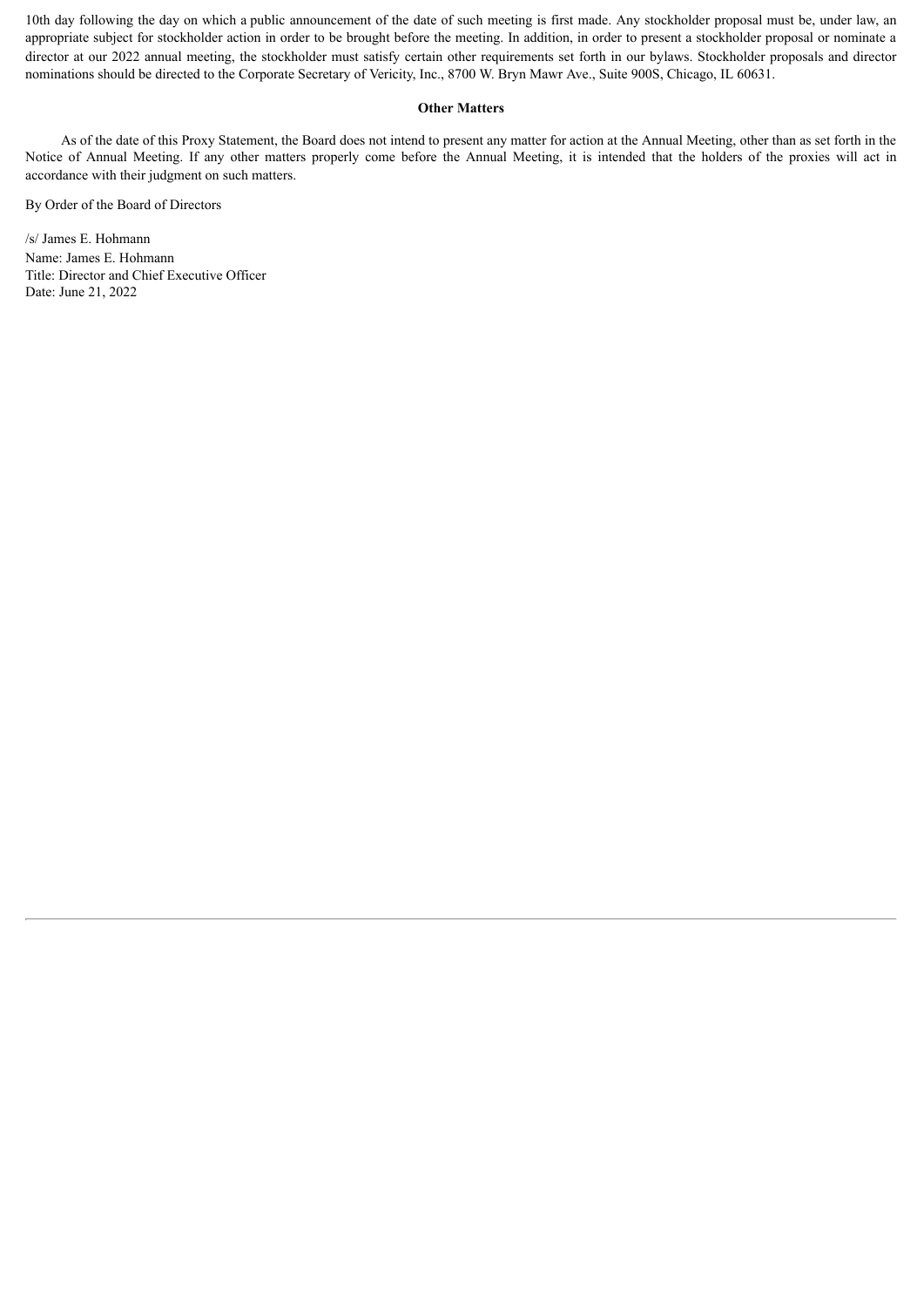### **AMENDED AND RESTATED CERTIFICATE OF INCORPORATION OF VERICITY, INC.**

Vericity, Inc. (the "Corporation"), a corporation organized and existing under the General Corporation Law of the State of Delaware (the "DGCL"), hereby certifies that:

- 1. The present name of the Corporation is Vericity, Inc.
- 2. The Corporation's original Certificate of Incorporation was filed with the Secretary of State of the State of Delaware on February 14, 2013, and was amended on April 25, 2013 to change the name of the Corporation from "LifeStory Holdings, Inc." to "Vericity, Inc."
- 3. This Amended and Restated Certificate of Incorporation was duly adopted by the sole stockholder of the Corporation in accordance with Sections 242, 245 and 228 of the DGCL.
- 4. The original Certificate of Incorporation of the Corporation is hereby restated in its entirety by this Amended and Restated Certificate of Incorporation (this "Certificate of Incorporation") to read in its entirety as follows:

### **ARTICLE I NAME**

The name of the Corporation is Vericity, Inc.

### **ARTICLE II PURPOSE**

The purpose of the Corporation is to engage in any lawful act or activity for which corporations may now or hereafter be organized under the DGCL.

#### **ARTICLE III REGISTERED AGENT**

The address of the Corporation's registered office in the State of Delaware is 251 Little Falls Drive, in the City of Wilmington, County of New Castle 19808. The name of the registered agent at such address is Corporation Service Company.

# **ARTICLE IV**

### **AUTHORIZED CAPITAL**

A. Authorized Shares. The aggregate number of shares of all classes of stock that the Corporation shall have authority to issue is thirty million (30,000,000) shares to be designated as Common Stock, par value \$0.001 per share (the "Common Stock").

### B. Common Stock.

- 1. *Dividends*. Subject to the provisions of this Certificate of Incorporation, the holders of the Common Stock shall be entitled to receive ratably on a per share basis, to the extent permitted by law, such dividends as may be declared from time to time by the board of directors.
- 2. *Liquidation*. In the event of the voluntary or involuntary liquidation, dissolution, distribution of assets or winding up of the Corporation holders of the Common Stock shall be entitled to receive all the remaining assets of the Corporation of whatever kind available for distribution to stockholders, ratably on a per share basis.
- 3. *Voting Rights*. Except as otherwise provided by the DGCL, the entire voting power of the shares of the Corporation for the election of directors and for all other purposes shall be vested exclusively in the Common Stock. Each share of Common Stock shall have one vote upon all matters to be voted on by the holders of Common Stock.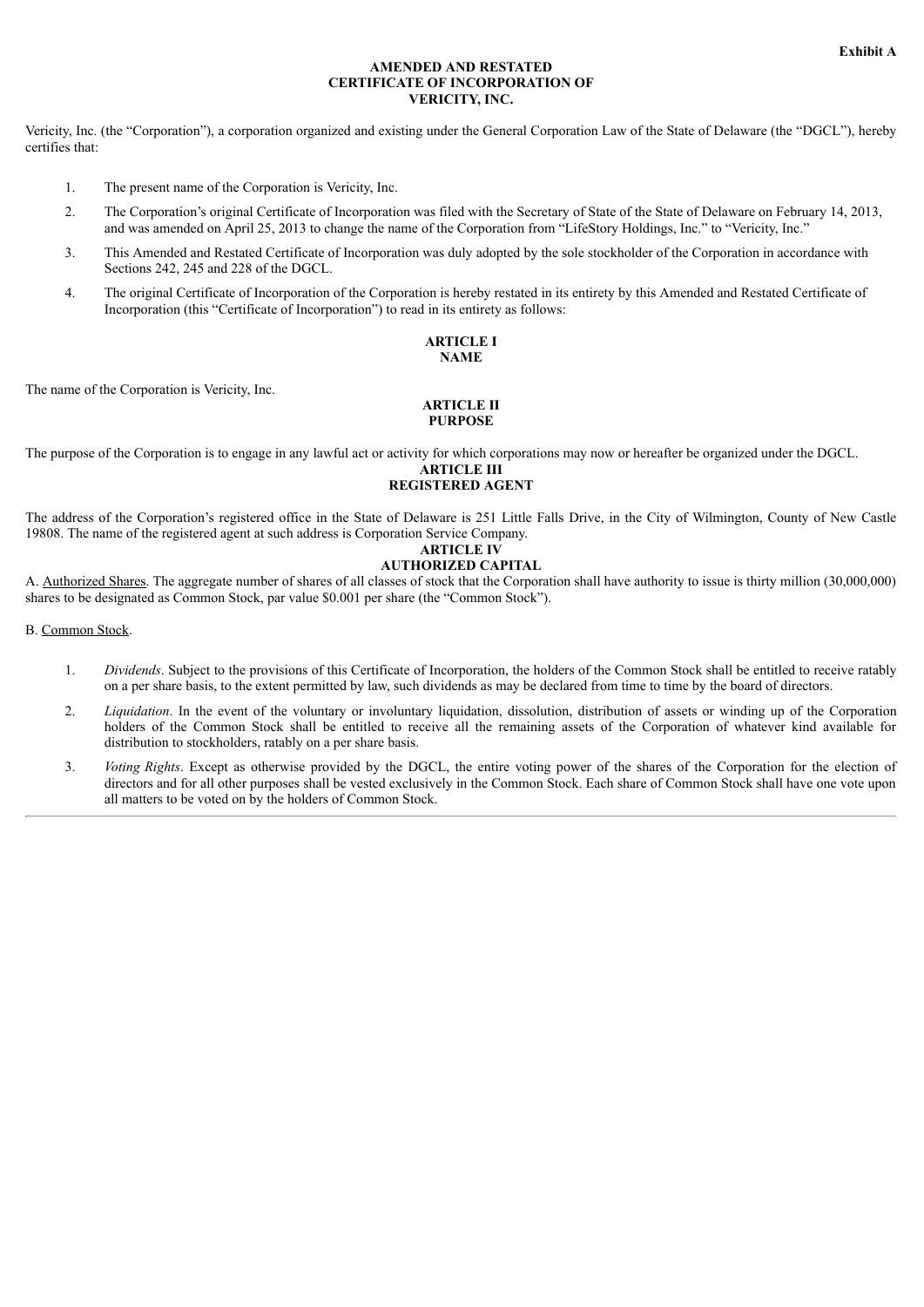4. *Preemptive Rights*. No holder of the Common Stock shall have any preemptive rights with respect to the Common Stock or any other securities of the Corporation, or to any obligations convertible (directly or indirectly) into securities of the Corporation whether now or hereafter authorized.

### **ARTICLE V BOARD OF DIRECTORS**

The business and affairs of the Corporation shall be managed by or under the direction of the board of directors consisting of not less than five (5) directors nor more than thirteen (13) directors, the exact number of directors to be determined as provided in the Corporation's Amended and Restated Bylaws (the "Bylaws"). A director shall hold office until the annual meeting for the year in which such director's term expires and until such director's successor shall be elected and shall qualify for office, subject, however, to prior death, resignation or removal from office with or without cause. Any vacancy on the board of directors, however resulting, may be filled only as provided for in the Bylaws. Any director elected to fill a vacancy shall hold office for a term that shall coincide with the remaining term of the vacancy so filled.

# **ARTICLE VI**

### **WRITTEN BALLOT**

Elections of directors at an annual or special meeting of stockholders need not be by written ballot unless and to the extent that the Bylaws shall otherwise provide.

### **ARTICLE VII PERPETUAL EXISTENCE**

The Corporation is to have perpetual existence.

#### **ARTICLE VIII LIABILITY**

- a) Exculpation. To the fullest extent permitted by applicable law as it presently exists or may hereafter be amended, a director of the Corporation shall not be personally liable to the Corporation or its stockholders for monetary damages for a breach of fiduciary duty as a director. No amendment to, modification of or repeal of this paragraph shall apply to or have any effect on the liability or alleged liability of any director of the Corporation for or with respect to any acts or omissions of such director occurring prior to such amendment.
- b) Right to Indemnification of Directors and Officers. The Corporation shall indemnify, advance expenses to, and hold harmless, to the fullest extent permitted by applicable law as it presently exists or may hereafter be amended, any person (an "Indemnified Person") who was or is a party or is threatened to be made a party to any threatened, pending or completed action, suit or proceeding, whether civil, criminal, administrative or investigative (other than an action by or in the right of the Corporation) (a "Proceeding"), by reason of the fact that such person is or was a director or officer of the Corporation or, while a director or officer of the Corporation, is or was serving at the request of the Corporation as a director, officer, employee or agent of another corporation or of a partnership, joint venture, limited liability company, trust, enterprise or nonprofit entity, including service with respect to employee benefit plans, against all liability and loss suffered and expenses (including attorneys' fees) actually and reasonably incurred by such Indemnified Person in connection with such Proceeding. Notwithstanding the preceding sentence, except as otherwise provided in Section D of this Article VIII, the Corporation shall be required to indemnify an Indemnified Person in connection with a Proceeding (or part thereof) commenced by such Indemnified Person only if the commencement of such Proceeding (or part thereof) by the Indemnified Person was authorized in advance by the board of directors. Any amendment, repeal or modification of this paragraph shall not adversely affect any right or protection hereunder of any person in respect of any act or omission occurring prior to the time of such repeal or modification.
- c) Advancement of Expenses of Directors and Officers. The Corporation shall pay the expenses (including attorneys' fees) incurred by an Indemnified Person in defending any Proceeding in advance of its final disposition, provided, however, that, to the extent required by law, such payment of expenses in advance of the final disposition of the Proceeding shall be made only upon receipt of an undertaking by the Indemnified Person to repay all amounts advanced if it should be ultimately determined that the Indemnified Person is not entitled to be indemnified under this Article VIII or otherwise.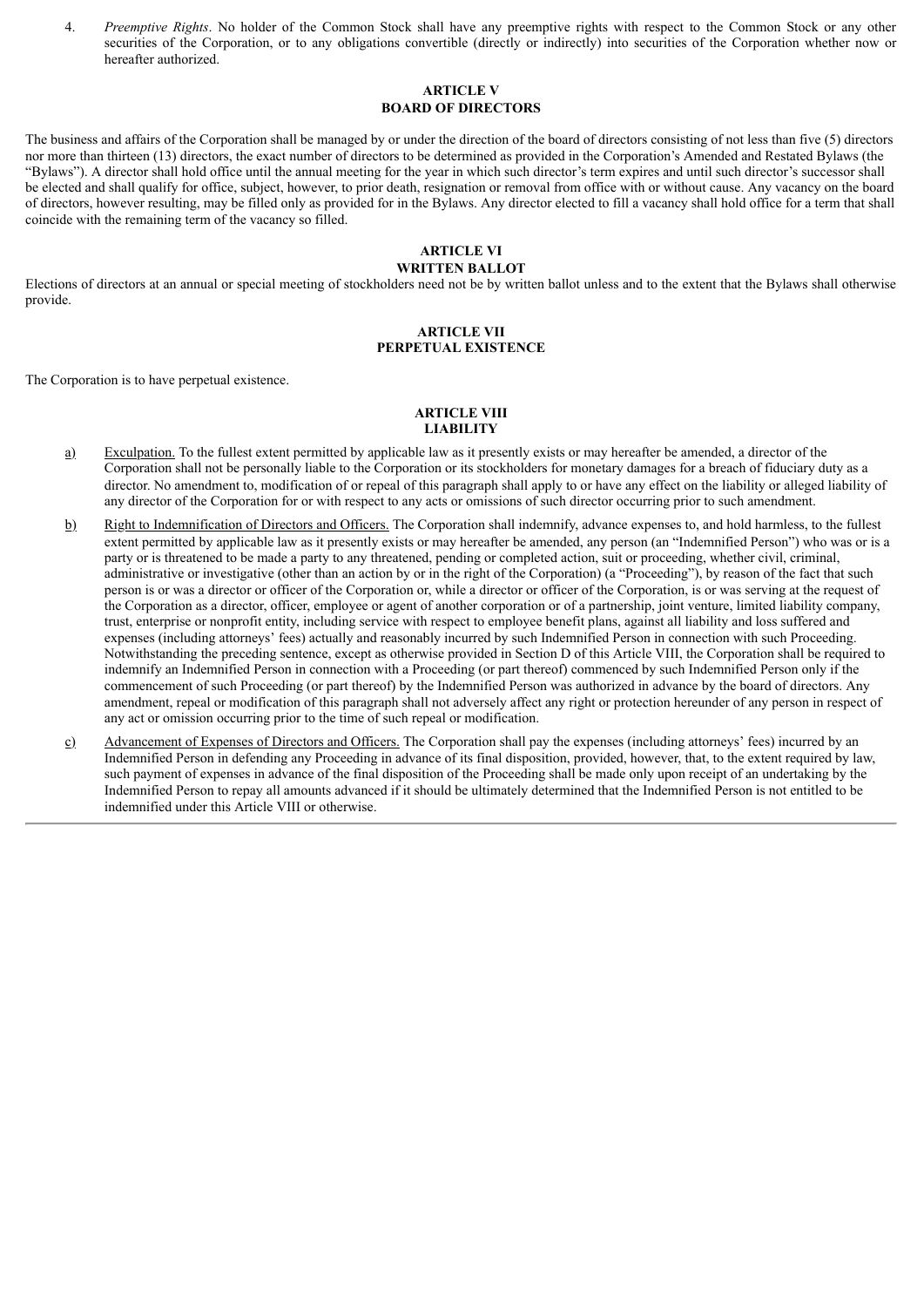- d) Claims by Directors and Officers. If a claim for indemnification or advancement of expenses under this Article VIII is not paid in full within 30 days after a written claim therefor by the Indemnified Person has been received by the Corporation, the Indemnified Person may file suit to recover the unpaid amount of such claim and, if successful in whole or in part, shall be entitled to be paid the expense of prosecuting such claim. In any such action the Corporation shall have the burden of proving that the Indemnified Person is not entitled to the requested indemnification or advancement of expenses under applicable law as it presently exists or may hereafter be amended.
- e) Rights to Indemnification and Advancement of Expenses of Advisory Board Members. The Corporation shall indemnify and hold harmless any person who is or was a member of the advisory board of the Corporation (an "Advisory Board Member") from and against any and all liabilities and losses suffered and expenses (including attorneys' fees) actually and reasonably incurred by such Advisory Board Member, whether joint or several, related to, arising out of or in connection with the defense or disposition of any action, suit or other proceeding. whether civil or criminal, in which such Advisory Board Member may be involved or with which such Advisory Board Member may be threatened, while performing his or her services to the Corporation, by reason of such Advisory Board Member being or having been a member of the advisory board of the Corporation, except to the extent any such liabilities, losses or expenses arise from such Advisory Board Member's willful misconduct. The Corporation shall pay the expenses (including attorneys' fees) incurred by any Advisory Board Member in connection with investigating, preparing, pursuing, defending or assisting in the defense of any action, claim, suit, investigation or proceeding for which such Advisory Board Member would be entitled to indemnification under the terms of the previous sentence, or any action arising therefrom, whether or not such Advisory Board Member is a party thereto. Such payment of expenses in advance of the final disposition of the action, claim, suit, investigation or proceeding shall be made only upon receipt of an undertaking by such Advisory Board Member to repay all amounts advanced if it should be ultimately determined that such Advisory Board Member is not entitled to be indemnified under this Article VIII.E or otherwise. Notwithstanding anything to contrary contained in this Article VIII.E or otherwise, the rights to indemnification and advancement of expenses of the Advisory Board Members are provided to such individuals in their capacity as third-party indemnitees and not as fiduciaries of the Corporation.
- f) Indemnification of Employees and Agents. The Corporation may indemnify and advance expenses to any person who was or is a party or is threatened to be made a party to or is otherwise involved in any Proceeding by reason of the fact that such person, or a person for whom such person is the legal representative, is or was an employee or agent of the Corporation or, while an employee or agent of the Corporation, is or was serving at the request of the Corporation as a director, officer, employee or agent of another corporation or of a partnership, joint venture, limited liability company, trust, enterprise or nonprofit entity, including service with respect to employee benefit plans, against all liability and loss suffered and expenses (including attorneys' fees) actually and reasonably incurred by such person in connection with such Proceeding. The ultimate determination of entitlement to indemnification of persons who are non-director or officer employees or agents shall be made in such manner as is determined by the board of directors in its sole discretion. Notwithstanding the foregoing sentence, the Corporation shall not be required to indemnify a person in connection with a Proceeding initiated by such person if the Proceeding was not authorized in advance by the board of directors.
- g) Advancement of Expenses of Employees and Agents. The Corporation may pay the expenses (including attorneys' fees) actually and reasonably incurred by an employee or agent in defending any Proceeding in advance of its final disposition on such terms and conditions as may be determined by the board of directors.
- h) Non-Exclusivity of Rights. The rights conferred on any person by this Article VIII shall not be exclusive of any other rights which such person may have or hereafter acquire under any statute, provision of this Certificate of Incorporation, the Bylaws, agreement, vote of stockholders or disinterested directors or otherwise.
- i) Other Indemnification. The Corporation's obligation, if any, to indemnify any person who was or is serving at its request as a director, officer, employee or agent of another corporation, partnership, joint venture, limited liability company, joint venture, trust, organization or other enterprise shall be reduced by any amount such person may collect as indemnification from such other corporation, partnership, limited liability company, joint venture, trust, organization or other enterprise. Notwithstanding anything to the contrary contained in this Article VIII, to the maximum extent permitted by law, to the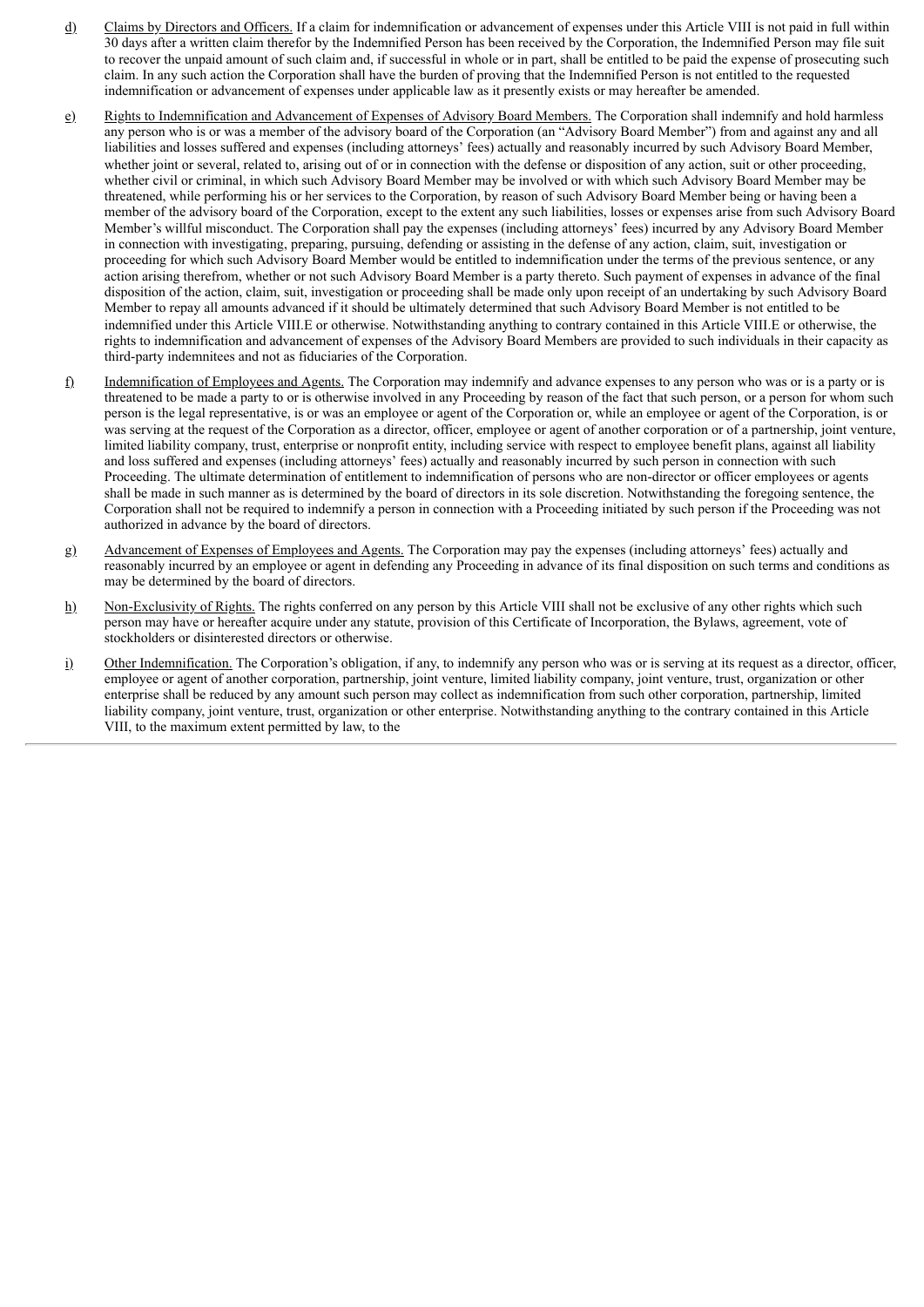extent that an Indemnified Person is entitled to be indemnified by, or receive advancement of expenses from, the Corporation hereunder or under the Corporation's Bylaws, (i) the Corporation shall be the indemnitor of first resort (*i.e.*, its obligations to such Indemnified Person are primary and any obligations of the direct and indirect holders of Common Stock or any of their affiliates (the "Owners") to provide indemnification or advancement for the same loss or damage incurred by such Indemnified Person are secondary); (ii) the Owners' obligations, if any, to so indemnify or advance expenses to any such Indemnified Party shall be reduced by any amount that such Indemnified Person collects as indemnification or advancement from the Corporation; (iii) if the Owners pay or cause to be paid, for any reason (including, without limitation, pursuant to Article VIII hereof), any amounts that should have been paid by the Corporation, then (x) the Owners shall be fully subrogated to all rights of the relevant Indemnified Person with respect to such payment and (y) each relevant Indemnified Person shall assign to the Owners all of the Indemnified Person's rights to advancement or indemnification with respect to such payment from or with respect to the Corporation; and (iv) the Corporation hereby waives any and all rights of subrogation with respect to payments of indemnification or advancement of expenses against the Owners or any insurer thereof. The Corporation agrees that the Owners shall be the express third-party beneficiaries of the second sentence of this Article VIII.I.

- j) Insurance. The board of directors may, to the full extent permitted by applicable law as it presently exists or may hereafter be amended, authorize an appropriate officer or officers to purchase and maintain at the Corporation's expense insurance: (a) to indemnify the Corporation for any obligation which it incurs as a result of the indemnification of Indemnified Persons and employees under the provisions of this Article VIII; and (b) to indemnify or insure Indemnified Persons and employees against liability in instances in which they may not otherwise be indemnified by the Corporation under the provisions of this Article VIII.
- k) Amendment or Repeal. Any repeal or modification of the foregoing provisions of this Article VIII shall not adversely affect any right or protection hereunder of any person in respect of any act or omission occurring prior to the time of such repeal or modification. The rights provided hereunder shall inure to the benefit of any Indemnified Person and such person's heirs, executors and administrators.
- l) Waiver of Corporate Opportunities. To the fullest extent permitted by Section 122(17) of the DGCL, the Corporation hereby renounces any interest or expectancy of the Corporation in, or in being offered an opportunity to participate in, any business opportunities that are presented to one or more of its directors or stockholders who are, at the time, associated with or nominated by, or serving as such as representatives of, the Standby Purchaser or its Affiliates (as defined in the Bylaws), other than those directors or stockholders who are employees of the Corporation or its subsidiaries, unless such opportunity is presented to, acquired, created or developed by, or otherwise comes into the possession of, any such director in such director's capacity as a director of the Corporation. No amendment or repeal of this Article VIII shall apply to or have any effect on the liability or alleged liability of any director or stockholder of the Corporation for or with respect to any opportunities of which such director or stockholder becomes aware prior to such amendment or repeal.

### **ARTICLE IX STOCKHOLDER MEETINGS AND ACTIONS**

Meetings of stockholders may be held within or without the State of Delaware, as the Bylaws may provide. Only such business shall be conducted at a special meeting of stockholders as shall have been brought before the meeting pursuant to the Corporation's notice of meeting.

### **ARTICLE X AMENDMENTS**

- a. Amendments to Certificate of Incorporation. This Certificate of Incorporation may be amended as provided under Section 242 of the DGCL; provided that during the Standstill Period (as defined in the Bylaws), the Board may not adopt a resolution proposing a Material Amendment (as defined in the Bylaws) to this Certificate of Incorporation without the approval of a majority of the Company Designees (as defined in the Bylaws).
- b. Bylaw Amendments. The Board of Directors of the Corporation shall have the power, without the assent or vote of the stockholders, to adopt, amend, alter or repeal the Bylaws; provided that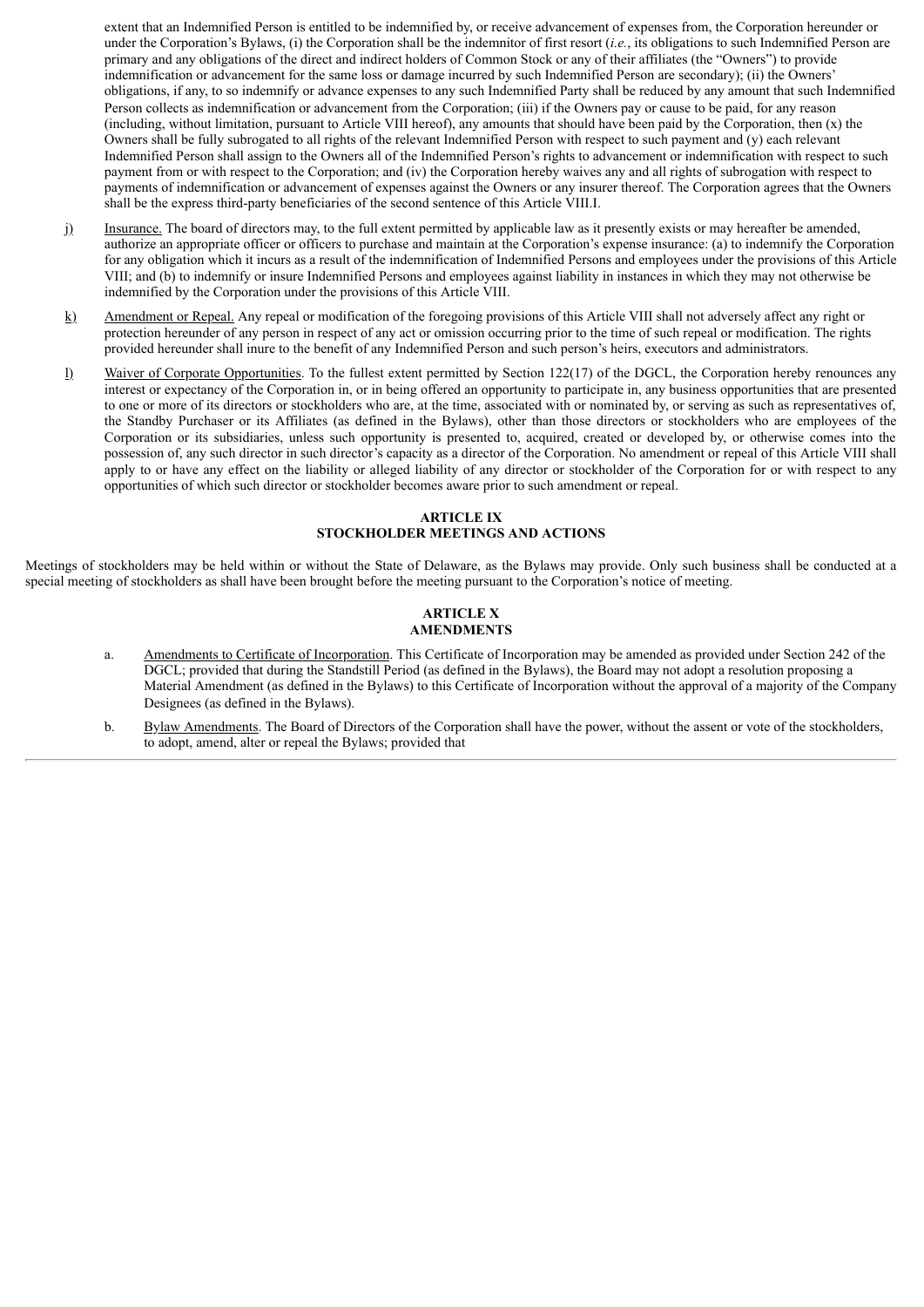during the Standstill Period, the Board may not adopt a resolution proposing a Material Amendment of the Bylaws without the approval of a majority of the Company Designees.

IN WITNESS WHEREOF, the Corporation has caused this Amended and Restated Certificate of Incorporation to be signed and attested by its duly authorized officer this 6th day of August, 2019.

VERICITY, INC. a Delaware corporation

 $\mathbf{By:}$ /s/James E. Hohmann Chief Executive Officer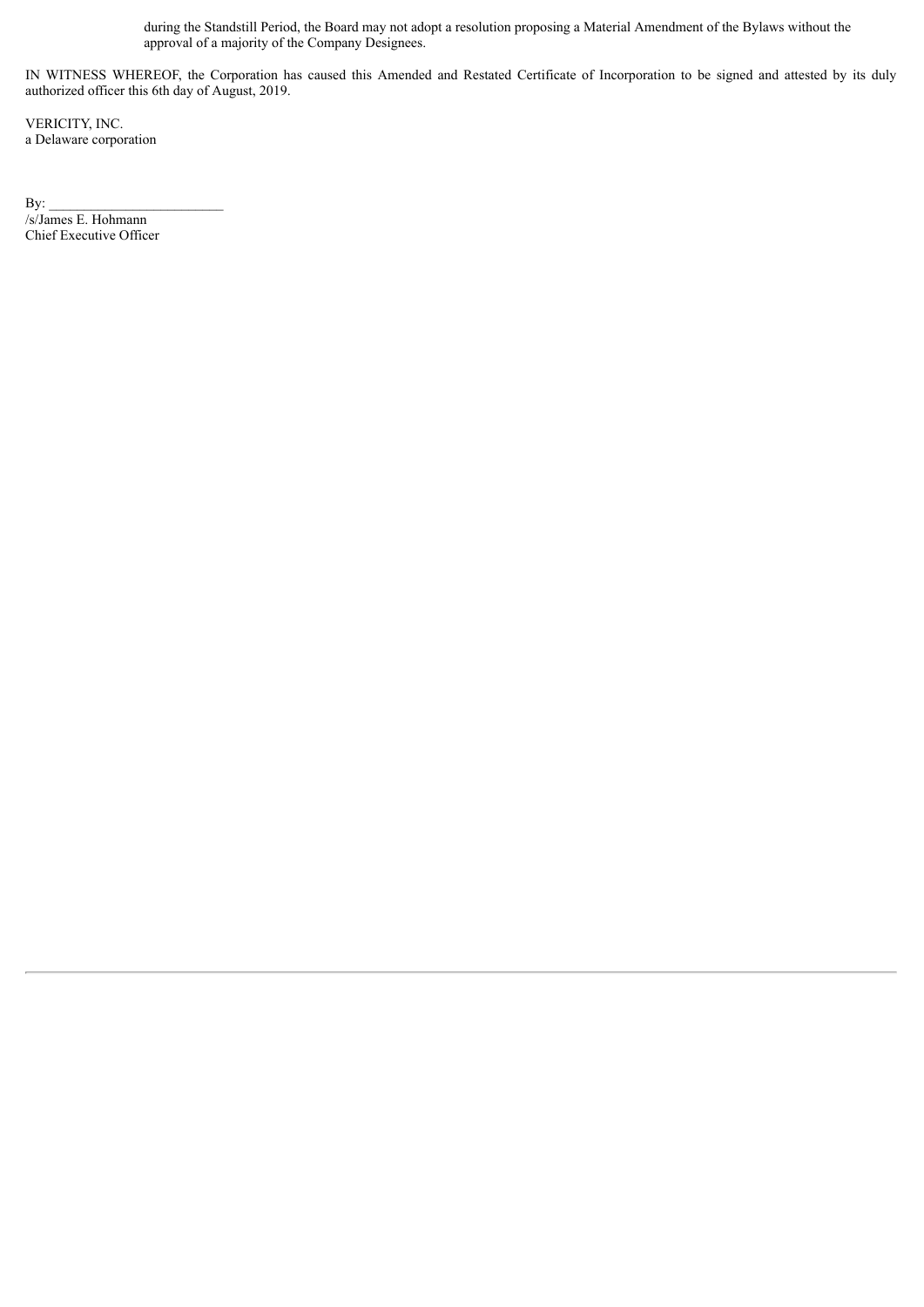### **AMENDED AND RESTATED BYLAWS OF VERICITY, INC. (***ef ective as of August 6, 2019***)**

### **ARTICLE I CORPORATE OFFICES**

Section 1.1 Registered Office. The registered office of Vericity, Inc. (the "Corporation") in the State of Delaware shall be fixed in the Corporation's certificate of incorporation (the "Charter") as the same may be amended from time to time.

Section 1.2 Other Offices. The Corporation may also have offices at such other places both within or without the State of Delaware as the Corporation's board of directors (the "Board") may from time to time determine or as the business of the Corporation may require.

Section 1.3 Books and Records. The books and records of the Corporation may be kept within or without the State of Delaware as the Board may from time to time determine or as the business of the Corporation may require.

#### **ARTICLE II MEETINGS OF STOCKHOLDERS**

Section 2.1 Place of Meetings. Meetings of stockholders shall be held at any place, within or without the State of Delaware, designated by the Board. The Board may, in its sole discretion, determine that a meeting of stockholders shall not be held at any place, but may instead be held solely by means of remote communication as authorized by Section 211(a)(2) of the General Corporation Law of the State of Delaware (the "DGCL"). In the absence of any such designation or determination, stockholders' meetings shall be held at the Corporation's principal executive office.

Section 2.2 Annual Meetings. An annual meeting of stockholders shall be held each year for the election of directors and the transaction of such other business as may properly be brought before the meeting in accordance with these bylaws (these "Bylaws") at such date, time and place, if any, as may be fixed by resolution of the Board from time to time.

Section 2.3 Special Meetings. Special meetings of stockholders for the transaction of such business as may properly come before the meeting may be called by order of the Board or by stockholders holding together at least a majority of all the shares of the Corporation entitled to vote at the meeting, and shall be held at such date and time, within or outside the State of Delaware, as may be specified by such order. Whenever the directors shall fail to fix such place, the meeting shall be held at the principal executive office of the Corporation. Notice shall be promptly given to the stockholders entitled to vote at such meeting, in accordance with the provisions of Sections 2.4and 2.5 of these Bylaws, that a meeting will be held at the time requested by the person or persons calling the meeting. No business may be transacted at such special meeting other than the business specified in such notice to stockholders. Nothing contained in this paragraph shall be construed as limiting, fixing, or affecting the time when a meeting of stockholders called by action of the Board may be held.

Section 2.4 Notice of Stockholders' Meetings. All notices of meetings of stockholders shall be sent or otherwise given in accordance with Section 2.5 of these Bylaws. Unless otherwise provided by applicable law or the Charter, such notice shall be given not less than ten (10) nor more than sixty (60) days before the date of the meeting to each stockholder entitled to vote at such meeting. The notice shall specify the place, if any, date and hour of the meeting, the means of remote communication, if any, by which stockholders and proxy holders may be deemed to be present in person and vote at such meeting, and, in the case of a special meeting, the purpose or purposes for which the meeting is called.

Section 2.5 Manner of Giving Notice; Effective Date. If mailed, notice to stockholders shall be deemed given when deposited in the mail, postage prepaid, directed to the stockholder at such stockholder's address as it appears on the records of the Corporation. Without limiting the manner by which notice otherwise may be given effectively to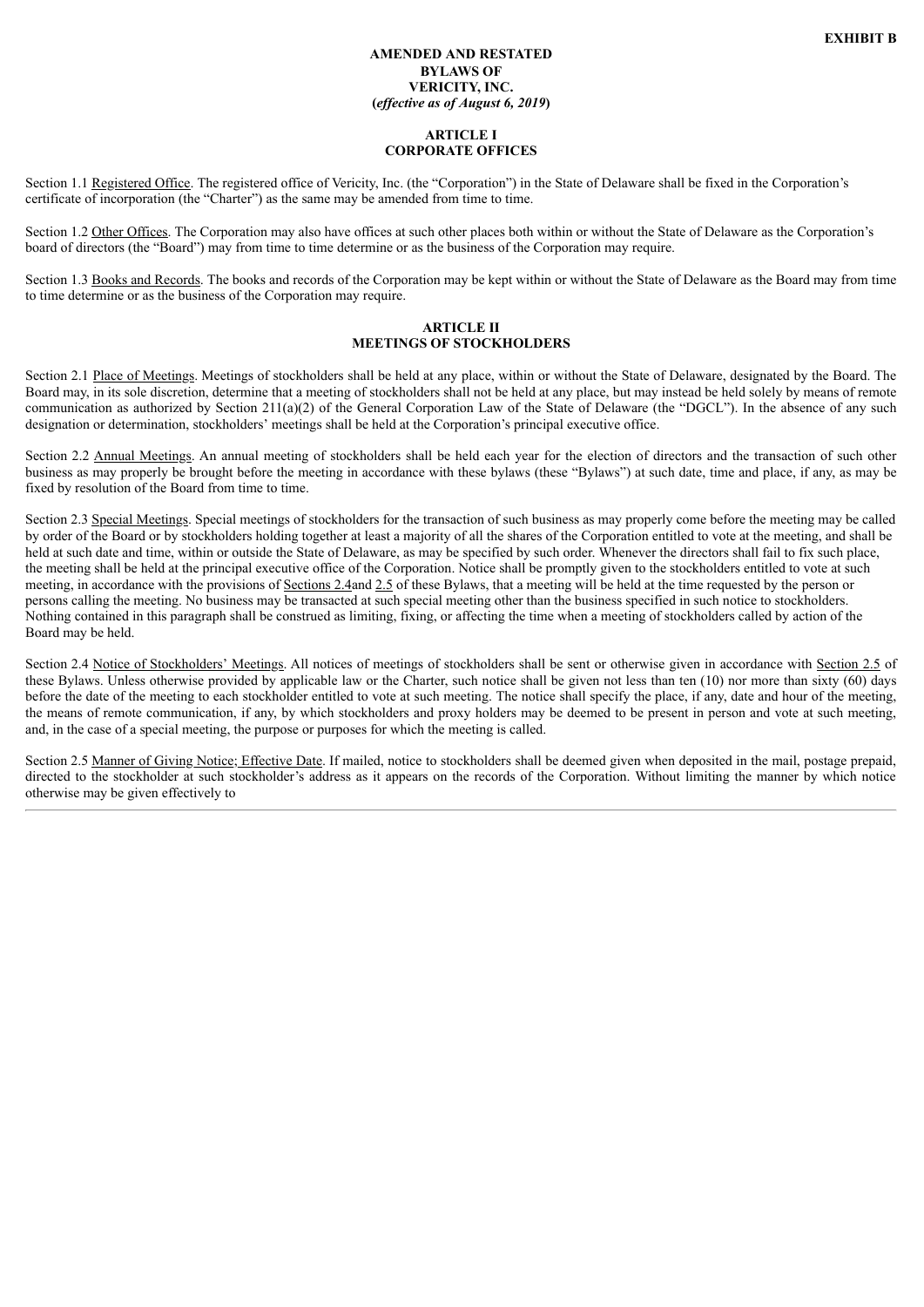stockholders, any notice to stockholders may be given by electronic transmission in the manner permitted by Section 232 of the DGCL.

Section 2.6 Quorum. Except as otherwise provided by applicable law, the Charter or rules of any stock exchange upon which shares of the Corporation's capital stock are listed, the holders of a majority of the voting power of the stock issued and outstanding and entitled to vote, present in person or represented by proxy, shall constitute a quorum for the transaction of business at all meetings of the stockholders. In the absence of a quorum, then either (a) the chairman of the meeting, or (b) the stockholders representing a majority of the voting power at the meeting, present in person or represented by proxy, shall have power to adjourn the meeting from time to time, without notice other than announcement at the meeting, until a quorum is present or represented. At such adjourned meeting at which a quorum is present or represented, any business may be transacted that might have been transacted at the meeting as originally specified in the notice.

Section 2.7 Adjourned Meeting; Notice. When a meeting is adjourned to another time or place, unless these Bylaws otherwise require, notice need not be given of the adjourned meeting if the time, place if any thereof, and the means of remote communications if any by which stockholders and proxy holders may be deemed to be present in person and vote at such adjourned meeting are announced at the meeting at which the adjournment is taken. At such adjourned meeting at which a quorum is present or represented, any business may be transacted which might have been transacted at the meeting as originally specified in the notice. If the adjournment is for more than thirty (30) days, a notice of the adjourned meeting shall be given to each stockholder of record entitled to vote at the meeting. If after the adjournment a new record date for stockholders entitled to vote is fixed for the adjourned meeting, the Board shall fix a new record date for notice of such adjourned meeting in accordance with Section 213(a) of the DGCL, and shall give notice of the adjourned meeting to each stockholder of record entitled to vote at such adjourned meeting as of the record date fixed for notice of such adjourned meeting.

Section 2.8 Inspectors of Elections; Opening and Closing the Polls. The Corporation shall appoint one or more inspectors, which inspector or inspectors may include individuals who serve the Corporation in other capacities, including as officers, employees, agents or representatives, to act at the meetings of stockholders and make a written report thereof. One or more persons may be designated as alternate inspectors to replace any inspector who fails to act. If no inspector or alternate has been appointed to act or is able to act at a meeting of stockholders, the chairman of the meeting shall appoint one or more inspectors to act at the meeting. Each inspector, before discharging his or her duties, shall take and sign an oath faithfully to execute the duties of inspector with strict impartiality and according to the best of his or her ability. The inspectors shall have the duties prescribed by law.

Section 2.9 Conduct of Business. The chairman of any meeting of stockholders shall determine the order of business and the procedures at the meeting. including such regulation of the manner of voting and the conduct of business.

Section 2.10 Voting. Except as otherwise provided by the DGCL, the Charter or these Bylaws, every holder of the Corporation's common stock shall at every meeting of the stockholders be entitled to one vote in person or by proxy for each share of common stock held by such stockholder.

Section 2.11 List of Stockholders Entitled to Vote. The officer who has charge of the stock ledger of the Corporation shall prepare and make, at least ten (10) days before every meeting of stockholders, a complete list of the stockholders entitled to vote at the meeting, arranged in alphabetical order, and showing the address of each stockholder and the number of shares registered in the name of each stockholder. The Corporation shall not be required to include email addresses or other electronic contact information on such list. Such list shall be open to the examination of any stockholder, for any purpose germane to the meeting for a period of at least ten (10) days prior to the meeting: (a) on a reasonably accessible electronic network, provided that the information required to gain access to such list is provided with the notice of the meeting, or (b) during ordinary business hours, at the Corporation's principal executive office. In the event that the Corporation determines to make the list available on an electronic network, the Corporation may take reasonable steps to ensure that such information is available only to stockholders of the Corporation. If the meeting is to be held at a place, then the list shall be produced and kept at the time and place of the meeting during the whole time thereof, and may be inspected by any stockholder who is present. If the meeting is to be held solely by means of remote communication, then the list shall also be open to the examination of any stockholder during the whole time of the meeting on a reasonably accessible electronic network, and the information required to access such list shall be provided with the notice of the meeting. Such list shall presumptively determine the identity of the stockholders entitled to vote at the meeting and the number of shares held by each of them.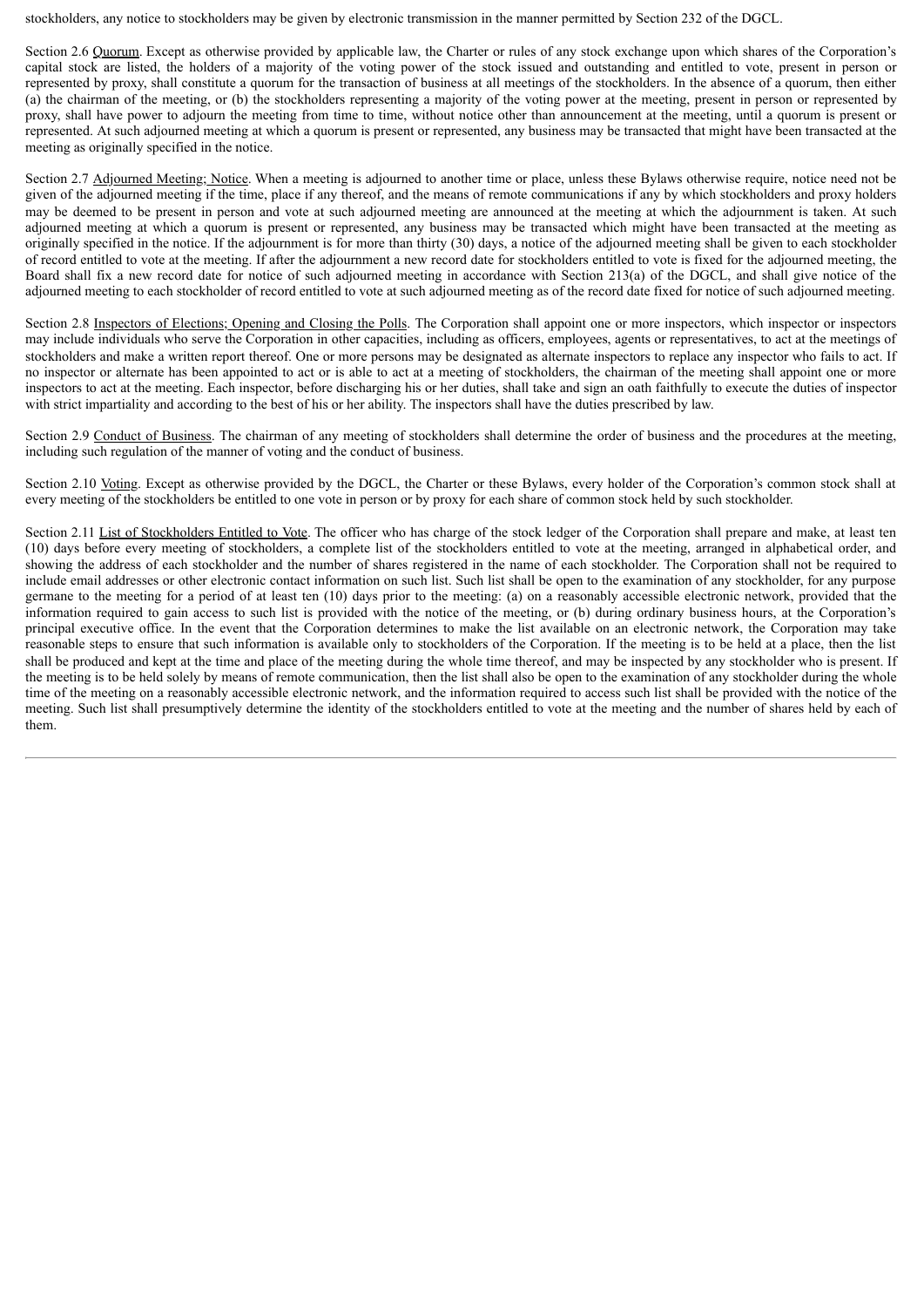### Section 2.12 Record Date for Stockholder Notice; Voting.

- a) a) In order that the Corporation may determine the stockholders entitled to notice of any meeting of stockholders or any adjournment thereof, the Board may fix a record date, which record date shall not precede the date upon which the resolution fixing the record date is adopted by the Board, and which record date shall not be more than sixty (60) nor less than ten (10) days before the date of such meeting. If the Board so fixes a date, such date shall also be the record date for determining the stockholders entitled to vote at such meeting unless the Board determines, at the time it fixes such record date, that a later date on or before the date of the meeting shall be the date for making such determination. If no record date is fixed by the Board, the record date for determining stockholders entitled to notice of and to vote at a meeting of stockholders shall be at the close of business on the day next preceding the day on which notice is given, or, if notice is waived, at the close of business on the day next preceding the day on which the meeting is held. A determination of stockholders of record entitled to notice of or to vote at a meeting of stockholders shall apply to any adjournment of the meeting; provided, however, that the Board may fix a new record date for determination of stockholders entitled to vote at the adjourned meeting, and in such case shall also fix as the record date for stockholders entitled to notice of such adjourned meeting the same or an earlier date as that fixed for determination of stockholders entitled to vote in accordance with the foregoing provisions of this subsection (a) at the adjourned meeting.
- b) In order that the Corporation may determine the stockholders entitled to receive payment of any dividend or other distribution or allotment of any rights or the stockholders entitled to exercise any rights in respect of any change, conversion or exchange of stock, or for the purpose of any other lawful action, the Board may fix a record date, which record date shall not precede the date upon which the resolution fixing the record date is adopted, and which record date shall be not more than sixty (60) days prior to such action. If no record date is fixed, the record date for determining stockholders for any such purpose shall be at the close of business on the day on which the Board adopts the resolution relating thereto.

Section 2.13 Proxies. Each stockholder entitled to vote at a meeting of stockholders may authorize another person or persons to act for such stockholder by proxy authorized by an instrument in writing or by a transmission permitted by law filed in accordance with the procedure established for the meeting, but no such proxy shall be voted or acted upon after three years from its date, unless the proxy provides for a longer period. The revocability of a proxy that states on its face that it is irrevocable shall be governed by the provisions of Section 212 of the DGCL.

### Section 2.14 Advance Notice Requirements for Election of Directors.

- a) Only persons who are nominated in accordance with the procedures set forth in this Section 2.14 shall be eligible for election as directors of the Corporation. Nominations of persons for election to the Board and the proposal of business to be transacted by the stockholders may only be made at an annual meeting of stockholders (i) pursuant to the Corporation's notice of such meeting, (ii) in accordance with Article III of these Bylaws, or (iii) by any stockholder of record of the Corporation at the time of the giving of the notice required in Section 2.14(b) who is entitled to vote at the meeting and who has complied with the notice procedures set forth in this Section 2.14. The foregoing clause (iii) shall be the exclusive means for a stockholder to make nominations or propose business (other than business included in the Corporation's proxy materials pursuant to Rule 14a-8 under the Securities Exchange Act of 1934 (as amended, together with the rules and regulations promulgated thereunder, the "Exchange Act")) at an annual meeting of stockholders.
- b) For nominations or business to be properly brought before an annual meeting by a stockholder of record pursuant to clause (iii) of Section  $2.14(a)$ , (i) the stockholder of record must have given timely notice thereof in writing to the secretary of the Corporation, (ii) the stockholder of record must provide to the secretary of the Corporation any updates or supplements to such notice at the times and in the forms specified in this Section 2.14, (iii) any such business must be a proper matter for stockholder action under Delaware law and (iv) the stockholder of record and the beneficial owner or owners, if any, on whose behalf any such proposal or nomination is made, must have acted in accordance with the representations set forth in the Solicitation Statement (as defined below). To be timely, a notice by a stockholder of record must be received by the secretary of the Corporation at the principal executive offices of the Corporation not less than 90 nor more than 120 days prior to the one-year anniversary of the date of the preceding year's annual meeting of stockholders; provided, however, that, subject to the last sentence of this Section 2.14(b), if the meeting is convened more than sixty (60) days prior to or delayed by more than thirty (30)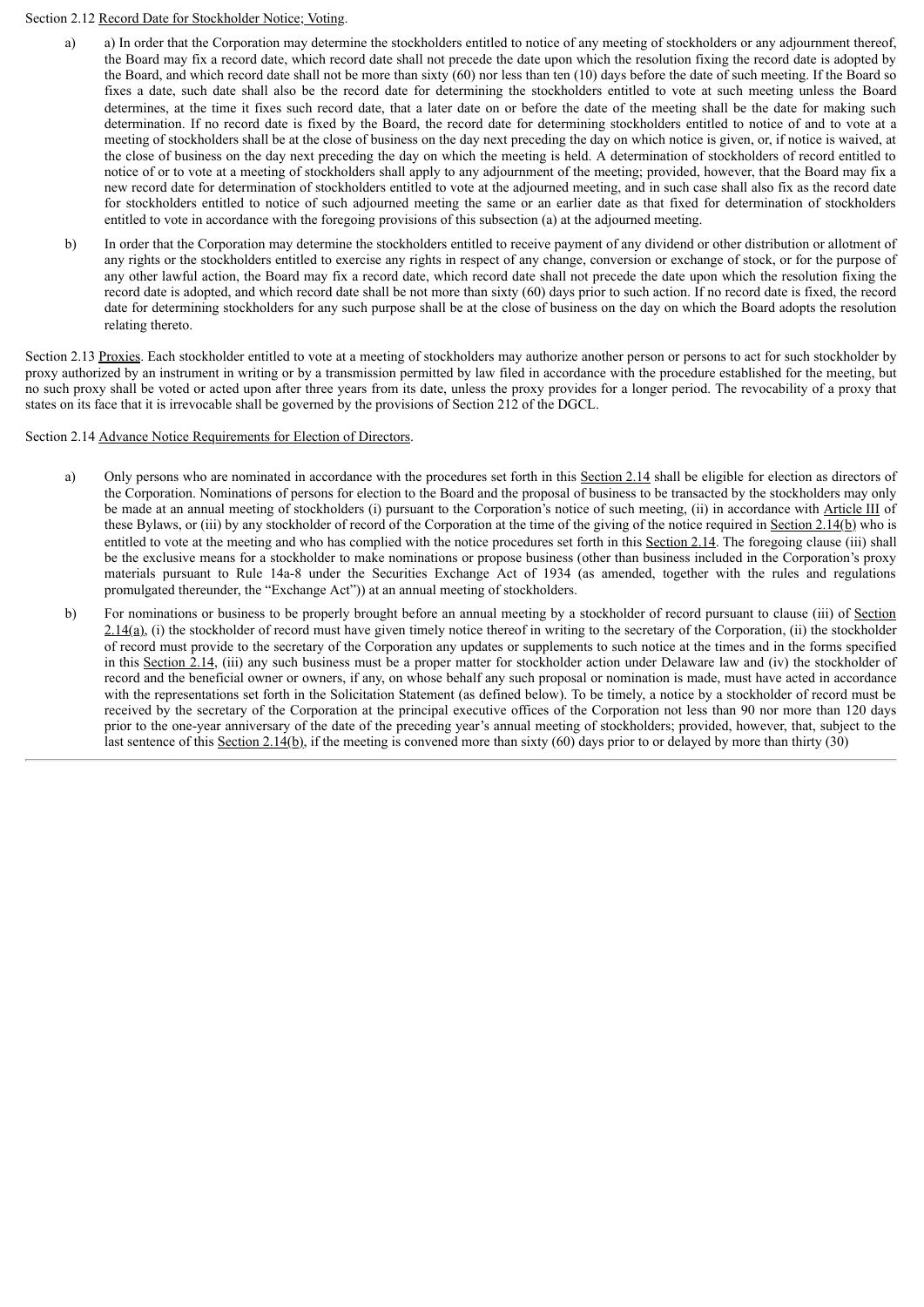days after the anniversary of the preceding year's annual meeting, or if no annual meeting was held in the preceding year, notice by the stockholder of record to be timely must be so received not earlier than the close of business on the 120th day prior to the date of the annual meeting and not later than the close of business on the later of (i) the 90th day before such annual meeting or (ii) if the first public announcement of the date of such annual meeting is less than 100 days prior to the date of such annual meeting, the 10th day following the day on which public announcement of the date of such meeting is first made. Notwithstanding anything in the preceding sentence to the contrary, in the event that the number of directors to be elected to the Board is increased and there has been no public announcement naming all of the nominees for director or indicating the increase in the size of the Board made by the Corporation at least 10 days before the last day a stockholder of record may deliver a notice of nomination in accordance with the preceding sentence, a notice by a stockholder of record required by this Section 2.14 shall also be considered timely, but only with respect to nominees for any new positions created by such increase in the number of directors, if it shall be received by the secretary of the Corporation at the principal executive offices of the Corporation not later than the close of business on the 10th day following the day on which such public announcement is first made by the Corporation. In no event shall the public disclosure of an adjournment, or postponement for which notice has been given of an annual meeting, commence a new time period for the giving of a notice by a stockholder of record.

- c) Such notice by a stockholder of record shall set forth:
	- (i) If such notice pertains to the nomination of directors, as to each person whom the stockholder of record proposes to nominate for election or reelection as a director: (A) all information relating to such person as would be required to be disclosed in solicitations of proxies for the election of such nominees as directors pursuant to Regulation 14A under the Exchange Act; (B) such person's written consent to being named as a nominee and to serve as a director if elected; (C) a description of all direct and indirect compensation or other material monetary agreements, arrangements and understandings during the past three years, and any other material relationships, between or among such stockholder of record and beneficial owner or owners, if any, and their respective affiliates and associates, or other persons acting in concert therewith, on the one hand, and each proposed nominee and his or her respective affiliates and associates or other persons acting in concert therewith, on the other hand, including all information that would be required to be disclosed pursuant to Rule 404 promulgated under Regulation S-K if the stockholder of record making the nomination and any beneficial owner or owners, if any, or other person on whose behalf the nomination is made, or any affiliate or associate thereof or other person acting in concert therewith, were the "registrant" for purposes of such rule and the nominee were a director or executive officer of such registrant; and (D) a written representation and agreement (in the form provided by the secretary of the Corporation upon written request) that such person (1) is not and will not become a party to (*a*) any agreement, arrangement or understanding with, and has not given any commitment or assurance to, any person or entity as to how such person, if elected as a director of the Corporation, will act or vote on any issue or question (a "Voting Commitment") that has not been disclosed in writing to the Corporation or (*b*) any Voting Commitment that could limit or interfere with such person's ability to comply, if elected as a director of the Corporation, with such person's fiduciary duties under applicable law, (2) is not and will not become a party to any agreement, arrangement or understanding with any person or entity other than the Corporation with respect to any direct or indirect compensation, reimbursement or indemnification in connection with service or action as a director that has not been disclosed therein, and (3) in such person's individual capacity and on behalf of any person or entity on whose behalf the nomination is being made, would be in compliance, if elected as a director of the Corporation, and will comply with all applicable publicly disclosed corporate governance, conflict of interest, confidentiality and stock ownership and trading policies and guidelines of the Corporation.
	- (ii) As to any business that the stockholder of record proposes to bring before the meeting: a brief description of such business (including the complete text of any resolutions to be presented at the annual meeting, and, in the event that such business includes a proposal to amend these Bylaws, the complete text of the proposed amendment), the reasons for conducting such business at the meeting, any material interest in such business of such stockholder of record and the beneficial owner or owners, if any, or other persons on whose behalf the proposal is made or acting in concert therewith and a description of all agreements, arrangements and understandings between such stockholder of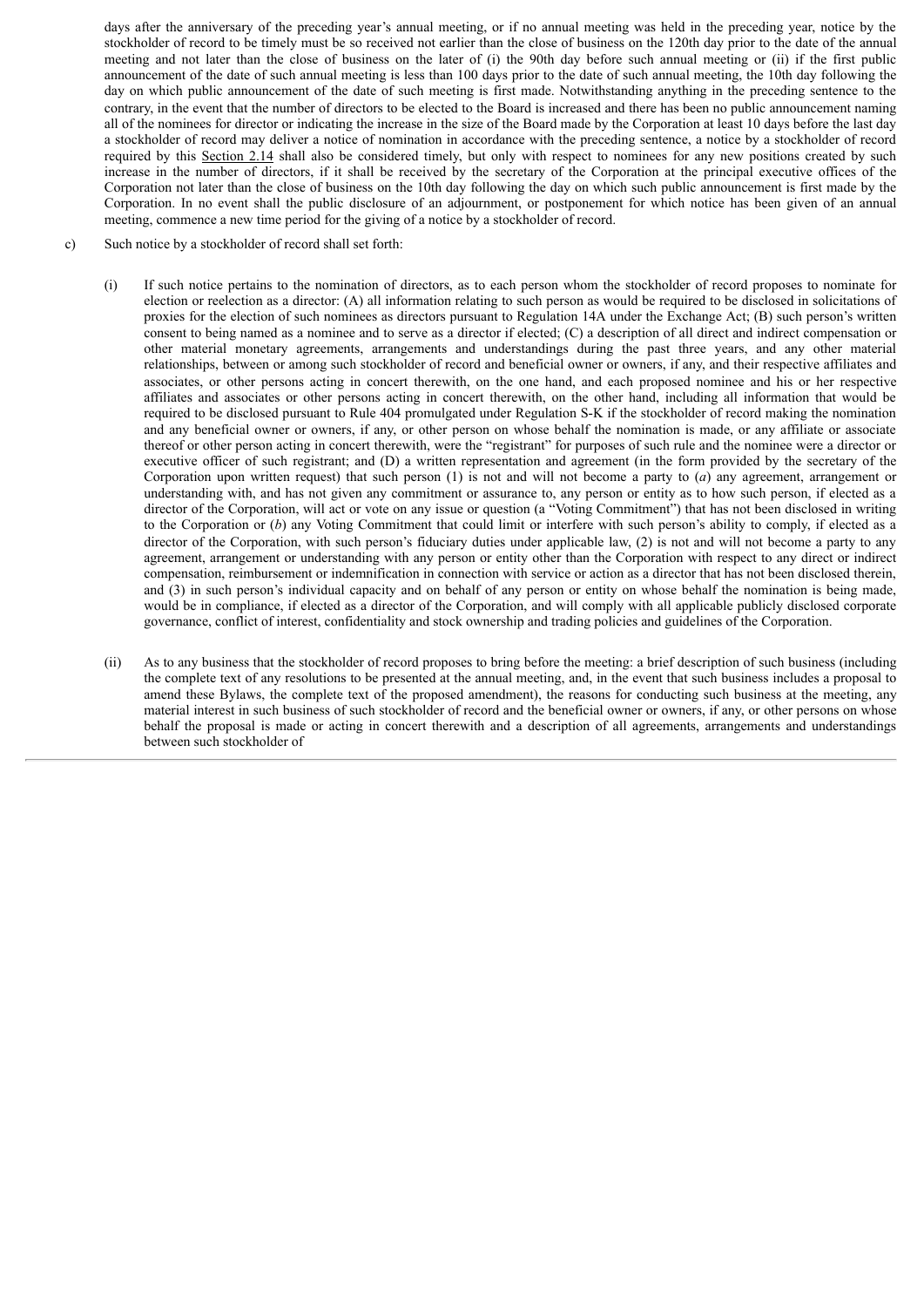record and beneficial owner or owners, if any, and any other such person or persons (including their names) in connection with the proposal of such business by such stockholder of record.

- (iii) As to (1) the stockholder of record giving the notice and (2) the beneficial owner or owners, if any, or other persons on whose behalf the nomination or proposal is made or acting in concert therewith (each, a "party"):
- a) the name and address of each such party;
- b) (1) the class, series, and number of shares of the Corporation that are owned, directly or indirectly, beneficially and of record by each such party, (2) any option, warrant, convertible security, stock appreciation right, or similar right with an exercise or conversion privilege or providing for a settlement payment or mechanism based on the price of any class or series of shares of the Corporation or with a value derived in whole or in part from the value of any class or series of shares of the Corporation, whether or not such instrument or right shall be subject to settlement in the underlying class or series of capital stock of the Corporation or otherwise (a "Derivative Instrument") directly or indirectly owned beneficially by each such party, any synthetic equity transaction and any other direct or indirect opportunity to profit or share in any profit derived from any increase or decrease in the value of shares of the Corporation, (3) any proxy, contract, arrangement, understanding or relationship pursuant to which any party, either directly or acting in concert with another person or persons, has a right to vote, directly or indirectly, any shares of any security of the Corporation, (4) any short interest or other borrowing arrangement in any security of the Corporation held by each such party as of the date of such notice or at any point during the preceding six months (for purposes of this  $Section 2.14(c)$ , a person shall be deemed to have a short interest in a security if such person directly or indirectly, through any contract, arrangement, understanding, relationship or otherwise, has the opportunity to profit or share in any profit derived from any decrease in the value of the subject security), (5) any rights to dividends on the shares of the Corporation owned beneficially directly or indirectly by each such party that are separated or separable from the underlying shares of the Corporation, (6) any proportionate interest in shares of the Corporation or Derivative Instruments held, directly or indirectly, by a general or limited partnership in which any party is a general partner or, directly or indirectly, beneficially owns an interest in a general partner and (7) any performance-related fees (other than an asset-based fee) that each such party is directly or indirectly entitled to based on any increase or decrease in the value of shares of the Corporation or Derivative Instruments, if any, as of the date of such notice, including any such interests held by members of each such party's immediate family sharing the same household (which information set forth in this paragraph shall be supplemented by such stockholder or such beneficial owner or other person, as the case may be, not later than 10 days after the record date for the meeting to disclose such ownership as of the record date), (8) any other information relating to each such party that would be required to be disclosed in a proxy statement or other filings required to be made in connection with solicitations of proxies for, as applicable, the proposal and/or for the election of directors in a contested election pursuant to Section 14 of the Exchange Act (whether or not such party intends to deliver a proxy statement or conduct its own proxy solicitation), and (9) a statement as to whether or not each such party will deliver a proxy statement and form of proxy to holders of, in the case of a proposal, at least the percentage of voting power of all of the shares of capital stock of the Corporation required under applicable law to carry the proposal or, in the case of a nomination or nominations for election as directors, at least the percentage of voting power of all of the shares of capital stock of the Corporation reasonably believed by the stockholder of record or beneficial owner or owners, as the case may be, to be sufficient to elect the persons proposed to be nominated by the stockholder of record (such statement, a "Solicitation Statement").
- c) A stockholder of record providing notice of a nomination of director or other business proposed to be brought before a meeting shall further update and supplement such notice, if necessary, so that the information provided or required to be provided in such notice pursuant to this Section 2.14 shall be true and correct as of the record date for the meeting and as of the date that is 10 business days prior to the meeting or any adjournment or postponement thereof, and such update and supplement shall be delivered to, or mailed and received by, the secretary of the Corporation at the principal executive offices of the Corporation not later than five business days after the record date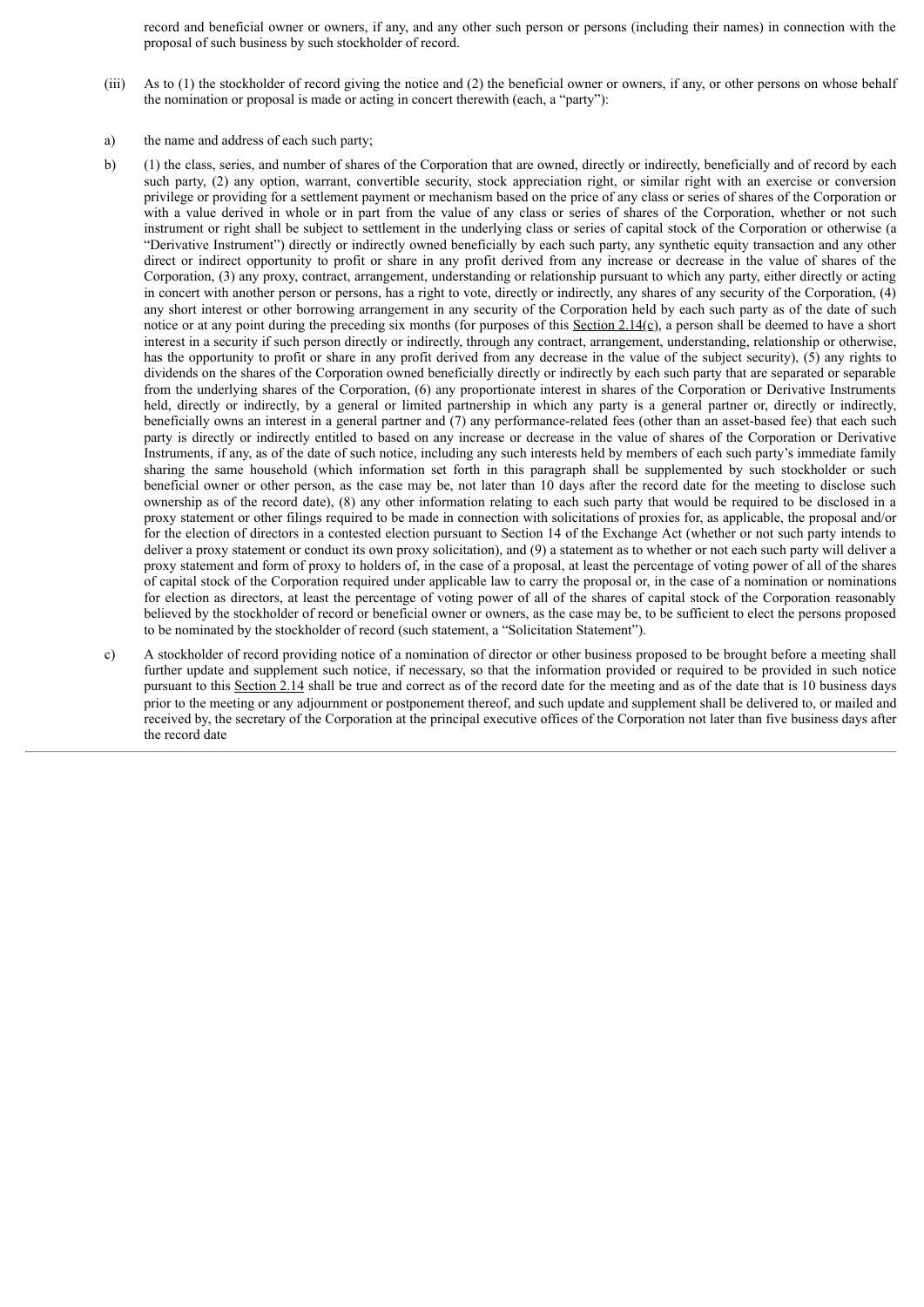for the meeting (in the case of the update and supplement required to be made as of the record date), and not later than five business days prior to the date for the meeting, if practicable (or, if not practicable, on the first practicable date prior to) or any adjournment or postponement thereof (in the case of the update and supplement required to be made as of 10 business days prior to the meeting or any adjournment or postponement thereof).

- d) A person shall not be eligible for election or reelection as a director at an annual meeting unless (i) the person is nominated by a stockholder of record in accordance with Section  $2.14(a)(iii)$ ; or (ii) the person is nominated in accordance with Article III. Only such business shall be conducted at an annual meeting of stockholders as shall have been brought before the meeting in accordance with the procedures set forth in this section. The chair of the meeting shall have the power and the duty to determine whether a nomination or any business proposed to be brought before the meeting has been made in accordance with the procedures set forth in these Bylaws and, if any proposed nomination or business is not in compliance with these Bylaws, to declare that such proposed business or nomination shall not be presented for stockholder action at the meeting and shall be disregarded.
- e) For purposes of these Bylaws, "public announcement" shall mean disclosure in a press release reported by a national news service or in a document publicly filed by the Corporation with the Securities and Exchange Commission pursuant to Section 13, 14 or 15(d) of the Exchange Act.
- f) Notwithstanding the foregoing provisions of this Section 2.14, a stockholder shall also comply with all applicable requirements of the Exchange Act with respect to matters set forth in this Section 2.14. Nothing in this Section 2.14shall be deemed to affect any rights of stockholders to request inclusion of proposals in the Corporation's proxy statement pursuant to Rule 14a-8 under the Exchange Act.

Section 2.15 Procedure for Election of Directors; Required Vote. Election of directors at all meetings of the stockholders at which directors are to be elected shall be by ballot, and, subject to the rights of the holders of any series of preferred stock to elect directors under specified circumstances, a plurality of the votes cast at any meeting for the election of directors at which a quorum is present shall elect directors. Except as otherwise provided by law, the Charter or these Bylaws, in all matters other than the election of directors, the affirmative vote of a majority of the shares present in person or represented by proxy at the meeting and entitled to vote on the matter shall be the act of the stockholders.

#### **ARTICLE III DIRECTORS**

Section 3.1 Powers. Subject to the provisions of the DGCL and any limitations in the Charter or these Bylaws, the business and affairs of the Corporation shall be managed and all corporate powers shall be exercised by or under the direction of the Board.

Section 3.2 Defined Terms. The following terms used in these Bylaws have the meanings given them in the Amended and Restated Standby Stock Purchase Agreement dated March 25, 2019, by and among Members Mutual Holding Company, Fidelity Life Association, the Corporation, and Apex Holdco L.P. (the "Standby Purchase Agreement"): Advisory Board, Affiliate, Cause, Company Designee, Group Company, Material Amendment, Standby Purchaser Designee, Standby Purchaser, and Standstill Period.

Section 3.3 Composition of the Board of Directors. The Board shall consist of the Standby Purchaser Designees and the Company Designees. The number of Company Designees shall not exceed six (6) nor at any time be less than two (2), and the number of Standby Purchaser Designees shall at any given time, subject to the last sentence of this Section 3.3, be one (1) more than the number of Company Designees but in no event less than three (3). The number of the initial Company Designees and Standby Purchaser Designees shall be as provided in the Standby Purchase Agreement. In the event of a vacancy occurring among the Company Designees, the size of the Board may be adjusted in accordance with Section 3.6 hereof. Notwithstanding the foregoing, if among the Company Designees and the Standby Purchaser Designees there are insufficient independent directors available to satisfy the independence requirements under the rules of the Nasdaq Stock Market or the Securities and Exchange Commission relating to the number of independent directors required to serve on the board of directors or any committee thereof, the Standby Purchaser shall have the right to designate the minimum number of additional directors necessary to satisfy such applicable independence requirements.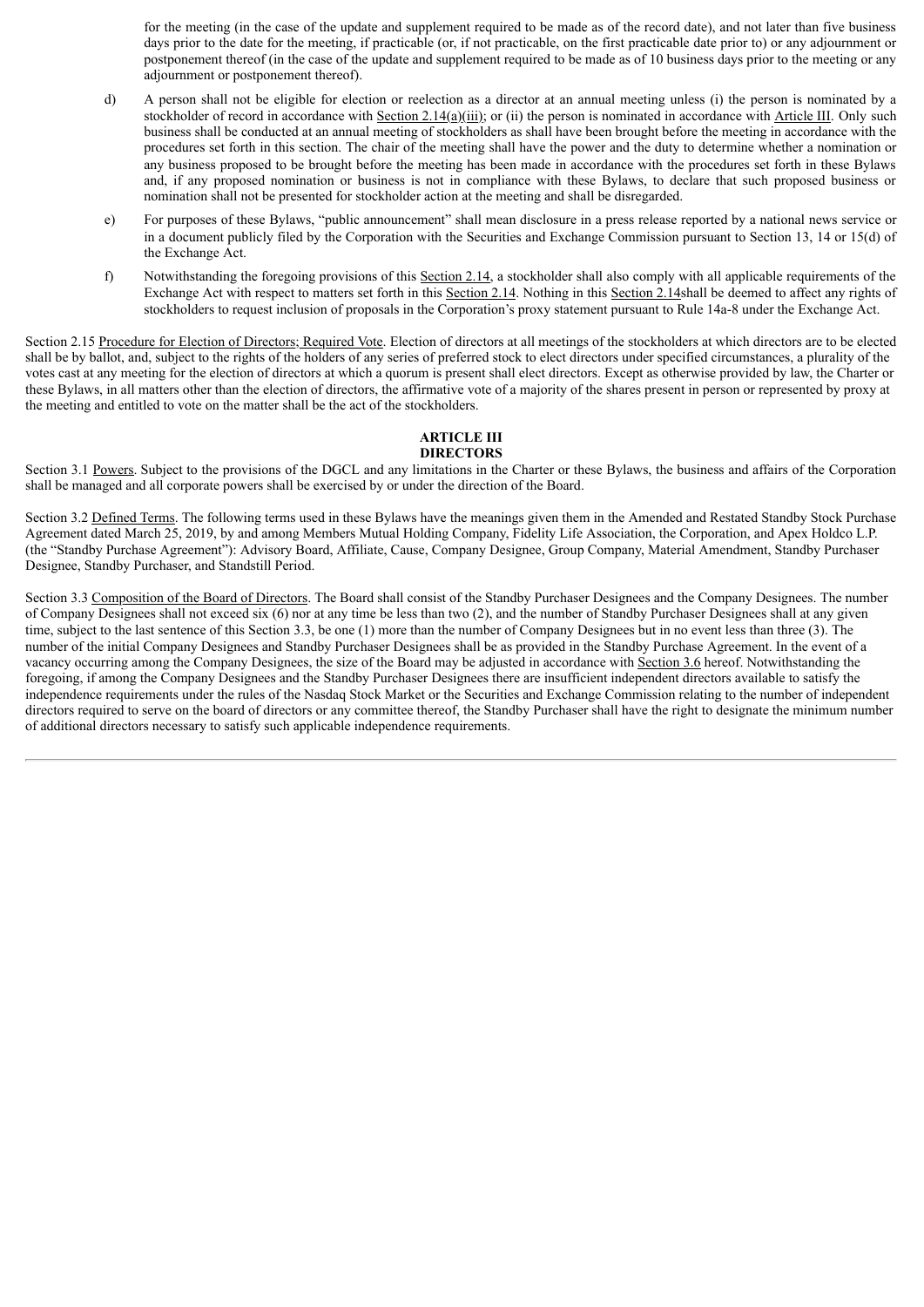### Section 3.4 Nomination, Election, and Term of Office of Directors.

- a) Each director, including a director elected to fill a vacancy, shall hold office until such director's successor is elected and qualified or until such director's earlier death, resignation, retirement or removal (which removal may be with or without cause). Directors need not be stockholders.
- b) At any election of directors, a majority of the Standby Purchaser Designees (or the sole remaining Standby Purchaser Designee) shall have the right to nominate the successors of the Standby Purchaser Designees, and a majority of the Company Designees (or the sole remaining Company Designee), shall have the right to nominate the successors of the Company Designees, in each case for election or reelection to the Board. If there are no Company Designees then serving on the Board, a majority of the members of the Advisory Board (or the sole remaining member thereof) shall have the right to nominate the successors of the Company Designees.
- c) No person eighty (80) years of age or above shall be eligible for election, reelection, appointment, or reappointment to the Board. No director shall serve as such beyond the annual meeting of the Corporation immediately following such director's attainment of the age of eighty (80).

Section 3.5 Resignation. Any director may resign at any time upon notice given in writing or by electronic transmission to the Corporation.

Section 3.6 Vacancies. Vacancies on the Board shall be filled as follows: (i) in the event of any vacancy in the office of any Standby Purchaser Designee, the remaining Standby Purchaser Designees shall have the right to designate a replacement to fill such vacancy, and (ii) in the event of any vacancy in the office of any Company Designee, a majority of the remaining Company Designees (or the sole remaining Company Designee) shall have the right to designate a replacement to fill such vacancy, and if there are no Company Designees then serving on the Board, a majority of the members of the Advisory Board (or the sole remaining member thereof) shall have the right to designate a replacement to fill such vacancy. Notwithstanding the foregoing, at the election of the Standby Purchaser, in lieu of the designation of a replacement Company Designee as provided above, the size of the Board may be reduced by two directors so long as one of the Standby Purchaser Designees resigns, such that the Standby Purchaser will continue to have one more designee than the number of Company Designees (provided that the number of Company Designees, as reduced as aforesaid, may not be reduced below two). Any director elected to fill a vacancy shall hold office for a term that shall coincide with the remaining term of the vacancy so filled.

Section 3.7 Chairman of the Board. The Board shall elect a chairman of the Board from among the Standby Purchaser Designees. The chairman of the Board shall preside at all meetings of the stockholders and of the Board and shall have such other powers and perform such other duties as may be prescribed to him or her by the Board or provided in these Bylaws.

Section 3.8 Place of Meetings, Meetings by Telephone. The Board may hold meetings, both regular and special, either within or without the State of Delaware. Unless otherwise restricted by the Charter or these Bylaws, members of the Board and the Advisory Board may participate in a meeting of the Board by means of conference telephone or other communications equipment by means of which all persons participating in the meeting can hear each other, and such participation in a meeting shall constitute presence in person at the meeting.

Section 3.9 Regular Meetings. Regular meetings of the Board may be held at such time and at such place as shall from time to time be determined by the Board. Notice of regular meetings need not be given if the date, times and places thereof are fixed by resolution of the Board or otherwise publicized among all of the directors in writing (including by facsimile or by email).

Section 3.10 Special Meetings; Notice. Special meetings of the Board for any purpose or purposes may be called at any time by any of the directors then in office.

Notice of the time, place and purpose of special meetings of the Board shall be: (a) delivered personally by hand or by courier; (b) sent by United States first-class mail, postage prepaid; (c) sent by facsimile; or (d) sent by email; in each case directed to each director at that director's address, telephone number, facsimile number or email address, as the case may be, as shown on the Corporation's records.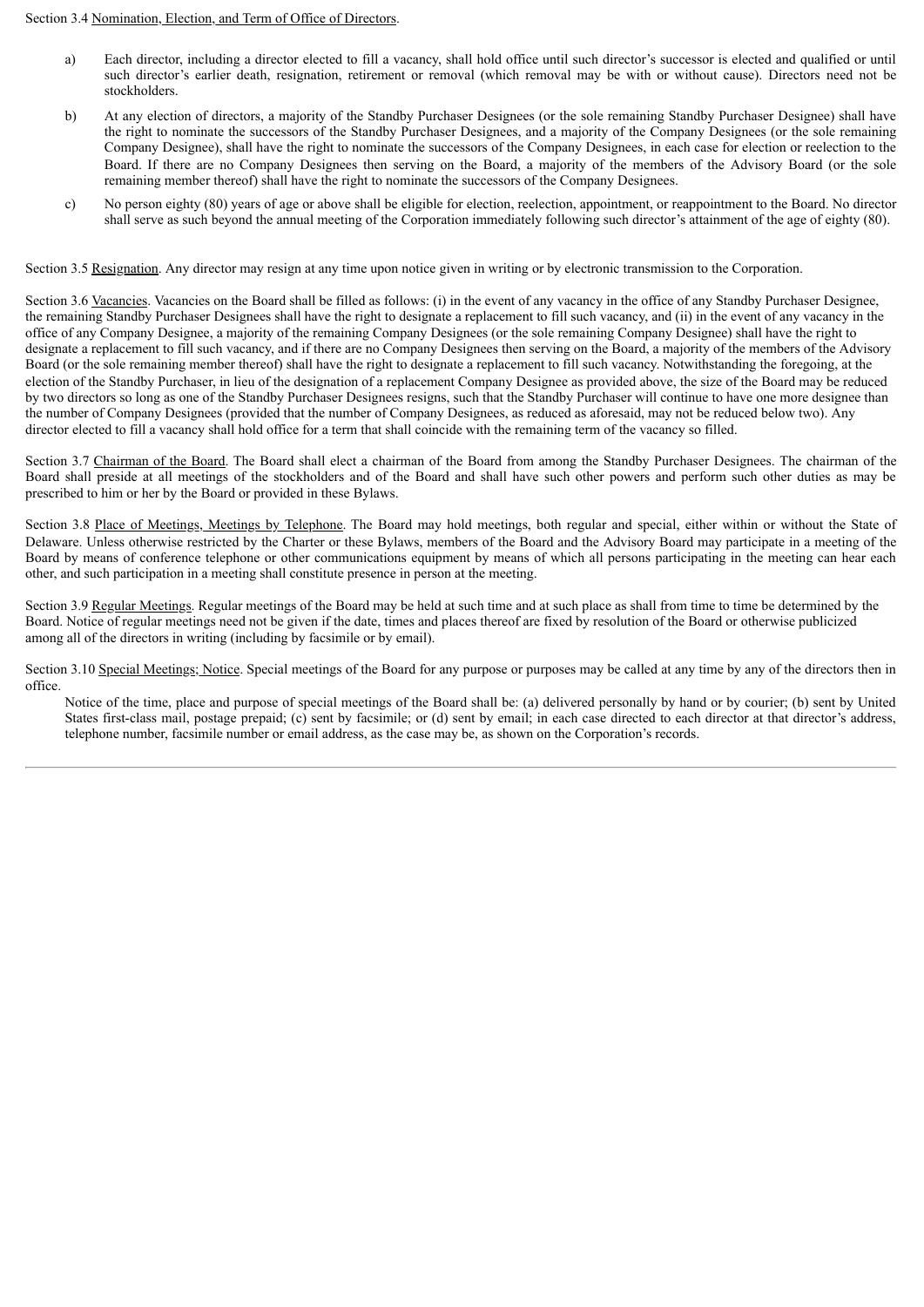If the notice is (a) delivered personally by hand or by courier, (b) sent by facsimile or (c) sent by email, it shall be delivered or sent at least twentyfour (24) hours before the time of the holding of the meeting of the Board. If the notice is sent by United States mail, it shall be deposited in the United States mail at least four (4) days before the time of the holding of the meeting of the Board. Any oral notice may be communicated in person to the director.

Section 3.11 Waiver of Notice. A written waiver of any notice, signed by the person entitled to notice, or a waiver by electronic transmission by the person entitled to notice, whether before or after the time of the event for which notice is to be given, shall be deemed equivalent to the notice required to be given to such person. Attendance of a person at a meeting shall constitute a waiver of notice of such meeting, except when the person attends a meeting for the express purpose of objecting at the beginning of the meeting to the transaction of any business because the meeting is not lawfully called or convened. Neither the business nor the purpose of any meeting need be specified in such waiver.

Section 3.12 Quorum. At all meetings of the Board, a majority of the total number of directors shall constitute a quorum for the transaction of business. The vote of a majority of the directors present at any meeting at which a quorum is present shall be the act of the Board, except as may be otherwise specifically provided by law, the Charter or these Bylaws. If a quorum is not present at any meeting of the Board, then the directors present thereat may adjourn the meeting from time to time, without notice other than announcement at the meeting, until a quorum is present. A meeting at which a quorum is initially present may continue to transact business notwithstanding the withdrawal of directors, if any action taken is approved by at least a majority of the required quorum for that meeting.

Section 3.13 Board Action by Written Consent. Unless otherwise restricted by the Charter or these Bylaws, any action required or permitted to be taken at any meeting of the Board or any committee thereof, may be taken without a meeting if all members of the Board or committee, as the case may be, consent thereto in writing (which may be in counterparts) or by electronic transmission and the writing or writings or electronic transmission or transmissions are filed with the minutes of proceedings of the Board or committee. Such filing shall be in paper form if the minutes are maintained in paper form and shall be in electronic form if the minutes are maintained in electronic form.

Section 3.14 Fees and Compensation of Directors. The Board shall have the authority to fix the compensation of directors, provided that the compensation payable to the Company Designees may be decreased only with the approval of a majority of the Company Designees and increased only with the approval of a majority of the Standby Purchaser Designees. The directors shall also be paid their reasonable expenses of attendance at each meeting of the Board or a committee thereof.

### **ARTICLE IV ADVISORY BOARD**

Section 4.1 Advisory Board. Effective upon the closing of the transactions contemplated by the Standby Purchase Agreement, the Advisory Board shall be established to provide general policy advice to the Board.

Section 4.2 Advisory Board Members. Only those individuals who were directors of Members Mutual as of the date of the Standby Purchase Agreement shall be eligible to serve on the Advisory Board. The initial members of the Advisory Board shall be as provided in the Standby Purchase Agreement. Upon a Company Designee's resignation or retirement from the Board prior to the termination of the Advisory Board, effective upon notice to the Corporation, such former Company Designee shall become a member of the Advisory Board. A member of the Advisory Board shall be entitled to receive notice of, attend and participate in all meetings of the Board on the same basis as a director, but shall not have any voting rights or any responsibility or be subject to any liability imposed upon a director or in any manner otherwise be deemed a director. Members of the Advisory Board shall serve until the termination of the Advisory Board as provided in Section 4.5 hereof, or such individual's earlier death, resignation or removal for Cause. Advisory Board members shall enter into customary confidentiality agreements and recuse themselves from meetings if participation would, in the opinion of counsel to the Corporation, compromise attorney client privilege.

Section 4.3 Company Designee Nomination. In the event that there are no remaining Company Designees to make such nomination or designation as provided for in Sections 3.4 and 3.6 hereof, the Advisory Board shall have the right to nominate individuals as successor, or designate individuals as replacement, Company Designees.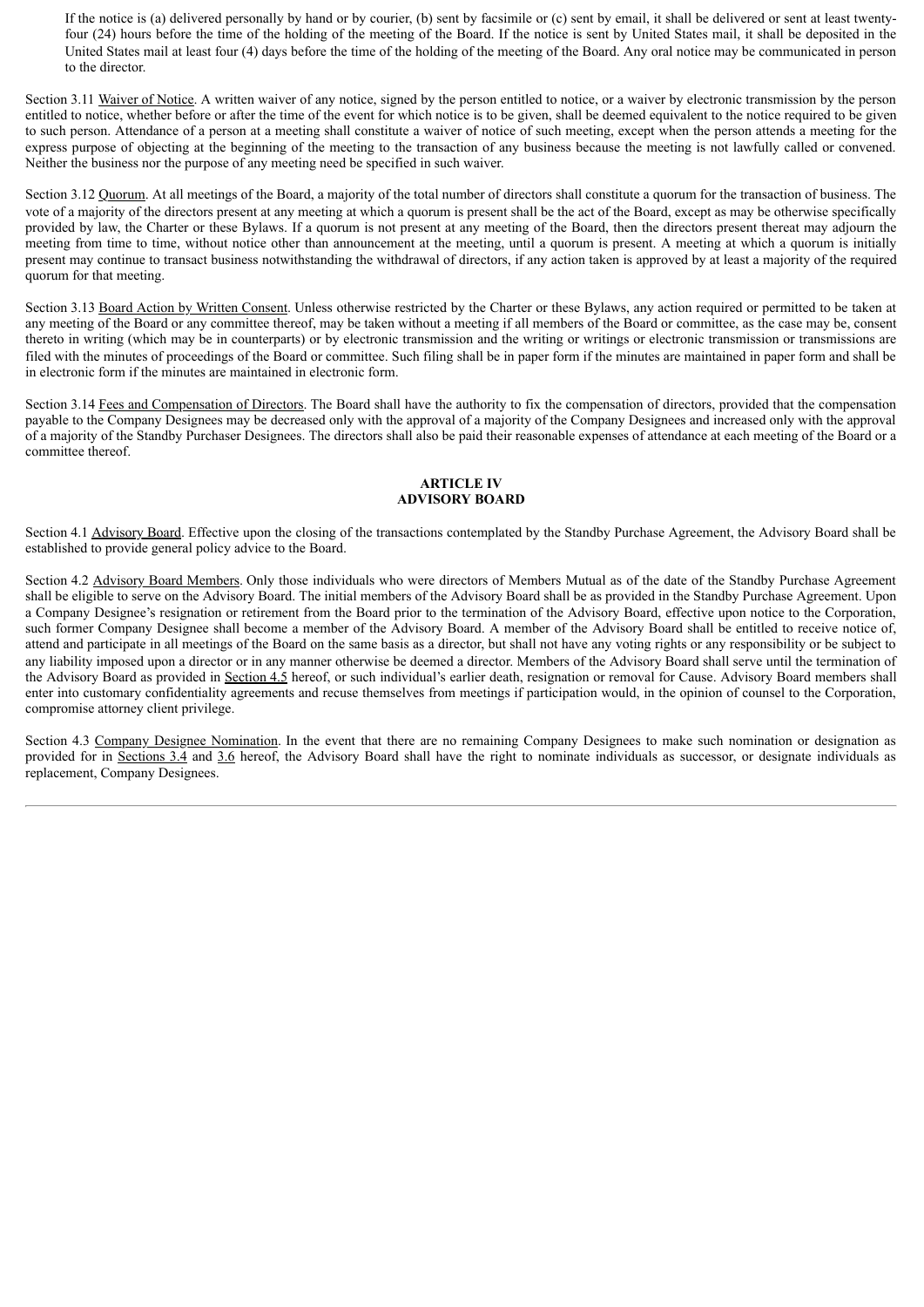Section 4.4 Compensation. Members of the Advisory Board shall be entitled to the same compensation and expense reimbursement as that payable to the Company Designees for serving on the Board, and separate rights to indemnification and advancement of expenses in their capacity as third-party indemnitees and not as fiduciaries of the Corporation.

Section 4.5 Termination of the Advisory Board. The Advisory Board shall terminate on the earlier to occur of (a) expiration of the Standstill Period, or (b) the fifth anniversary of the closing of the transactions contemplated by the Standby Purchase Agreement.

## **ARTICLE V COMMITTEES**

Section 5.1 Committees of Directors. The Board may designate, by resolution, one or more committees, each committee to consist of one or more of the directors of the Corporation. The Board may designate one or more directors as alternate members of any committee, who may replace any absent or disqualified member at any meeting of the committee. In the absence or disqualification of a member of a committee, the member or members thereof present at any meeting and not disqualified from voting, whether or not such member or members constitute a quorum, may unanimously appoint another member of the Board to act at the meeting in the place of any such absent or disqualified member. Any such committee, to the extent permitted by law and provided in the resolution of the Board designating such committee or in these Bylaws, shall have and may exercise all the powers and authority of the Board in the management of the business and affairs of the Corporation, and may authorize the seal of the Corporation to be affixed to all papers that may require it; provided, however, that no such committee shall have the power or authority to (a) approve or adopt, or recommend to the stockholders, any action or matter expressly required by the DGCL to be submitted to stockholders for approval, or (b) adopt, amend or repeal any bylaw of the Corporation.

Section 5.2 Composition of Committees. The majority of the members of each committee shall consist of Standby Purchaser Designees, and at least one (1) Company Designee shall serve on each committee.

Section 5.3 Committee Minutes. Each committee shall keep regular minutes of its meetings and report the same to the Board when required.

Section 5.4 Meetings and Actions of Committees.

- a) Meetings and actions of committees shall be governed by, and held and taken in accordance with, the provisions of Sections 3.1, 3.5, 3.6,  $3.7,3.8, 3.9, 3.10, 3.11, 3.12$ , and  $3.13$ , in each case with such changes in the context of those Bylaws as are necessary to substitute the committee and its members for the Board and its members.
- b) Each committee of the Board may fix its own rules of procedure and shall hold its meetings as provided by such rules, except as may otherwise be provided by a resolution of the Board designating such committee. Unless otherwise provided in such a resolution, the presence of at least a majority of the members of the committee shall be necessary to constitute a quorum.

### **ARTICLE VI OFFICERS**

Section 6.1 Executive Officers; Election; Term of Office. The Board shall elect a chief executive officer and a chief financial officer. The Board shall also elect a secretary and may elect a president, one or more vice presidents and such other officers and assistant officers as may be deemed necessary or desirable by the Board. Any number of offices may be held by the same person, except that neither the chief executive officer nor the president shall also hold the office of secretary. In its discretion, the Board may choose not to fill any office for any period as it may deem advisable, except that the office of secretary shall be filled as expeditiously as possible. Each officer shall hold office until the first meeting of the Board after the annual meeting of stockholders next succeeding his or her election, and until his or her successor is elected and qualified or until his or her earlier death, resignation or removal.

Section 6.2 Resignation; Removal; Vacancies. Any officer may resign at any time by giving written notice to the chairman of the Board, the chief executive officer or the secretary. Unless otherwise stated in a notice of resignation,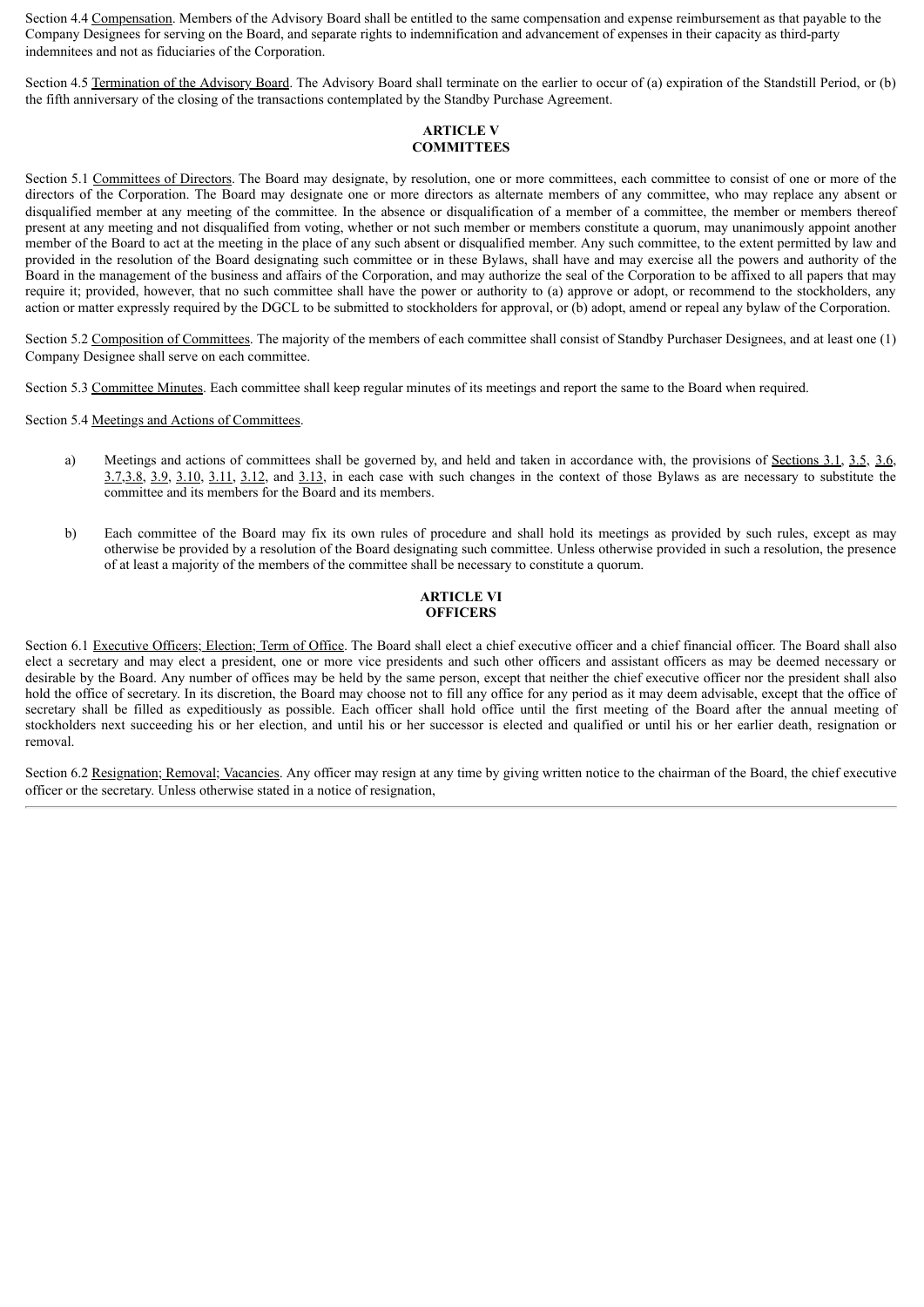it shall take effect when received by the officer to whom it is directed, without any need for its acceptance. A vacancy occurring in any office of the Corporation may be filled for the unexpired portion of the term thereof by the Board at any regular or special meeting.

Section 6.3 Vacancies. Any vacancy occurring in any office because of death, resignation or removal may be filled by the Board.

Section 6.4 Compensation. Compensation of all executive officers shall be fixed by or under the direction of the Board.

Section 6.5 Chief Executive Officer. The chief executive officer shall have general charge, control, direction and supervision over the business and affairs of the Corporation, subject to the control and direction of the Board and shall perform such other duties and have such other powers as the Board may from time to time prescribe. He/she may sign and execute in the name of the Corporation all authorized contracts, bonds, mortgages or other authorized corporate obligations or instruments. The chief executive officer shall recommend to the Board candidates for appointment to the other officers set forth in this Article VI.

Section 6.6 President. The president shall have such duties and exercise such powers as the chief executive officer may from time to time prescribe. He/she may sign and execute in the name of the Corporation all authorized contracts, bonds, mortgages or other authorized corporate obligations or instruments.

Section 6.7 Chief Financial Officer. The chief financial officer shall be responsible for the financial affairs of the Corporation, under the direction of the chief executive officer and subject to the control of the Board and shall render to the chief executive officer and the Board at its regular meetings, or when the Board so requires, an account of the financial condition of the Corporation. He/she shall also perform such other duties and have such other powers as the Board may from time to time prescribe.

Section 6.8 Executive Vice President. The executive vice president (or, if there shall be more than one, the executive vice presidents in the order designated by the Board, or in the absence of any designation, then in order of their election) shall, in the absence or disability of the president, perform the duties and exercise the powers of the president and shall perform such other duties and have such other powers as the chief executive officer may from time to time prescribe.

Section 6.9 Senior Vice President. The senior vice president (or, if there shall be more than one, the senior vice presidents in the order designated by the Board, or in the absence of any designation, then in order of their election) shall, in the absence or disability of the president or any executive vice presidents, perform the duties and exercise the powers of the president and shall perform such other duties and have such other powers as the chief executive officer may from time to time prescribe.

Section 6.10 Vice Presidents. The vice presidents in the order of their election unless otherwise determined by the Board, shall, in the absence or disability of the chief executive officer, the president, any executive vice presidents or any senior vice presidents, perform the duties and exercise the powers of the president, and shall perform such other duties and have such other powers as the chief executive officer may from time to time prescribe.

Section 6.11 Secretary. The secretary shall when practicable attend all meetings of the Board and all meetings of the stockholders, and record all the proceedings of the meetings of the Corporation and of the Board in a book to be kept for that purpose, and shall perform like duties for the standing committees when required. He/she shall give, or cause to be given, notice of all meetings of the stockholders and notice of all meetings of the Board, where required by these Bylaws or by resolution or order of the Board. He/she shall perform such other duties as may be prescribed by the chief executive officer of the Corporation. He/she shall keep in safe custody the seal of the Corporation and affix the same to any instrument requiring it and, when so affixed, it shall be attested by his or her signature or by the signature of an assistant secretary.

Section 6.12 Assistant Secretary. The assistant secretary, or if there be more than one, the assistant secretaries in the order of their election unless otherwise determined by the Board, shall, in the absence or disability of the secretary, perform the duties and exercise the powers of the secretary, and shall perform such other duties and have such other powers as the chief executive officer may from time to time prescribe.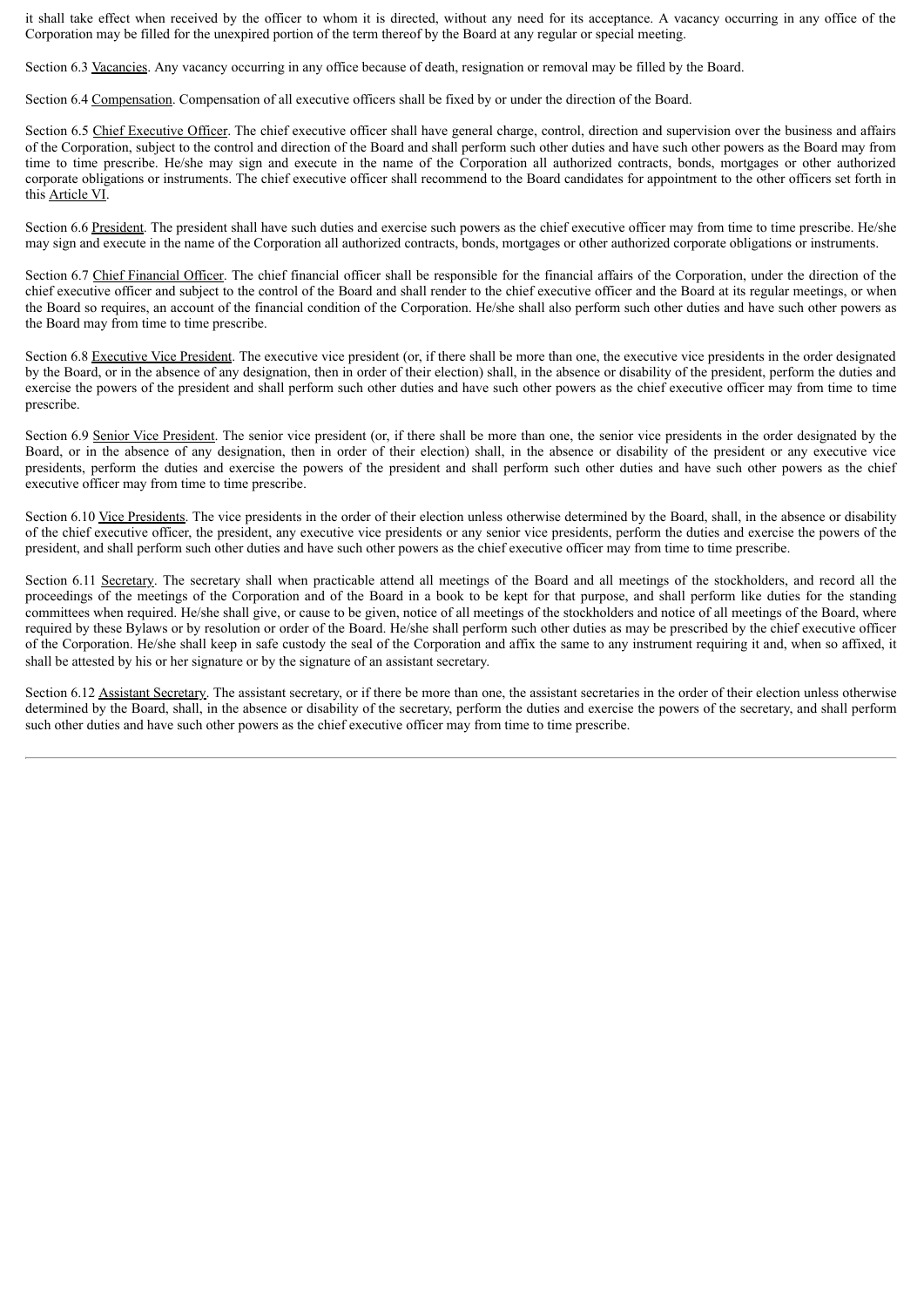### Section 6.13 Treasurer.

- a) The treasurer shall have the custody of the corporate funds and securities and shall keep full and accurate accounts of receipts and disbursements in books belonging to the Corporation, and shall cause to be deposited all monies and other valuable effects in the name and to the credit of the Corporation in such depositories.
- b) He/she shall disburse or cause to be disbursed the funds of the Corporation as may be ordered by the Board by general resolution or otherwise, taking proper vouchers for such disbursements, and shall render to the chief executive officer and the Board, at its regular meetings, or when the Board so requires, an account of all his or her transactions as treasurer.

Section 6.14 Assistant Treasurers. The assistant treasurer, or if there shall be more than one, the assistant treasurers in the order of their election unless otherwise determined by the Board, shall, in the absence or disability of the treasurer, perform the duties and exercise the powers of the treasurer and shall perform such other duties and have such other powers as the Board may from time to time prescribe.

Section 6.15 Other Officers. Such other officers as the Board may choose shall perform such duties and have such powers as from time to time may be assigned to them by the Board. The Board may delegate to the chief executive officer the power to choose such other officers and to prescribe their respective duties and powers.

Section 6.16 Duties of Officers. Powers of attorney, proxies, waivers of notice of meeting, consents and other instruments relating to securities owned by the Corporation may be executed in the name of and on behalf of the Corporation by the chairman of the Board, chief executive officer, president, or any vice president and any such officer may in the name of and on behalf of the Corporation, take all such action as any such officer may deem advisable to vote in person or by proxy at a meeting of security holders of any corporation in which the Corporation may own securities and at any such meeting shall possess and may exercise any and all rights and powers incident to the ownership of such securities and which, as the owner thereof, the Corporation might have exercised and possessed if present. The Board may, by resolution, from time to time confer like powers upon any other person or persons.

Section 6.17 Delegation of Authority. The Board may from time to time delegate the powers or duties of any officer to any other officers or agents, notwithstanding any provision hereof.

### **ARTICLE VII GENERAL MATTERS**

Section 7.1 Form of Records. Any records maintained by the Corporation in the regular course of its business, including its stock ledger, books of account and minute books, may be kept on, or by means of, or be in the form of, any information storage device or method provided that the records so kept can be converted into clearly legible paper form within a reasonable time. The Corporation shall so convert any records so kept upon the request of any person entitled to inspect such records pursuant to any provision of the DGCL.

Section 7.2 Checks. From time to time, the Board shall determine by resolution which person or persons may sign or endorse all checks, drafts, other orders for payment of money, notes or other evidences of indebtedness that are issued in the name of or payable to the Corporation, and only the persons so authorized shall sign or endorse those instruments.

Section 7.3 Execution of Corporate Documents and Instruments. The Board, except as otherwise provided in these Bylaws, may authorize any officer or officers, or agent or agents, to enter into any contract or execute any instrument in the name of and on behalf of the Corporation; such authority may be general or confined to specific instances. Unless so authorized or ratified by the Board or within the agency power of an officer, no officer, agent or employee shall have any power or authority to bind the Corporation by any contract or engagement or to pledge its credit or to render it liable for any purpose or for any amount.

Section 7.4 Stock Certificates, Partially Paid Shares. The shares of the Corporation may be certificated or uncertificated, as provided under the DGCL. All certificates shall be numbered and shall be entered in the books of the Corporation as they are issued. The certificates shall be signed by, or in the name of the Corporation by the chairman of the Board, or a president or vice president, and by the secretary or an assistant secretary of such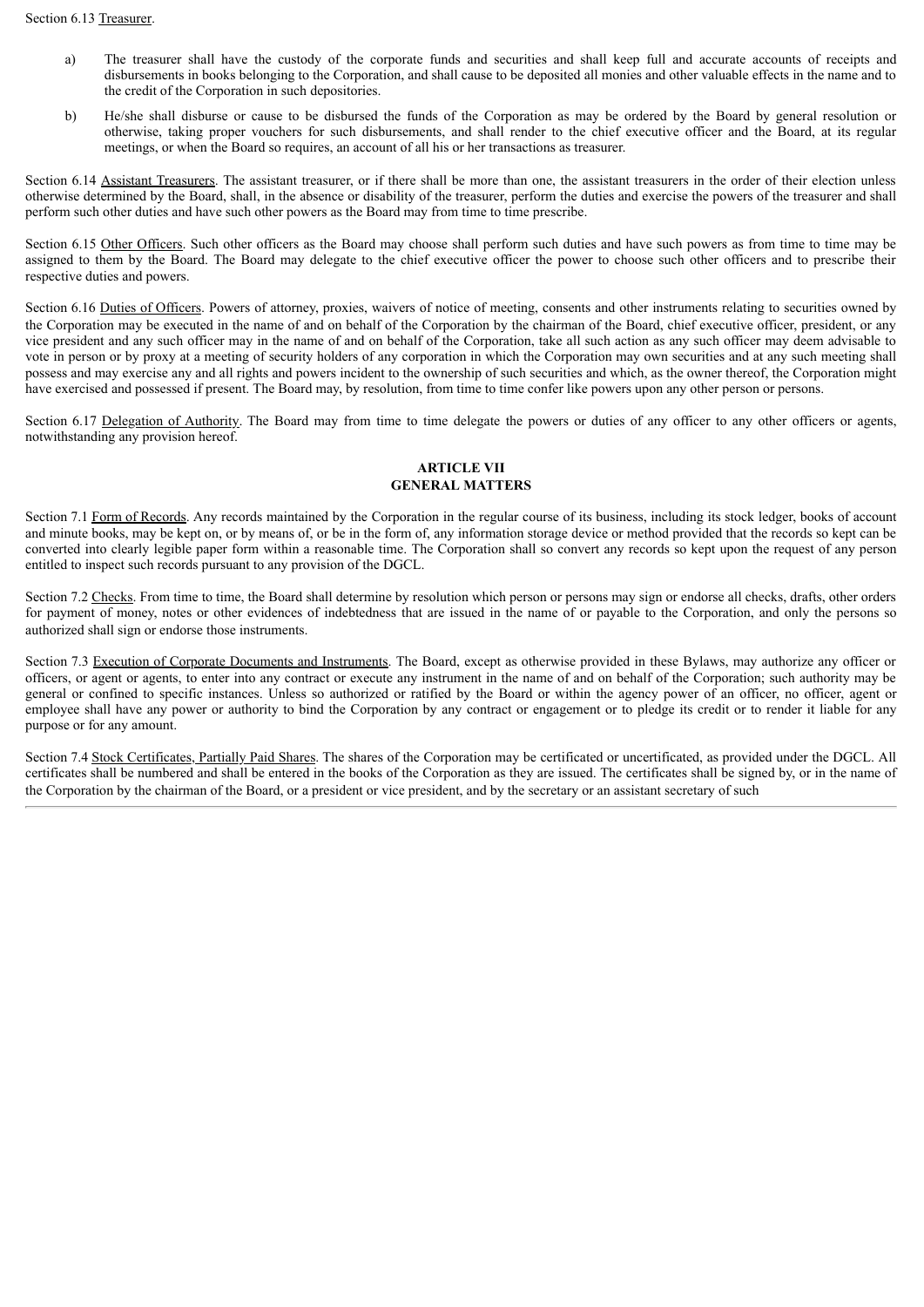Corporation representing the number of shares registered in certificate form. Any or all of the signatures on the certificate may be a facsimile. In case any officer, transfer agent or registrar who has signed or whose facsimile signature has been placed upon a certificate has ceased to be such officer, transfer agent or registrar before such certificate is issued, it may be issued by the Corporation with the same effect as if he/she were such officer, transfer agent or registrar at the date of issue.

Section 7.5 Lost Certificates. Except as provided in this Section 7.5, no new certificates for shares shall be issued to replace a previously issued certificate unless the latter is surrendered to the Corporation and cancelled at the same time. The Corporation may issue a new certificate of stock or uncertificated shares in the place of any certificate theretofore issued by it, alleged to have been lost, stolen or destroyed, and the Corporation may require the owner of the lost, stolen or destroyed certificate, or such owner's legal representative, to give the Corporation a bond sufficient to indemnify it against any claim that may be made against it on account of the alleged loss, theft or destruction of any such certificate or the issuance of such new certificate or uncertificated shares.

Section 7.6 Dividends. The Board, subject to any restrictions contained in either (i) the DGCL, or (ii) the Charter, may declare and pay dividends upon the shares of its capital stock. Dividends may be paid in cash, in property, or in shares of the Corporation's capital stock. The Board may set apart out of any of the funds of the Corporation available for dividends a reserve or reserves for any proper purpose and may abolish any such reserve. Such purposes shall include but not be limited to equalizing dividends, repairing or maintaining any property of the Corporation, and meeting contingencies.

Section 7.7 Fiscal Year. The fiscal year of the Corporation shall be fixed by resolution of the Board and may be changed by the Board.

Section 7.8 Seal. The Corporation may adopt a corporate seal, which shall be adopted and which may be altered by the Board. The Corporation may use the corporate seal by causing it or a facsimile thereof to be impressed or affixed or in any other manner reproduced.

Section 7.9 Transfer of Stock. Upon surrender to the Corporation or the transfer agent of the Corporation of a certificate for shares duly endorsed or accompanied by proper evidence of succession, assignation or authority to transfer, it shall be the duty of the Corporation to issue a new certificate to the person entitled thereto (unless the shares are uncertificated), cancel the old certificate, and record the transaction in its books.

Section 7.10 Registered Stockholders. The Corporation shall be entitled to recognize the exclusive rights of a person registered on its books as the owner of shares to receive dividends, and to vote as such owner, and to hold liable for calls and assessments a person registered on its books as the owner of shares, and not be bound to recognize any equitable or other claim to or interest in such share or shares on the part of any other person, whether or not it shall have express or other notice thereof except as otherwise provided by the laws of Delaware.

Section 7.11 Forum for Adjudication of Disputes. Unless the Corporation consents in writing to the selection of an alternative forum, the sole and exclusive forum for (i) any derivative action or proceeding brought on behalf of the Corporation, (ii) any action asserting a claim of breach of fiduciary duty owed by any director, officer, employee or agent of the Corporation to the Corporation or the Corporation's stockholders, (iii) any action asserting a claim arising pursuant to any provisions of the DGCL, the Corporation's Charter or these Bylaws, or (iv) any action asserting a claim governed by the internal affairs doctrine, shall be a state or federal court located within the State of Delaware, in all cases subject to the court having personal jurisdiction over the indispensable parties named as defendants therein; provided the provisions of this Section 7.11 will not apply to suits brought to enforce any liability or duty created by the Securities Exchange Act of 1934, as amended, or any other claim for which the federal courts have exclusive jurisdiction. Any person or entity purchasing or otherwise acquiring any interest in shares of capital stock of the Corporation shall be deemed to have notice of and consented to the provisions of this

Section 7.12 Amendments. The amendment or repeal of any of these Bylaws, or the adoption of any bylaw inconsistent with these Bylaws, shall require either: (i) the affirmative vote of stockholders of the Corporation holding at least a majority of the voting power of all outstanding shares of the Corporation entitled to vote generally in the election of directors, subject to any applicable contractual restrictions, voting together as a single class; or (ii) the affirmative vote of a majority of the total number of directors of the Corporation; provided, however, that during the Standstill Period, the Board may not alter, amend, change, add to or repeal the Bylaws of the Corporation in manner that would constitute a Material Amendment without the approval of a majority of the Company Designees.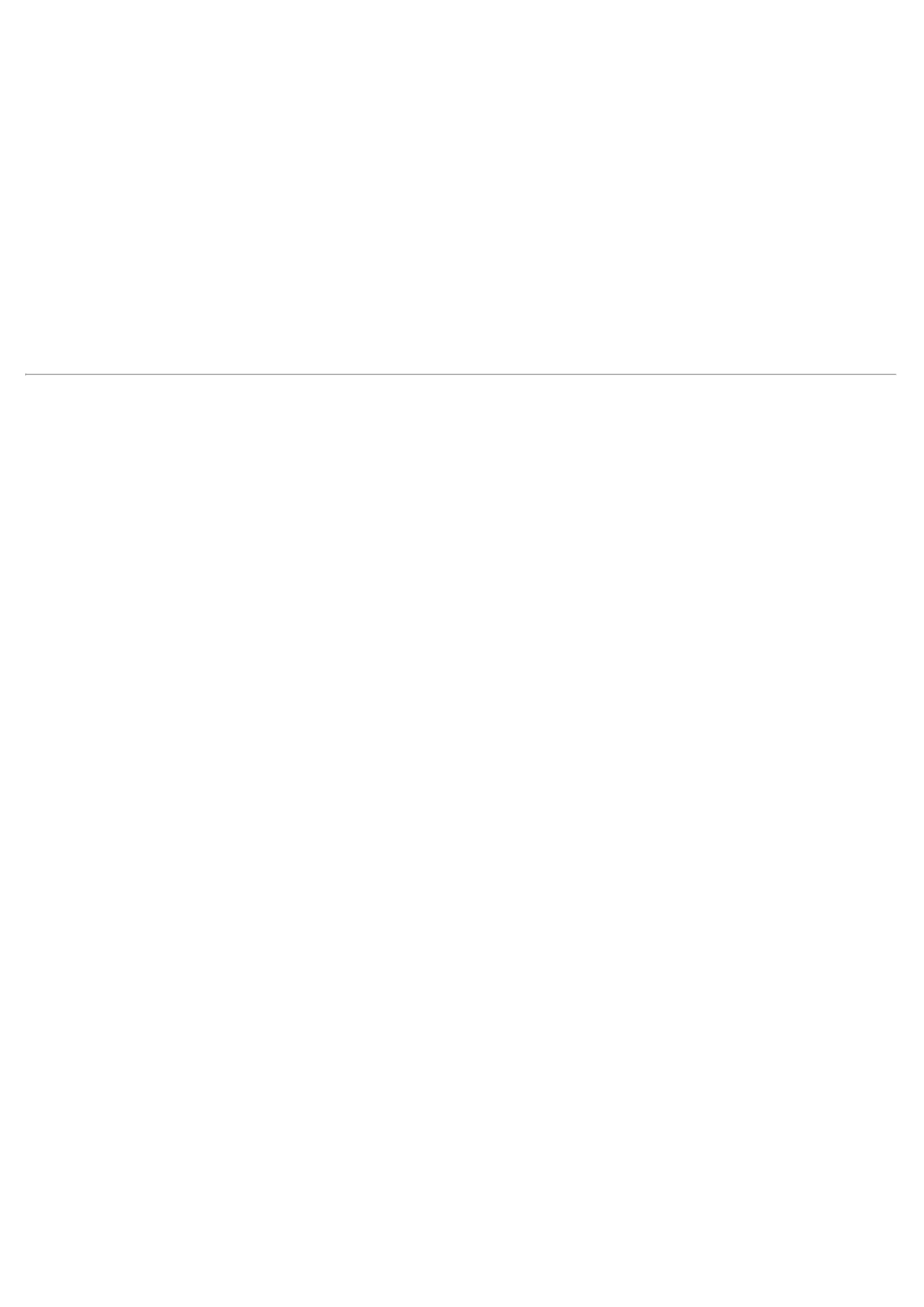

VERICITY, INC.<br>8700 W. BRYN MAWR AVE., SUITE 900S<br>CHICAGO, IL 60631

VIEW MATERIALS & VOTE<br>
VOTE BY INTERNET - www.proxyvote.com or soan the GR Bareode above<br>
USE the Internet to transmit your voltro internetion and the GR Bareode above<br>
internetion up until it its p.m. Badem Time the day b

TO VOTE, MARK BLOCKS BELOW IN BLUE OR BLACK INK AS FOLLOWS:

|                                                                                                                                                                                                                                                                                                                           | THIS PROXY CARD IS VALID ONLY WHEN SIGNED AND DATED. |                 |          |                                 |                                                                                                                                                          |  |                      | DETACH AND RETURN THIS PORTION ONLY |                 |                 |   |
|---------------------------------------------------------------------------------------------------------------------------------------------------------------------------------------------------------------------------------------------------------------------------------------------------------------------------|------------------------------------------------------|-----------------|----------|---------------------------------|----------------------------------------------------------------------------------------------------------------------------------------------------------|--|----------------------|-------------------------------------|-----------------|-----------------|---|
| The Board of Directors recommends you vote FOR<br>the following:                                                                                                                                                                                                                                                          |                                                      | For<br>Ail<br>0 | All<br>0 | Withhold For All<br>Except<br>Ω | To withhold authority to vote for any<br>individual mominae(s), mark "For All<br>Except" and write the number(s) of the<br>nominee(s) on the line below. |  |                      |                                     |                 |                 |   |
| 1. Election of Directors                                                                                                                                                                                                                                                                                                  |                                                      |                 |          |                                 |                                                                                                                                                          |  |                      |                                     |                 |                 |   |
| <b>Nominees</b>                                                                                                                                                                                                                                                                                                           |                                                      |                 |          |                                 |                                                                                                                                                          |  |                      |                                     |                 |                 |   |
| 011 Neil Ashe<br>06) Eric Rahe                                                                                                                                                                                                                                                                                            | 02) Calvin Dong<br>07) Laura R. Zimmerman            |                 |          |                                 | 03) Richard A. Hemmings                                                                                                                                  |  | 04) James E. Hohmann |                                     | 05) Scott Perry |                 |   |
| The Board of Directors recommends you vote FOR proposals 2 and 3.                                                                                                                                                                                                                                                         |                                                      |                 |          |                                 |                                                                                                                                                          |  |                      |                                     |                 | Against Abstain |   |
| 2. To ratify the changes made to the Company's Charter and Bylaws.                                                                                                                                                                                                                                                        |                                                      |                 |          |                                 |                                                                                                                                                          |  |                      |                                     |                 | Ω               | 0 |
| 3. To ratify the Audit Committee's selection of Deloitte & Touche LLP as the Company's independent registered<br>public accounting firm for 2022.                                                                                                                                                                         |                                                      |                 |          |                                 |                                                                                                                                                          |  |                      |                                     | n               | 0               | 0 |
|                                                                                                                                                                                                                                                                                                                           |                                                      |                 |          |                                 |                                                                                                                                                          |  |                      |                                     |                 |                 |   |
|                                                                                                                                                                                                                                                                                                                           |                                                      |                 |          |                                 |                                                                                                                                                          |  |                      |                                     |                 |                 |   |
|                                                                                                                                                                                                                                                                                                                           |                                                      |                 |          |                                 |                                                                                                                                                          |  |                      |                                     |                 |                 |   |
| Please sign exactly as your name(s) appear(s) hereon. When signing as attorney, executor, administrator, or other fiduciary,<br>please give full title as such. Joint owners should each sign personally. All holders must sign.<br>partnership, please sign in full corporate or partnership name by authorized officer. |                                                      |                 |          |                                 |                                                                                                                                                          |  |                      |                                     |                 |                 |   |